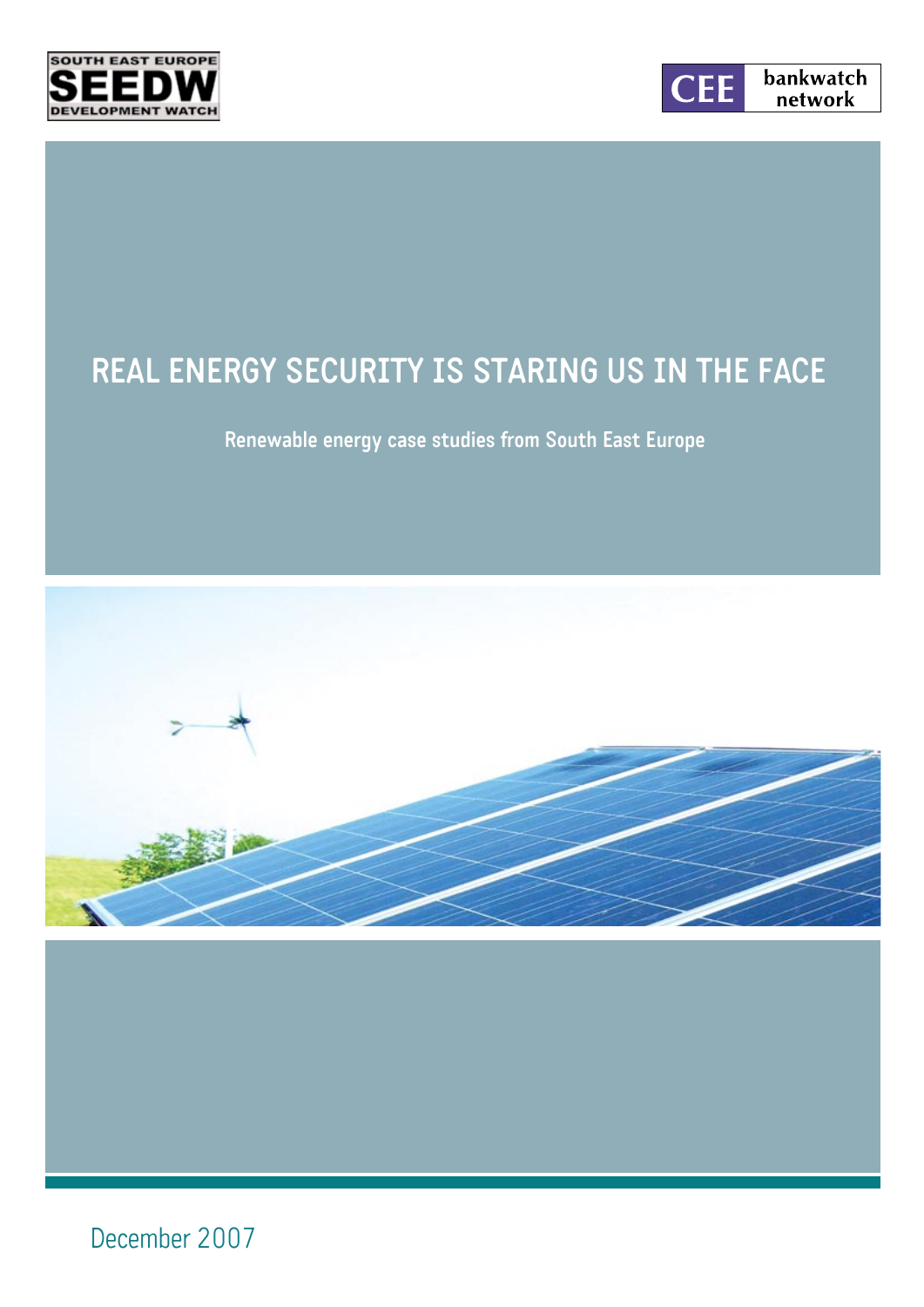South East Europe Development Watch (SEEDW), formerly known as Stability Pact Watch, is a coalition of South East European environmental non-governmental organisations (NGOs) monitoring and campaigning on investments made by International Financial Institutions (IFIs) and the European Union (EU). SEEDW is a project within CEE Bankwatch Network and includes For The Earth (Bulgaria); Terra Mileniul III (Romania); Eco-Sense (Macedonia); CEKOR (Serbia) and Green Action (Croatia).

Formed in September 2002, the group's focus was originally on ensuring transparency and public participation during the reconstruction process led by the Stability Pact for South East Europe. One of the Stability Pact's main tasks has been to co-ordinate reconstruction, infrastructure development and structural reforms in the region. However, due to the lack of public participation, sectoral policies and environmental legislation within SEE countries, priority has often been given to large-scale prestige infrastructure and to privatisation projects, which too often cause negative environmental and social impacts, and benefit trans-national corporations more than the local population.

The Stability Pact is to be transformed into the Regional Co-operation Council (RCC) in 2008, and the main focus of development has shifted from post-war reconstruction to EU accession, but the need for scrutiny of IFI/EU investments in the SEE region is as great as ever.

#### **SEEDW focuses on:**

- monitoring and campaigning on IFI/EU-financed projects: Belgrade bypass, Cernavoda NPP, Chelopech gold mine, Zagreb municipal solid waste incinerator;

- monitoring the development of the TEN-T network to neighbouring countries and the Energy Community of SEE;

- ensuring that investments are oriented towards those with clear public and environmental benefits;

- ensuring the introduction and implementation of environmental legislation and public participation processes in SEE countries;

- and promoting sustainable energy and transport models in SEE countries.

CEE Bankwatch Network gratefully acknowledges financial support from the Netherlands Ministry of Housing, Spatial Planning and the Environment, the European Commission (DG Environment) and the Charles Stewart Mott Foundation. Sole responsibility for content lies with the authors of the report. Funders cannot be held responsible for any further use that may be made of the information contained therein.

#### **Acknowledgements**

The authors wish to specifically thank the following people for generously providing their time and wisdom in support of the report: Ivan Posinjak, Marija Prsha, Daniel Rodik, Pera Markovic, Adrian Patrascu and Greig Aitken.

This report is printed on recycled paper.

#### **Contributions:**

Ana Colovic Pippa Gallop Fidanka Bacheva-McGrath Natasa Djereg Zvezdan Kalmar Keti Medarova-Bergstrom Ionut Apostol

For more information: www.seedw.org

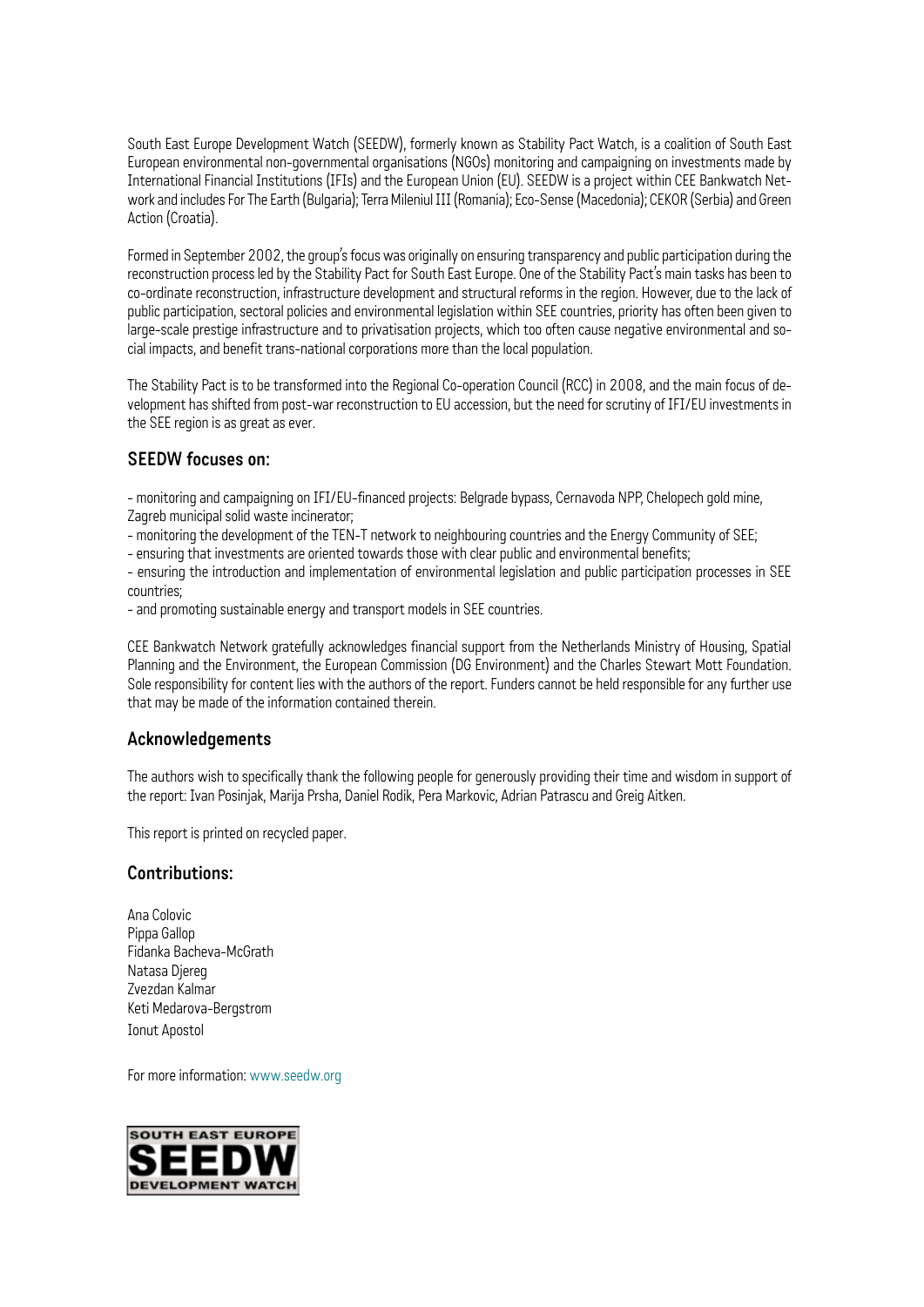# **Contents**

|                                                              | 3              |
|--------------------------------------------------------------|----------------|
| Solar energy at old people's home, Silistra, Bulgaria 5      |                |
|                                                              | $\overline{9}$ |
|                                                              |                |
| Using biomass - the Bansko thermal power plant, Bulgaria 15  |                |
| Gheorgheni - district heating on biomass, Romania. 19        |                |
|                                                              |                |
|                                                              |                |
|                                                              |                |
|                                                              |                |
| Renewable and energy efficient house in Kadino, Macedonia 37 |                |
|                                                              |                |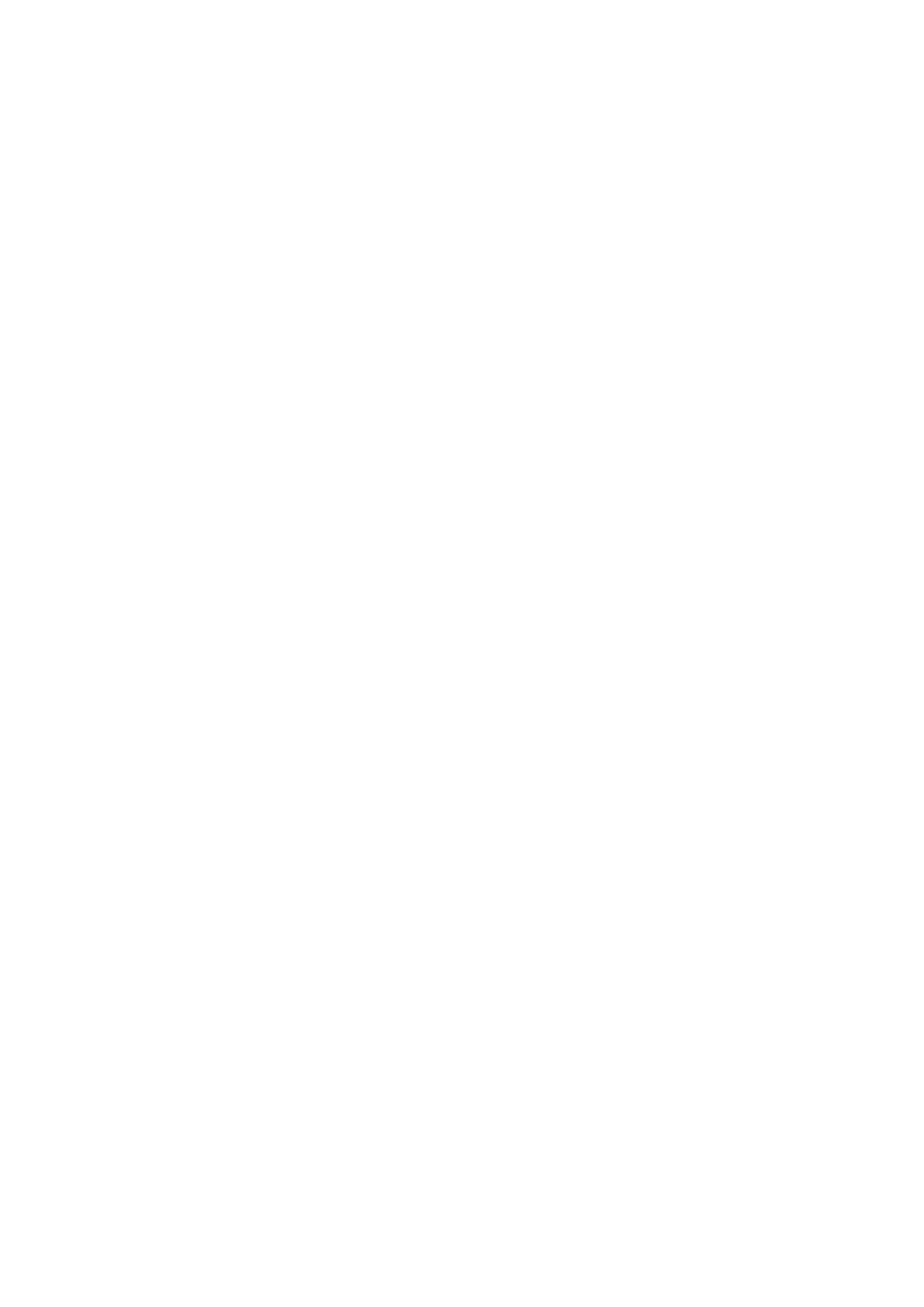# **Executive summary**

This publication sets out to provide a quick snapshot of renewable energy projects in south-east Europe. With a host of fossil fuel and nuclear projects currently being proposed across the region, sustainable energy initiatives have it difficult to reach the general public. While international financial flows generally follow the bigger, "easier-to-handle" projects, unfortunately only small drops are adding up to create a renewable energy and energy efficiency future.

It is beyond argument that renewable energy has much lower environmental and social impacts than other energy sources. The only issue remaining is how much it costs. Technologies have evolved to compete with fossil fuel and nuclear energy if life cycle analyses and the externalities of energy production and consumption are considered.

The case studies presented here show that renewable energy can have a significant role in lowering budgets for electricity, heating and hot water. Technologies have evolved both in terms of efficiency and control/monitoring, requiring little intervention from the owner. Commercial loans for renewable energy projects developed by municipalities have contributed to the sector's growth, but the experience so far with such loans is irrelevant (in some countries it may take years to obtain a loan).

Collaboration between public authorities and the private sector in renewable energy projects is also proving to be successful. Yet it can be sometimes difficult to start up renewable energy projects in the public sector, due to a low level of awareness, a lack of any promotion or incentive systems and serious administrative barriers (such as regulations on the connection to the grid, lack of implementing regulations and lengthy permitting procedures). These projects are sometimes part of bigger packages that include energy efficiency measures, which can be there primarily to improve public acceptance for technologies that may seem new, economically risky, costly, or to increase project economic rate of return and achieve higher energy savings. In the end, clear economic advantages are a positive driving force for renewable energy and energy efficiency projects.

Renewable energy projects involve a switch from fossil fuel, with the associated enviro nmental and health benefits, namely reduced green house gases and other pollutant emissions. The social benefits come in a wide range, from providing basic services to lower prices per unit of energy. Tangible economic, environmental and social results generally appear shortly after project commissioning and it can take a few years for the news to spread and replication initiatives to appear. Of course, it always helps to have a framework, a regional or national scheme playing an active role in promoting and funding renewable energy and energy efficiency projects (either national promotion schemes or international schemes, such as emission trading and joint implementation).

Biomass and wind are generally seen to have much more potential than solar photovoltaic at the moment. Photovolta-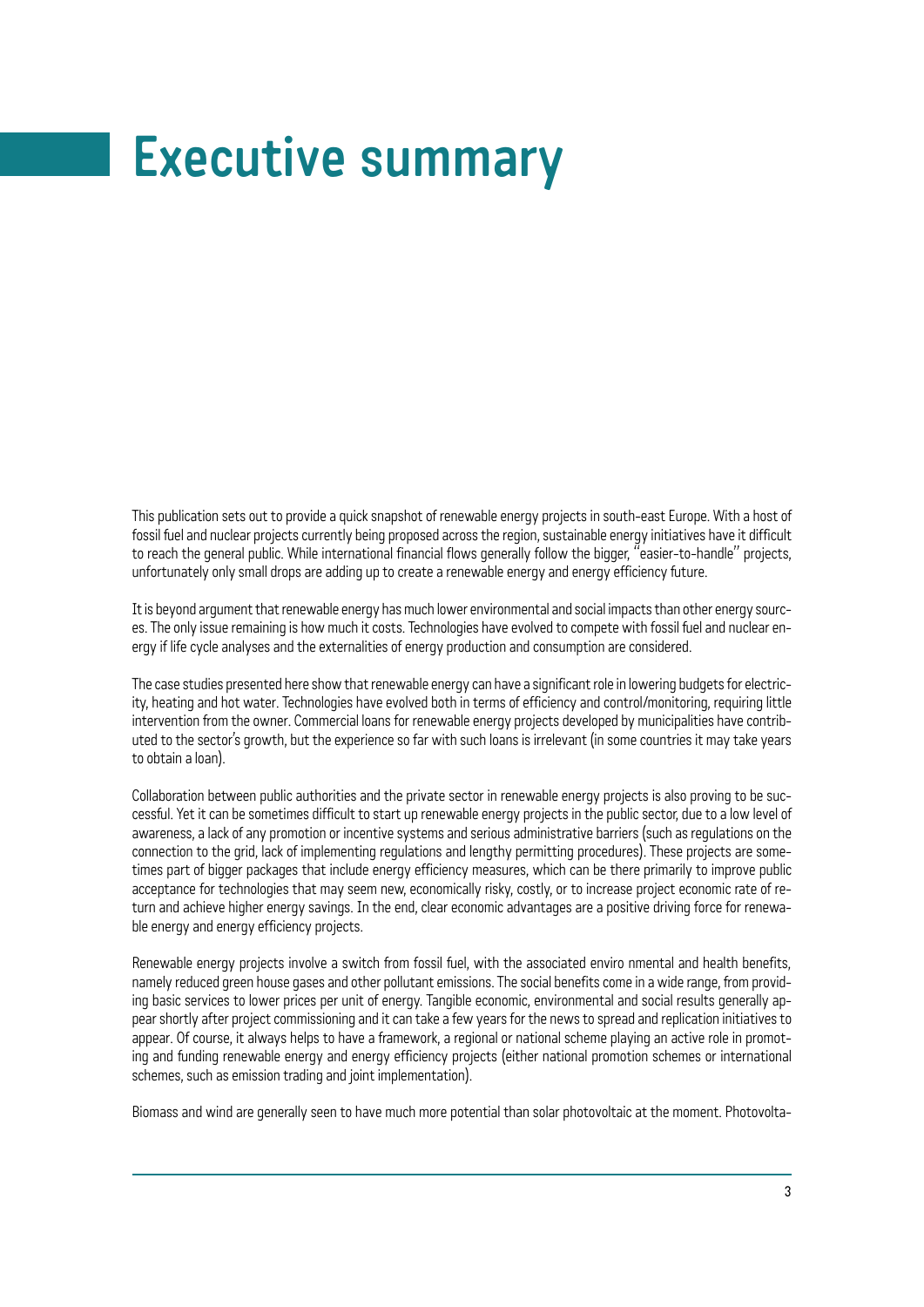ics are still relatively expensive, and together with a lack or insufficiency of promotion schemes, the development of the sector is currently restricted. Nevertheless solar photovoltaics already offer benefits across south-east Europe, particularly in isolated sites and for those wishing to have an independent power supply.

Besides low cost and clean energy, biomass projects bring a series of benefits that alas aren't highly visible to the public. These include: sanitary cleaning of forests (preventing the dissemination of tree diseases), a reduction in methane emissions (avoiding decomposition of organic matter) and a reduction in soil and water pollution (the use of wood waste from wood processing companies).

Wind power is on the rise as a "new power source" in south-east Europe, as the costs per unit of installed capacity have decreased. Foreign investors are showing substantial interest in the market, but problems persist with access to information on procedures and local potential. Wind power can have certain negative effects if projects are not sited appropriately, the same as with hydro power or any type of industrial project.

A mix of energy sources and technologies can be used at the household level to cover energy demand partially or entirely. Such systems are designed according to local potential, and they include a mix of solar, wind, hydro and biomass technologies.

Renewable energy technologies vary in terms of efficiency and environmental acceptability. Each individual project design should, therefore, be screened against alternatives to identify the most suitable technology for each specific application. In the project development stage, the same significance needs to be given to social and environmental aspects as to technical, economic and financial aspects and the assessment needs to cover the full range of policy, programme, and project options. Strategic impact assessments and life cycle analyses need to be integrated and undertaken as an initial step in the process and give demand-side options the same significance as supply options. Renewable energy must be supported in order to enter energy markets, but any such support must be limited to renewable energy that is produced in sustainable ways.

Renewable energy projects should be considered within a framework for sustainable development that integrates energy demand reduction and efficiency, a mix of renewable energy sources to meet an increasing proportion of overall energy demand and the protection of communities and biodiversity.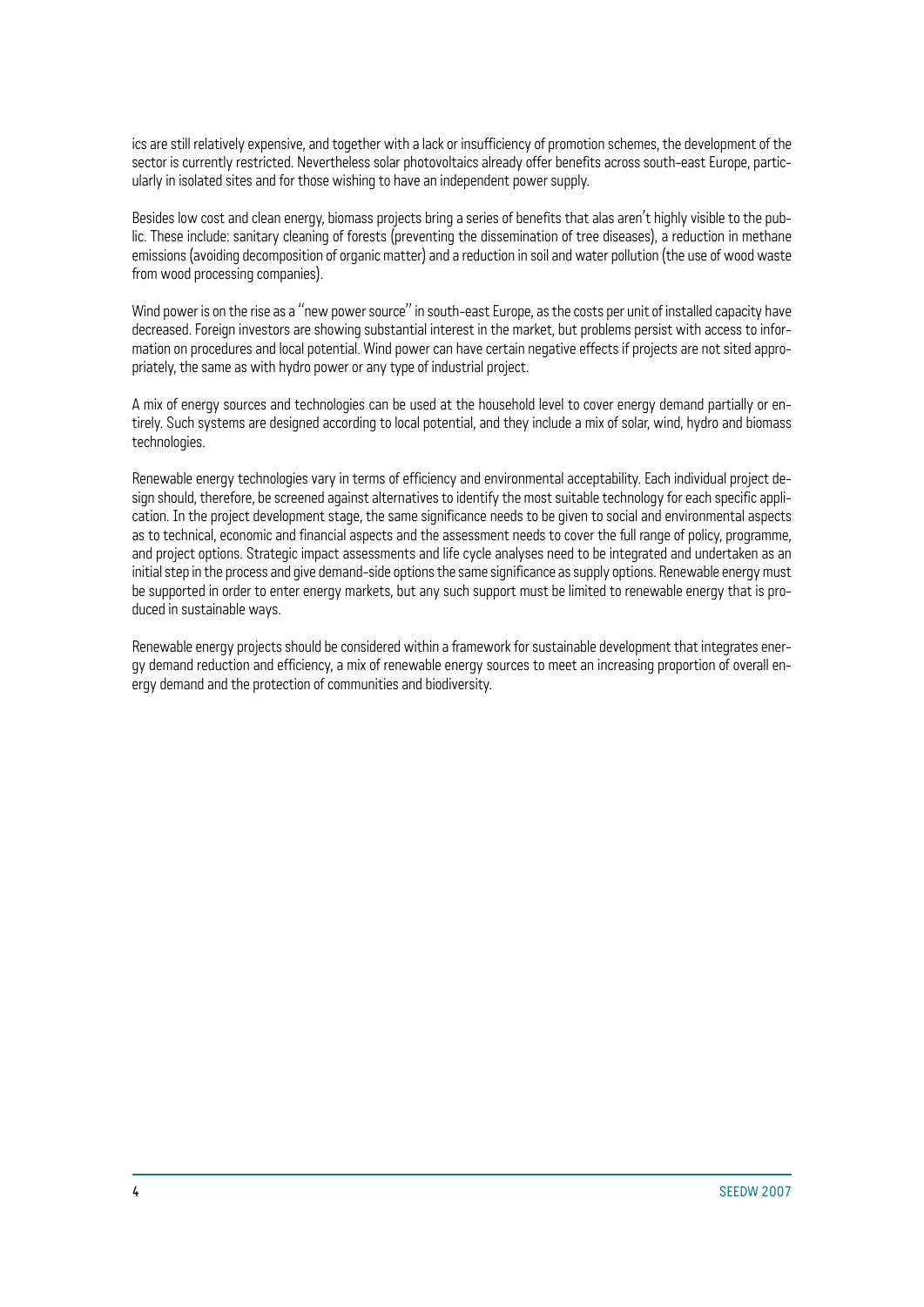# **Solar energy at old people's home, Silistra, Bulgaria**

The city of Silistra is located in north-eastern Bulgaria, on the Danube. It has 59,451 inhabitants working in industry and agriculture. The climate of Silistra is temperate continental, characterised by hot summers, with lots of sun and high temperatures from April to late October, which creates favourable conditions for solar energy projects.

The project "Solar panels for hot water in old people's home" in Silistra was initiated by the municipality in 2000. At that time the mayor and the municipality's energy experts calculated that 9.4 percent of the municipal budget was spent on fuel for heating and decided to take action to reduce these expenditures. ENCON Services was contracted to prepare scenarios for energy savings and namely energy efficiency measures at a municipal school and a municipal administrative building, switching from mercury to efficient high-pressure sodium light bulbs for street lighting and installing solar panels for hot water in the old people's home.

The solar energy project at the old people's home targets the social sector, which according to the Municipal Development Plan suffers from deficient financial resources, with relatively old housing conditions (bad insulation of doors and windows) and increasing numbers of old people in need of this service. The home operates at full capacity, with 220 residents, and there were water supply problems and bad hygienic conditions. There were also serious problems with the heating system and large energy losses in boiler operation. In total, the house was using 135 tonnes of fuel oil annually.

In 2000, the municipality contracted the company Energy for Sustainable Development (ESD), which designed a project for a solar system. The major difficulty was to convince the municipality council to approve a renewable energy project, as people didn't know much about the technology. However, saving 30 tonnes of fuel annually played a crucial role in the decision-making and the municipality councillors gave the green light to the project.

The implementing company is a local company called REGAT, which has a long-term contract with the municipality to monitor and maintain the installation.

The project has been fully implemented and in operation since 2002. The capacity of the old people's home is 220 people, where daily water consumption is 100 l/person. Before the installation of the solar system, thermal energy was supplied by equipment running on fuel oil.

The solar system now provides hot water April through October, and includes:

- flat solar collectors,
- storage tank,
- heat exchanger,
- circulation pumps,
- computerised control system with full tele-monitoring and remote control,
- return/stop valve and heat insulation of the boilers.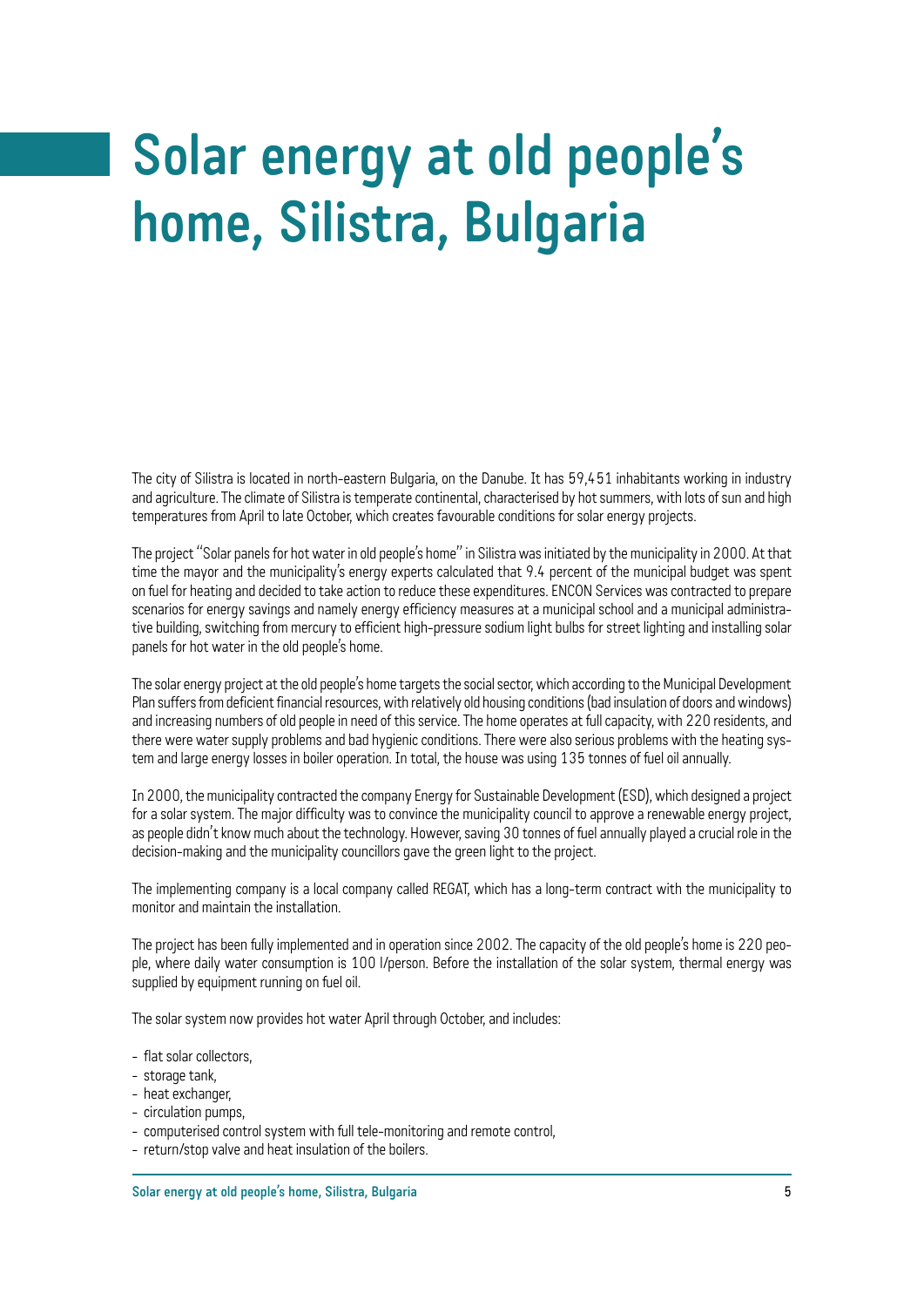The solar collectors occupy 134 m2 and the overall accumulation volume is 4600 l. From April to October the collectors produce 117,879 kWh, covering 64 percent of the hot water demand. One of the most important features of the new installation is the computerised control system with full tele-monitoring and remote control. It is the first project in Bulgaria to apply such technology for solar panels. This allows the project developer – ESD – to monitor and control the operation of the solar system from Sofia via the internet.

#### **Costs**

The project became part of the Municipality Program for Energy Efficiency (MEEP) in Bulgaria, which is financed by the US Development Agency (USAID) and is implemented by the American company Electrotec Concepts. The total cost of the solar project was USD 111,023 (approximately EUR 78,113). The municipality used credit for the entire amount from the United Bulgarian Bank (UBB), where 50 percent is guaranteed by USAID. The project's internal rate of return is 28 percent and the investment paid off in 4 years. When the project was completed, there were immediate savings of LEV 40,432 (approximately EUR 20,696) for fuel in 2002, compared to 2001.

The project was something new for both the municipality and the bank. This was the first credit by a commercial bank for solar systems in the social sector. At the same time, it was the first commercially funded municipal project, which according to the municipality's project coordinator helped alleviate the budgetary financing problem and explore a new source of financing from the private sector.

### **Environmental and social benefits**

The project involved a switch from fossil fuel to renewable energy, with the associated environmental and health benefits. The project gives a reduction in CO2 emissions by 29,333 t/year and SO2 emissions by 1,944 t/year.

The social benefits from the project are also significant as it aimed to solve the water and hygiene problems of the elderly in the old people's home. The installation provides hot water using solar energy between April and October, delivering up to 12,000 litres of hot water on a daily basis. There is no water supply problem anymore, which means an improvement in living conditions and hygiene at the old people's home.

The solar project was part of a bigger package including several energy efficiency measures at the old people's home aimed at further reducing energy consumption and achieving better environmental results. The solar installation project did not seem politically viable and economically attractive. Therefore, the municipality decided to group the solar panels installation with other energy efficiency measures in order to increase the economic rate of return of the project and achieve higher savings.

These measures included:

- installation of new burners: fuel savings 7-8 percent;
- automatic regulation of energy consumption by means of 109 thermal valves: fuel savings 8 percent
- insulation of windows and doors: 310 m2 of glass for windows, 6180 m of insulation; fuel savings 5 percent.

## **Sustainability of the project**

Six years after the project "Solar panels for hot water in old people's home" was implemented, there are tangible economic, environmental and social results. It is important to mention that in Silistra the mayor and the deputies are engineers who have clearly set energy efficiency and renewable energy sources objectives high on the local development agenda. Considering the old people's home a success story in the social sector with clear economic and environmental benefits, the municipal administration has developed a coherent Energy Efficiency Program, which includes twelve new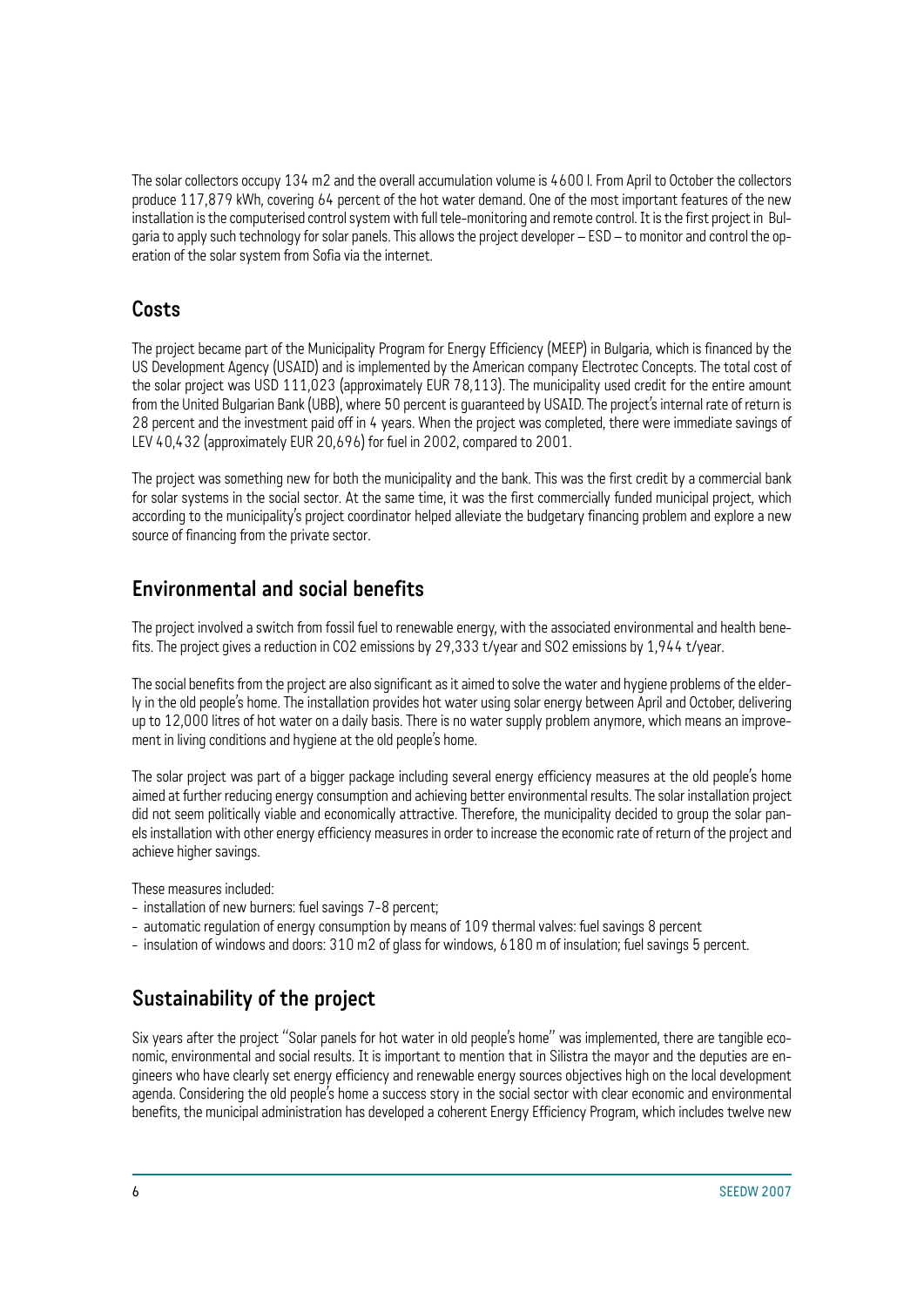

Using Solar Power in Silistra

energy efficiency and renewable energy projects to be implemented in the Silistra area. One of the projects consists of installing solar panels for hot water on the roof of another old people's home in a village that is part of the Silistra Municipality. The innovative element in this project would be the installation of photovoltaic cells, which would allow the profitable production of solar electricity at a preferential price according to the feed-in tariff rate . The administration is currently looking to secure financing for the new projects.

The project was awarded first prize at the EcoEnergy contest for the best implemented project for 2001 and 2002 in the "Buildings" category.

#### **Conclusions**

The project "Solar panels for hot water in old people's home" in Silistra can be considered as good practice for a few solid reasons, including

- the use of locally available renewable energy sources
- lower operational expenses compared to other similar installations
- remote control over the operation
- better sanitary and hygienic conditions at the facility
- better comfort for the residents

- reduced municipality expenses for the hot water supply and the opportunity to channel public funds towards other needs

The success of the project also comes from combining energy efficiency and RES measures to achieve higher energy savings and better environmental results. The project shows that social programmes and investments in RES can be turned into attractive investments.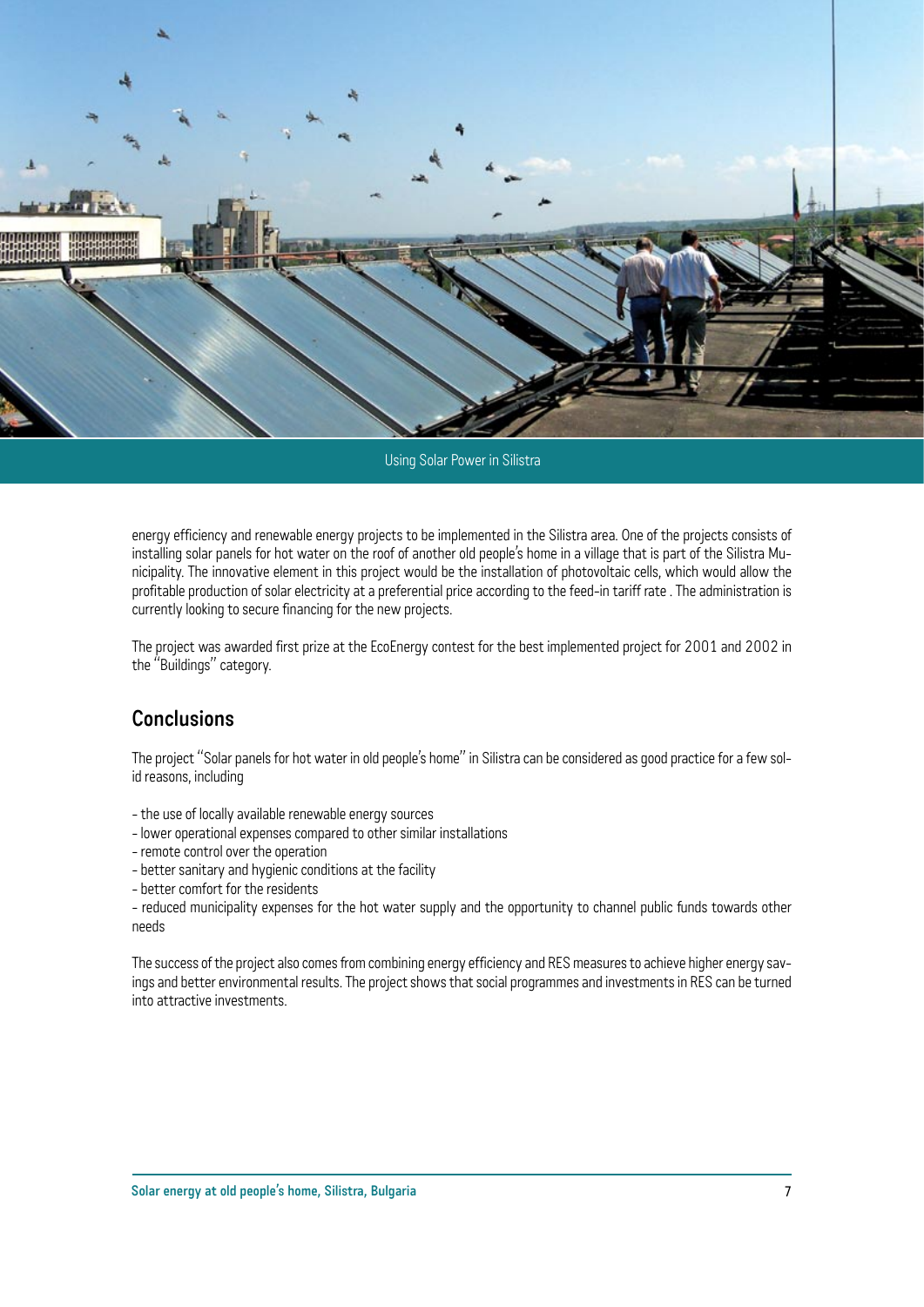#### **References**

**EnCon Services report, http://www.enconservices.com/docs/results/04eng.pdf EnEffect. 2003. EcoEnergy. Magazine for Energy Efficiency and Sustainable Development. http://www. eneffect.bg/images/upload/team/Biblioteka/Spisanie/2003/EE\_2\_2003.pdf ESD. Case Study: Energy Efficiency Measures in Silistra, Bulgaria – Street Lighting, Boiler Reconstruction and Solar Thermal Installation. ESD website: http://www.esdb.bg/index.pl Silistra municipality web site: http://silistra.bg/?act=cms&cid=1089&id=396&sort=0 Municipal Development Plan of the city of Silistra, Municipality of Silistra, www.silistra.bg**

#### **Interviews**

**Alexander Penchev, Executive director of ESD Bulgaria, Sofia Valeri Georgiev, Energy efficiency expert, Silistra Municipality, Silistra Emil Goychev, Coordinator of the 'old people's home solar project', Silistra**

#### **Field visit**

**Silistra Municipality, Silistra Old people's home, Silistra**

**Photos: Keti Medarova-Bergstrom**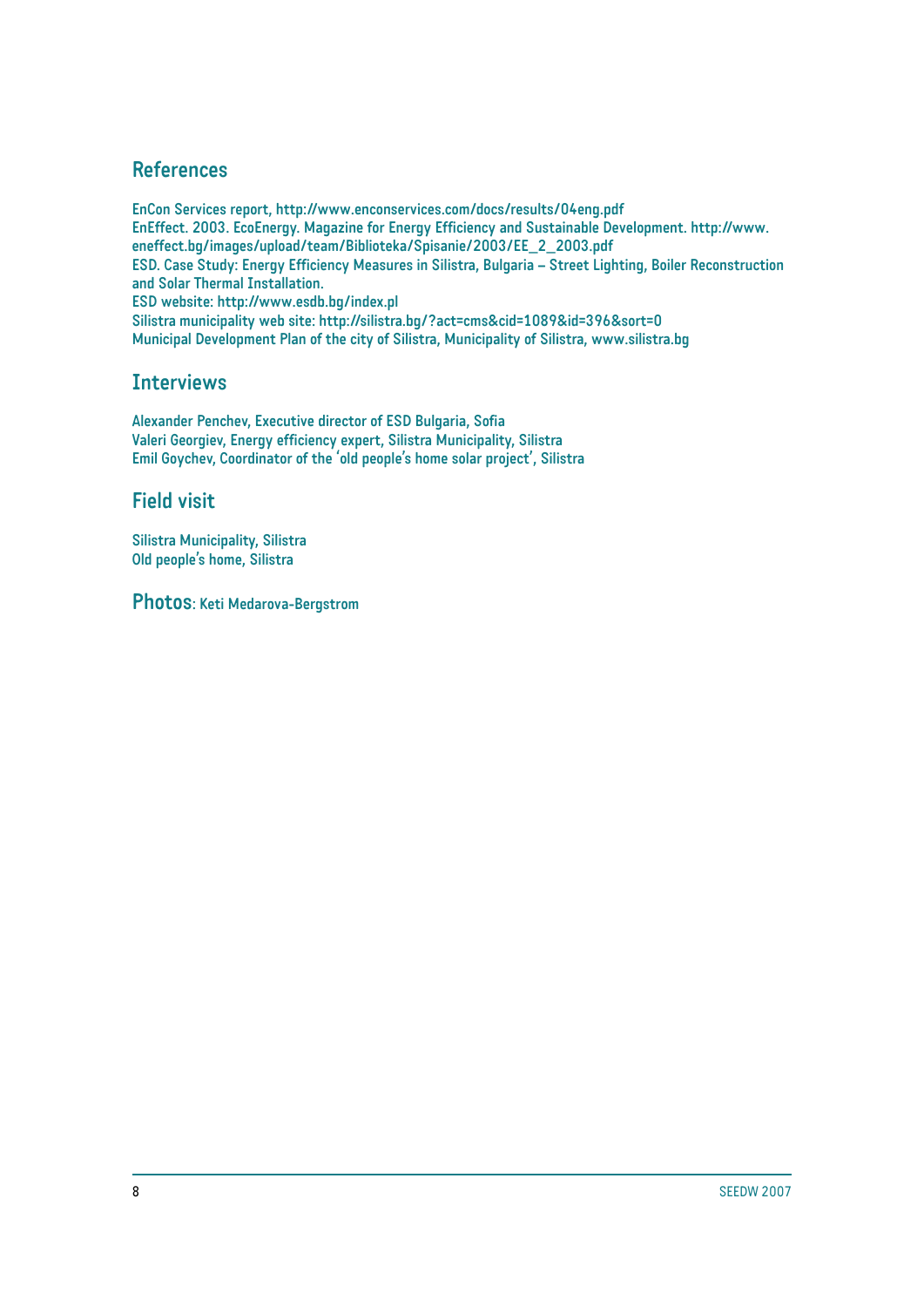# **The Stilin solar project, Croatia**

#### **Project background and development process**

The Stilin solar project consists of a 36.1 kW solar photovoltaic installation, the largest in Croatia, on the roof of the Black Bull jeanswear factory in Zagreb. The project was initiated by the factory owner, Zelimir Stilin, who wanted to create an independent, energy efficient, futuristic building. He was inspired by an existing solar installation in Zagreb - The Solar House in Spansko, initiated by solar expert Ljubomir Majdandzic of the Croatian Expert Association for Solar Energy (HSUSE).

The solar project consists of 190 monocrystal HIP solar photovoltaic modules made by Sanyo Electric Co, which are arranged into 12 groups, and two inverter systems. One, a three-phase system made by Croatian company Koncar, is used for grid feed-in, however, there were no regulated feed-in tariffs until July 2007 and the company has not yet agreed a contract with the national electricity company. The other system, with three 60 volt Fiamm accumulator blocks and inverters from US company Outback, enables the electricity to be used on the premises. Solar was chosen as an energy source which is most relevant for the daytime hours, when most of the electricity is used in the factory.

The Stilin project was completed surprisingly quickly, in just two months, in 2005, mainly due to the fact that there were no clear regulations on the installation of solar photovoltaics at the time, so it was possible to install the system without time-consuming administrative delays. The same project would require a longer preparation period today.

With a total battery storage capacity of 4500 Ah and an estimated yearly output of 36 500 kWh, the project supplies all the electricity for the factory except in December and January, when it is necessary to purchase additional electricity from the grid.

## **Costs and financing**

The total project cost was HRK 2 235 000 or just over EUR 300 000. Mr Stilin estimates that the project will take 8-10 years to pay for itself, if an agreement with the national electricity company is not reached and the surplus electricity supplied to the grid continues to go unpaid. Overall the installation cost of solar photovoltaic modules in Croatia is EUR 3.4-4 EUR per W .

There is little public financing in Croatia for the development of renewable energy, except for some programmes by the Croatian Bank for Reconstruction and Development and a subsidy by the Environmental Protection Fund, which may pay 2% interest on commercial loans. However there have been some problems with banks accepting the Environment Protection Fund's subsidy. Currently, the most favourable loans for solar energy are said to come from Zagrebacka Banka and Erste Bank.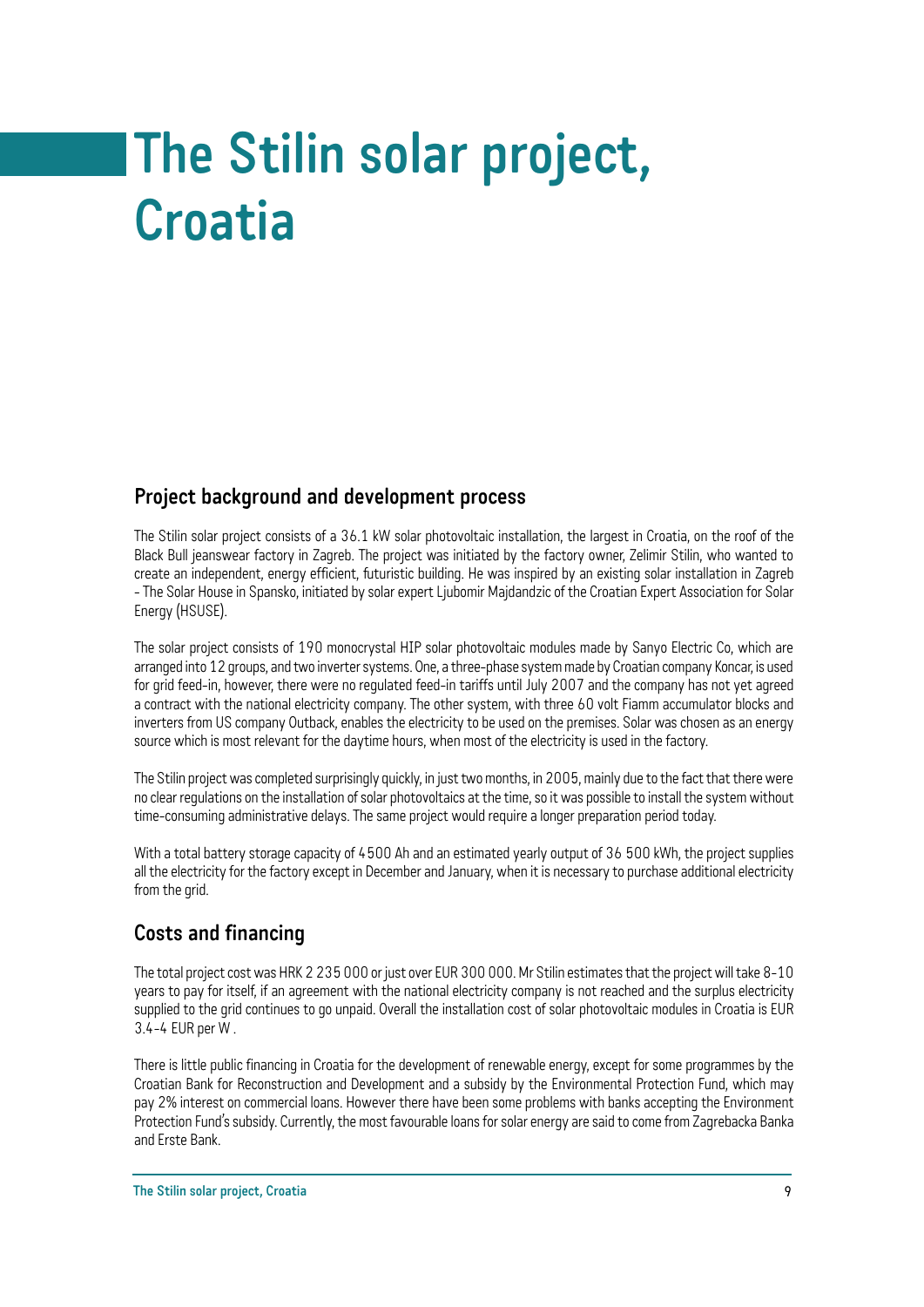![](_page_11_Picture_0.jpeg)

Solar Project in Stilin, Croatia

#### **Challenges**

Without clear rules on feed-in tariffs, until recently installing solar photovoltaics in Croatia has mostly been considered useful in isolated locations, and there has been no financial nor procedural incentive for developing solar electricity generation more widely. Until recently the procedures and permits required for such installations were also not clear, so Mr Stilin's attempts to negotiate with the national electricity company about a feed-in tariff resulted in some superficial interest but also procrastination and demands, and the matter has remained unresolved since 2004. Even with the new tariff system, a great deal of paperwork is required, often involving contradictory demands from different agencies, and due to this Stilin has put attempts to obtain the feed-in tariff on hold. Since it was not Stilin's main intention to supply the grid this was not an undue handicap for the project, but it has increased the pay-back time.

#### **Social and environmental benefits**

HSUSE estimates that the project prevents around 21 tonnes of CO2 emissions per year, in addition to preventing other emissions resulting from the transport and combustion of fossil fuels.

Although the project used Sanyo photovoltaics since they were deemed most suitable at the time, there are now two factories in Croatia manufacturing photovoltaics, which employ around 150 workers (Solar Cells Ltd and Solaris Sunceva Energija d.o.o, Novigrad). Therefore, further investments in photovoltaic projects in Croatia could also help to support these companies. The current feed-in tariff system in Croatia favours Croatian companies by lowering the tariff of projects with a higher percentage of foreign components, which is controversial but encourages the development of domestic renewables companies.

## **Sustainability of the project**

The project is sustainable in terms of security of energy supply and environmental impact, and its value is likely to increase in the coming years with rising energy prices. However in purely financial terms solar photovoltaic energy in Croatia is still not viable due to the complicated administrative procedures which increase the costs of project preparation and the fact that the new regulation defining feed-in tariffs for renewable energy caps the payment of tariffs at 1 MW until 2010. The current feed-in tariff for solar photovoltaics is around 46 euro cents per kWh for less than 10 kW, 41 euro cents for 10-30 kW, and above that 29 euro cents, for 12 years.

#### **Conclusion**

Croatia has an average solar irradiation of 1200-1600 kWh per m2 per year, creating a very good potential for solar thermal energy. Photovoltaics are still relatively expensive though, and together with the cap on feed-in tariffs, limit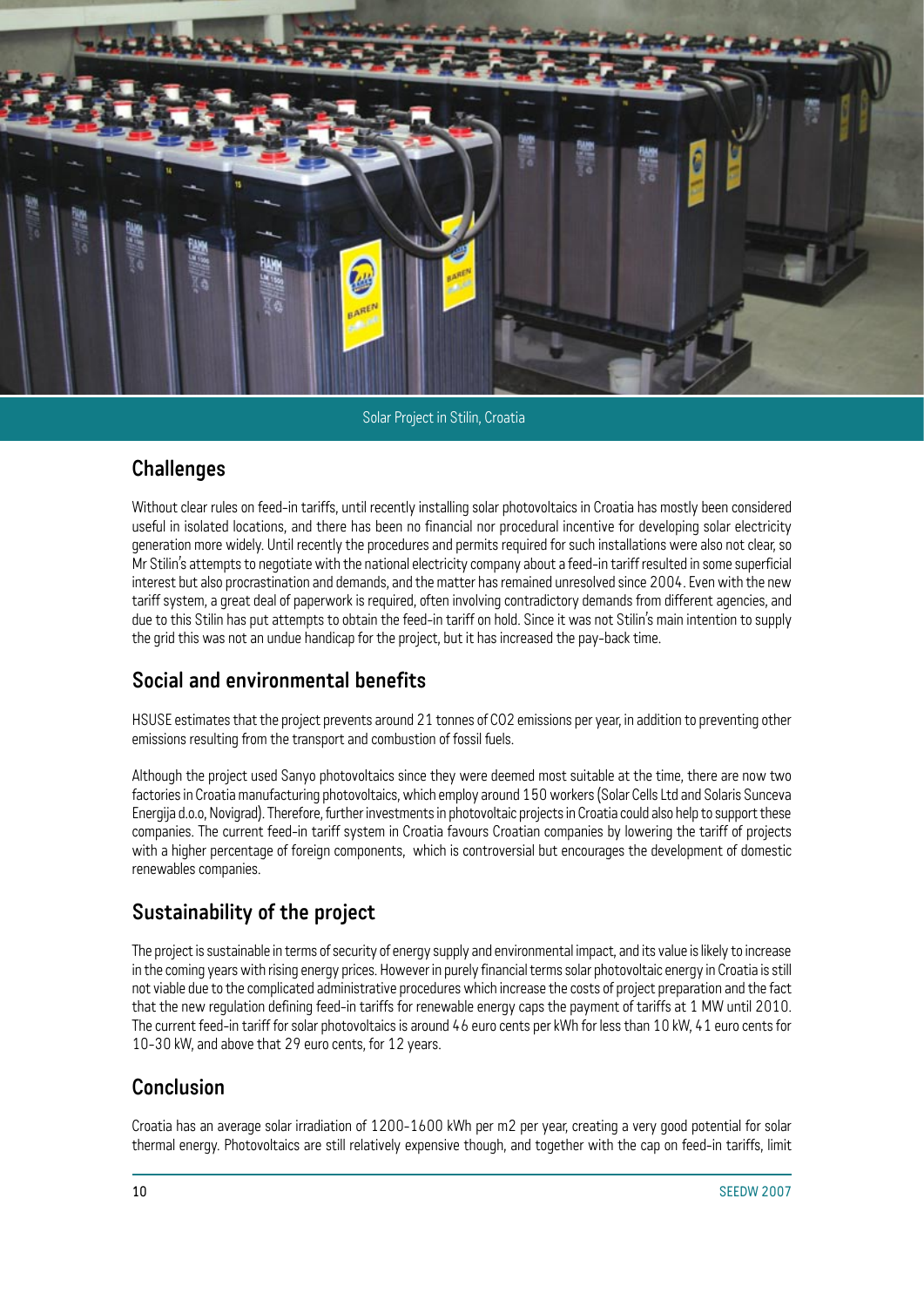the development of the sector. Whilst many see the new regulations as a turning point for renewable energy in Croatia, most proponents of solar photovoltaic energy are frustrated that the government has capped the amount of solar energy receiving the feed-in tariff to 1 MW until 2010, and feel that this will stunt its development, particularly as photovoltaic energy is only due to constitute 0.33% of total renewable energy in the country.

Biomass and wind are seen to have much more potential than solar photovoltaic at the moment. Solar thermal collectors are also of high importance, and HSUSE estimates that they could reduce total primary consumption in Croatia by 5-10 percent with three times less investment than in Denmark.

Nevertheless solar photovoltaics already offer benefits in Croatia, particularly on isolated sites and for those wishing to have an independent power supply. Solar electricity is often seen to be at a disadvantage because of being most powerful during the summer, however with the increasing use of air conditioning in Croatia, demand for electricity during this period is very high. Solar electricity could thus make a great contribution to lowering the expensive summer peak electricity demand in the grid. Whilst the Croatian government should dramatically improve its encouragement of renewable energy, particularly solar electricity, in the meantime solar photovoltaic projects should nevertheless be undertaken, and should be valued and supported for their environmental effects and potential to support the growth of the domestic photovoltaic and installation industry.

#### **References:**

PHOTON International magazine, June 2007 Government of the Republic of Croatia: Tariff system for the production of electrical energy from renewable sources of energy and co-generation, 22.03.2007

#### **Interviews:**

Mr Ljubomir Majdancic, Croatian Expert Association for Solar Energy (HSUSE) E-mail questionnaire to Mr Zelimir Stilin, Blackbull Jeans Ms Dubravka Zoric, Hrvatska banka za obnovu i razvitak

#### **Photos:** Stilin

**The Stilin solar project, Croatia**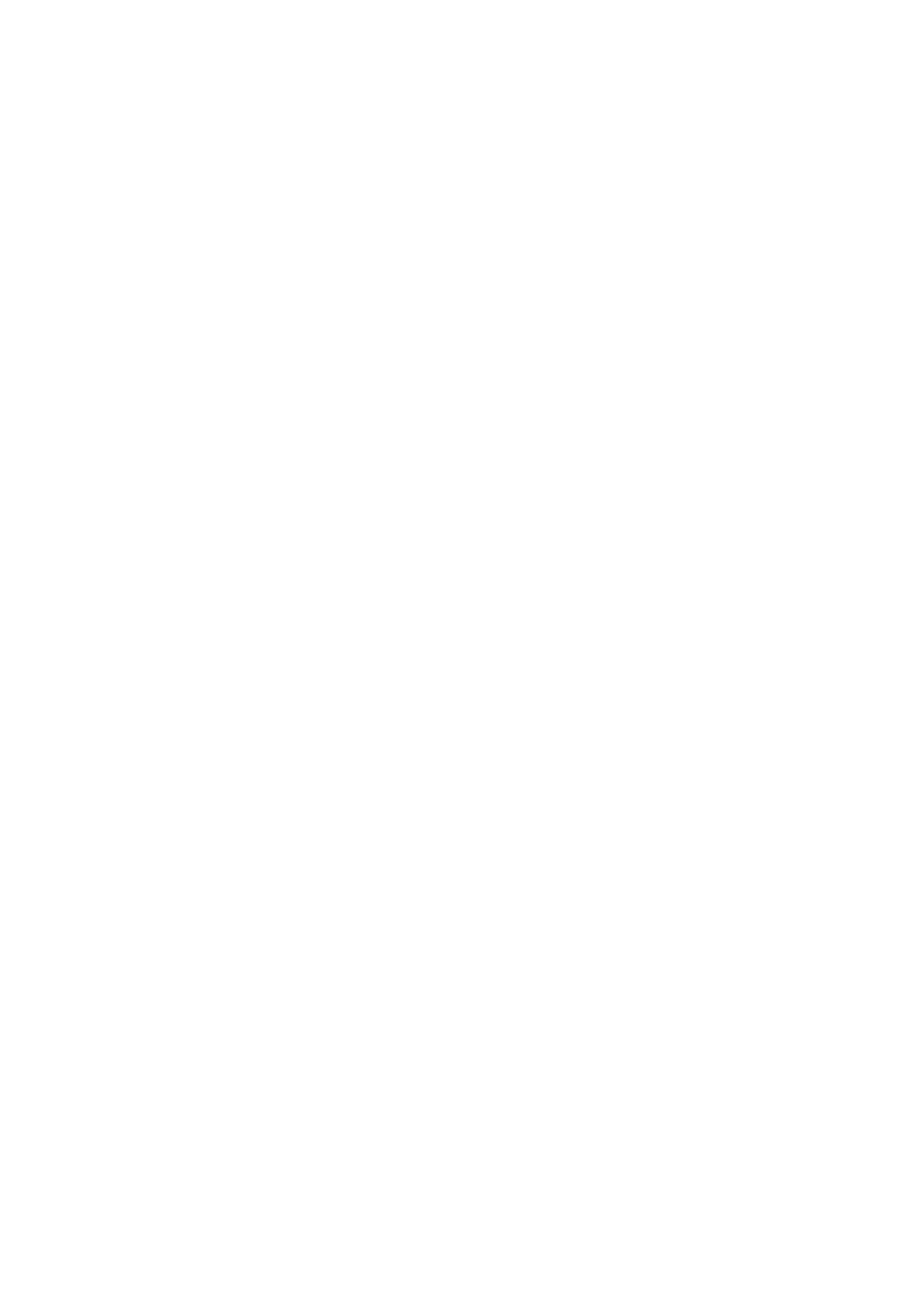# **Solar energy in Mangalia, Romania**

A solar project was implemented in Mangalia to supply hot water and partially heating (in combination with the use of light liquid fuel). The project "Increasing energy efficiency by using solar energy" was implemented by Rominterm in 2005. The objective of this initiative was to increase efficiency in the Mangalia district heating system and significantly reduce fossil fuel consumption and green house gas emissions.

The Mangalia Local Council and S.C. Rominserv formed the Rominterm project company partnership at the end of 2002. In order to increase efficiency in the Mangalia energy system, considering the city's solar potential (over 1,250 kWh/ sq.m/ year), a feasibility study was done (financially supported by the United Nations Development Programme/ Global Environmental Facility) regarding the use of solar energy in combination with the conventional thermal system for hot water and partially heating supply.

The pilot project was developed at plant no. 15, which offers very good conditions in terms of location (on the seashore) and infrastructure - concrete poles (from an old solar installation) ensure a useful area of 360 sq.m of solar collectors.

The technologies used in the project: 360 solar collectors; boilers using light liquid fuel (derived from oil refinement) in order to secure uninterrupted operation of the thermal plant and take over load increase; and new distribution networks with very low losses.

The results of the feasibility study showed that annual production can be approximately 210 MWh, which represents 70 percent of total thermal energy necessary to supply hot water at this plant, and 10% of total thermal energy produced at the plant (including heating). This quantity of thermal energy produced on the basis of solar energy determines savings of approximately 40 tonnes of Calor 3 fuel, i.e. 12 percent of the annual fuel consumption at this plant.

#### **Investment and pay-back**

Rominterm invested USD 877,000 in the project "Increasing energy efficiency by using solar energy". The return of investment is 4,7 years, with an internal rate of return of 29 percent.

#### Plant and distribution network modernization

Rominterm took over 27 district heating plants (concessions in Mangalia, Neptun and Olimp) and started investing in the thermal units as well as the distribution networks to increase their efficiency. The operational efficiency of these plants increased from 60 to 74 percent and maintenance costs as well as operation costs decreased. Another advantage in modernising the plants in Mangalia is lower environmental impact by reducing pollutant emissions in the atmosphere. The entire equipment was replaced at thermal plant no. 15. The distribution network was also completely refurbished by installing pre-insulated pipes, with losses below 3 percent. The lifetime of the equipment now in use is approximately 15 years provided that periodic maintenance works are conducted, and 30-40 years for the pre-insulated pipes.

#### **Thermal energy selling price**

Solar thermal energy production prices are lower than the national reference price (RON 107.5/ Gcal) established by the Romanian Energy Regulatory Authority. The thermal energy that Rominterm produces based on light liquid fuel is subsidised, so that the supply price [1] approved by type of fuel for the population, including VAT, is RON 334.8/ Gcal.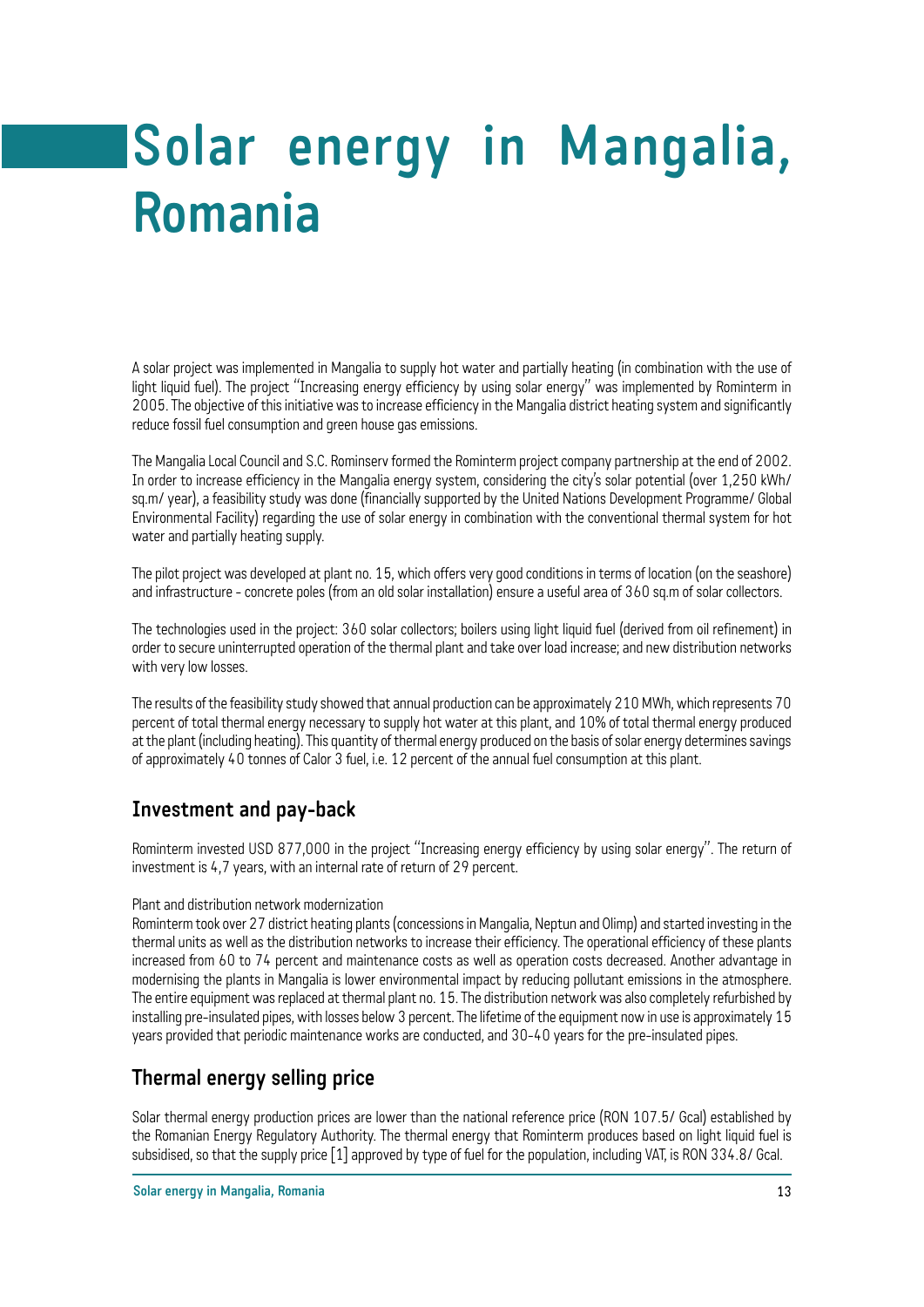![](_page_15_Picture_0.jpeg)

Mangalia, Romania

Solar production capacity

Measurements and records in the period 01.09.2005 – 31.05.2006 on thermal energy production based on solar collectors show the following:

- solar thermal energy produced: 82,5 MWh;
- total thermal energy delivered: 247.6 MWh;
- share of solar energy in total production: 34 percent.

#### **Substitution of fossil fuels**

The use of solar energy at this plant leads to an annual reduction in light liquid fuel consumption by approximately 40 tonnes (i.e. 12 percent of the annual fuel consumption at thermal plant no. 15). In order to verify fuel savings at a hybrid (solar and fossil fuel) plant, Rominterm commissioned a study to compare this case with a plant running on fossil fuel alone.

Comparison of two thermal plants belonging to Rominterm Mangalia (data regarding production and consumption in September 2005 – May 2006)

|                    | No. of apartments |      | Production September 2005 – May 2006 (Gcal.) $\sqrt{3}$ Fuel consumption September 2005 – May 2006 |
|--------------------|-------------------|------|----------------------------------------------------------------------------------------------------|
| <sup>'</sup> TP 14 | 467               | 2709 | 450 tones                                                                                          |
| $\Gamma$ TP 15     | 469               | 2534 | 376 tones                                                                                          |

Source: Rominterm [TP 15 – hybrid thermal plant, solar collectors and fossil fuel]

The table above shows that 10 percent fuel savings were registered at the hybrid thermal plant for approximately the same number of apartments connected to the system. The fuel consumption records are for the winter period (not the best season for solar energy), and so the good fuel savings result demonstrated the feasibility of the project.

#### **Conclusions**

The "Increasing energy efficiency by using solar energy" project that was implemented in Mangalia was a big success as thermal energy demand was covered from a renewable energy source (solar collectors) and conventional sources (light liquid fuel) for 469 apartments. The investment in solar collectors for thermal energy production is profitable, so the company will build another hybrid thermal plant (solar collectors and light liquid fuel).

[1] Data regarding the situation with local interest energy services as of 31.03.2006, www.anrsc.ro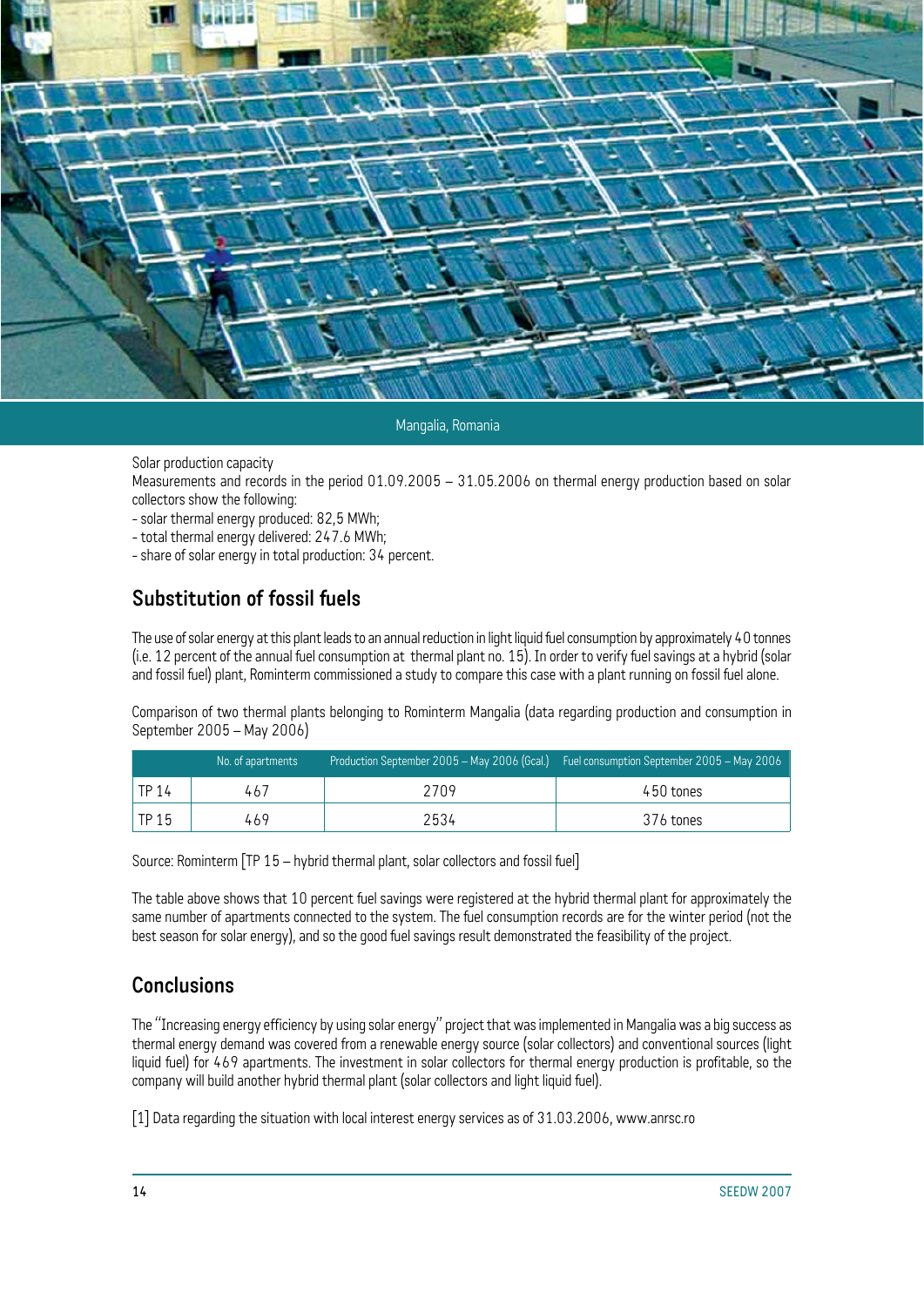# **Using biomass – the Bansko thermal power plant, Bulgaria**

The town of Bansko is situated in south-west Bulgaria in the valley of the Mesta River encompassing the North-Western parts of the Rhodope Mountains and the northern part of the Pirin Mountains. In recent years the town has become the symbol of 'modern' ski tourism which has imposed severe pressure on the environment – especially as there is a biological reserve "Bayuvi dupki" in the area, protected nature sites such as the waterfalls and cave of Bunderitca as well as the Pirin National Park. In 2006 however, the municipality started to improve its environmental record by launching a project to build the first biomass-fuelled thermal power plant in the region.

#### **Description of the project**

A group of energy experts exploring biomass as an innovative energy source in Bulgaria initiated the biomass-fuelled thermal power plant project in Bansko in 2005. The company Macronet provided initial financing to conduct a half year preliminary investigation regarding the use of biomass in the Bansko region. They chose the town of Bansko as the area is abundant in wood waste from the wood processing businesses in the region. At that time, the team of experts visited several biomass thermal power plants in Austria, which helped them develop a project applying the same technology in Bulgaria. Later they established Bul Eco Energy Company , which developed a feasibility study for the project, and they started looking for funding opportunities. The investment project was officially announced in August 2005, when the company delivered a presentation of its plans for the biomass thermal power plant to the Bansko community. In 2006, the State Water and Energy Regulatory Agency granted the company two licenses for the production and transmission of thermal energy for 15 years.

The thermal power plant project, designed with a 10 MW capacity, has two stages of implementation. The first stage included the installation of 5 MW. It was completed at the end of 2006 and it is currently operational. The plant supplies hot water and heating to two municipal schools, a cultural centre, the municipal administrative building and a telephony equipment factory. In the beginning of 2007, the second stage was initiated, to install another 5 MW, and the unit is currently under construction. When the second stage is completed, the plant will be able to supply thermal energy to the remaining municipally owned buildings, several large hotels, as well as residences.

The project was planned with a view to utilising the existing thermal energy distribution network (underground pipes). Construction works on the distribution network started in 1989; however, the network was never completed and thus never went into operation. Within the first stage of the biomass project the main branch of this network was rehabilitated and completed so as to connect the power plant with the town's centre via a 1.3 km pipe. Extensions of the distribution network are planned for 2008, when the second stage of the biomass power plant is completed. The total length of the distribution network will be 3.9km.

The biomass plant uses waste wood for fuel. The Austrian company Polytechnik provides the technology. The plant is being built by Enemona Ltd, a company that has 16 years of experience in engineering and construction works in energy related projects in Bulgaria and abroad.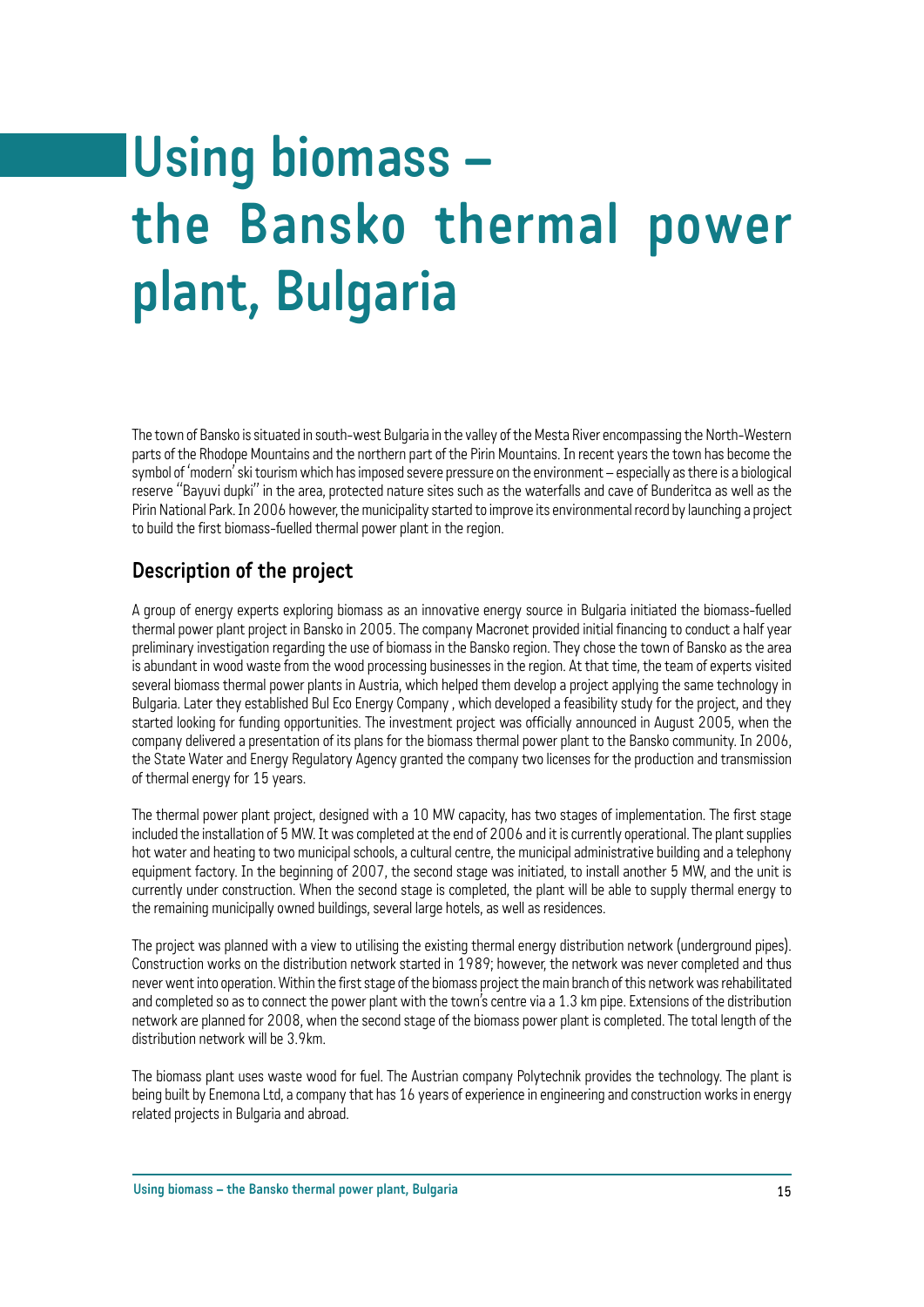Bul Eco Energy, the company that the team of experts established, organised some meetings in 2005 to present the project to the general public. The municipal council approved the project in 2006 and the mayor issued a permit for the construction of the power plant.

## **Technology**

The Bansko thermal power plant uses wood waste supplied by local wood processing companies as well as wood resultig from sanitary cleaning of forests in a 50 km radius area. When the second stage of the project is completed (end of 2007), the plant will consume 200 tonnes of wood waste per year. According to the production plan it will produce 12,670 MWh in 2007 while the forecast for and after 2008 is to double the production to 23,270 MWh each year realizing 47,291 GJ/year heat savings.

In Bulgaria, reports show that 1.6 million tonnes of wood waste is available on a yearly basis. The wood waste used in the Bansko thermal power plant consists of wood processing leftovers, branches, wood from sanitary cleaning of forests (not more than 6 cm. diameter), forest residues, wood shavings and bran (in small quantities). The main sources of wood waste are the forestry centres 'Mesta', 'Dobrinishte' and 'Simitli'. The municipality has a contract with the regional forestry administration in Blagoevgrad, which guarantees control over wood waste delivery, so no wood is taken from national parks. The wood waste is transported to a temporary storage facility where sorting and processing of the wood material takes place and what are known as wood chips are produced. The wood chips are 20 to 50 mm long and 1-10 mm thick and are the main input for combustion in the biomass power plant. A conveyor belt takes the wood chips from the temporary storage facility to the permanent storage unit.

The advantage of the technology is that it is entirely automated and safe. It consists of a water-cooled hydraulic staircase grate, where the grate-steps move separately and the boiler system can use both dry and wet material. The material is fed to the furnace by means of worm conveyors or hydraulic feed systems. The grate is divided into three combustion areas, partially drying the material in the first zone. In the second zone degassing of the fuel takes place while in the third zone the fuel is completely combusted. Several fans provide combustion air, coordinated for the respective zones and enabling preliminary drying of the biomass and ensuring combustion with efficiency of 86%.

The technical parameters of the power plant after the first stage of the project are:

- maximum output water temperature 110°C
- minimum water temperature upon entering the boiler 90°C
- maximum water pressure 6 bars
- thermal power 5,000 kW
- efficiency at nominal load and 40% wood moisture 86%

Temperatures in the furnaces reach 1,100°C and there are special sensors that monitor combustion. The equipment has a back-up generator in case electricity from the grid is unavailable. A back-up water pump is also available in case the water supply ceases.

## **Economic aspects**

The goal of the biomass project is to reduce the expenditures of 14 municipal buildings for heating and, after the expansion to 10 MW, to serve the residential and tourism sectors. The project was planned initially for 3 MW, then two 3 MW units, then two 4 MW units and finally it was designed with two 5 MW units due to the rising interest and the increasing number of hotels and private households showing their willingness to connect to the network.

In the first stage of the project, the investment was LEV 2.4 million (approximately EUR 1.2 million), whereas the expected total cost of the project is nearly LEV 5.28 million (approximately EUR 2.7 million). The investment was rated BBB+ by the Bulgarian credit rating agency, which reflects moderate strength of the investment, relatively low risk due to different financial sources, opportunity for filling a market niche and high support from the municipality. The internal rate of return of the investment is 7.25 percent, which is lower than the general investment requirements, and the pay back period is 8.9 years.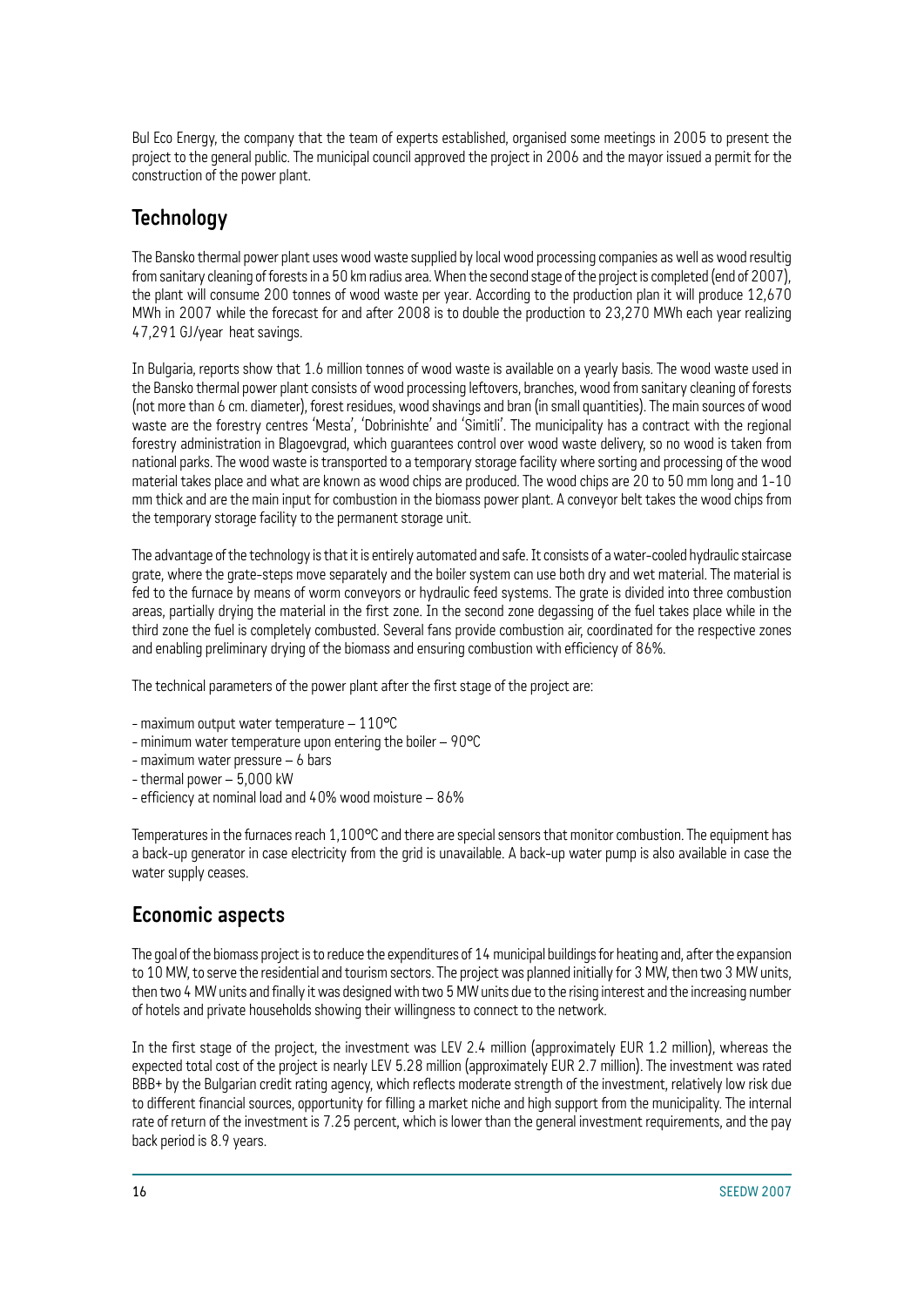The project is financed through a EUR 1.5 million loan from the Bulgarian Energy Efficiency and Renewable Energy Credit Line (BEERECL), a mechanism established by the European Bank for Reconstruction and Development (EBRD). Co-financing was sought from the Enterprise for Management of Environmental Protection Activities (EMEPA) within the Bulgarian Ministry of Environment and Waters and the EU pre-accession fund SAPARD.

One of the drawbacks according to Bul Eco Energy is that securing co-financing remains a relatively slow process – from the preliminary studies, through administrative approval to the actual construction of the facility. Also, the expenditure for connections to the system is rather high for a single household, as it can reach approximately LEV 15,000 (approximately EUR 7,600). On the other hand, public banks such as EBRD and commercial banks can consider introducing credit lines for this kind of service to private households.

From the point of view of the municipality, expenditures for thermal energy consumption have decreased significantly. The municipality used to pay LEV 50,000 (around EUR 25,000) per month for heating on fuel oil, now down to LEV 20,000 (around EUR 10,000). The municipality was initially skeptical about such a project, as wood waste has rather low energy content, but it is now highly satisfied with the results.

Indirectly, the project has led to the development of new businesses. For instance, the wood waste market barely existed before, and a lot of wood processing companies had to export their wood waste to Greece. Now, Bul Eco Energia has signed long-term contracts with the companies from the region which now deliver their wood waste to the biomass plant and thus reduce transport costs.

#### **Environmental and social benefits**

The project was subject to a screening procedure to determine the need for an Environmental Impact Assessment (EIA). The Regional Environmental Inspectorate conducted measurements, the results of which showed no significant environmental impacts, hence no EIA was carried out.

The operation of the biomass-fired plant in Bansko will lead to a reduction in emissions of 2,661 tonnes of CO2 equivalent in 2007 having potential of reducing much more after the completion of the second stage of the project. It is calculated that N2O emissions will be reduced 3 times, CH4 – 3.5 times and NOx – 15 times in comparison to the baseline conditions (combustion of fuel oil). The emissions from the stack contain mainly water vapour, small quantities of particulate matter and gases, which are far below the emission limits established in Bulgarian and EU environmental legislation. The ash is captured in a special container. However, as it is organic, it is suitable for use as fertiliser in the agricultural and forestry sectors. Furthermore, Bul Eco Energy plans to further develop its cooperation with the EBRD and prepare a package for emission trading.

Moreover, the project facilitates the sanitary cleaning of forests, which prevents the dissemination of tree diseases. Also, by collecting and removing the fallen organic matter from trees, its decomposition will be avoided and hence methane emissions can be reduced considerably; we should consider the fact that methane's climate impact is 21 times greater than that of CO2.

The implementation of the project has a direct social impact as the price of energy from biomass for consumers will be significantly lower than thermal energy from fuel oil. The cost for the end consumer is LEV 83 per MWh. In comparison, the price of electricity is LEV 147 and conventional fuel – LEV 84 leva per MWh. Also, consumers have the option of controlling temperature levels as well as stopping the heating when it isn't necessary. The lower energy prices will allow the redirecting of financial resources to other activities. Providing better heating services in schools and kindergartens will ensure the better health of the children and indirectly health costs can be reduced. Currently, there are 14 people working at the facility guaranteeing its smooth operation and quality of services.

#### **Sustainability and innovation**

The biomass-fired thermal power plant in Bansko is the first biomass project with such large capacity and high number of beneficiaries. In other parts of Bulgaria there are several other biomass projects but they are comparatively smaller. It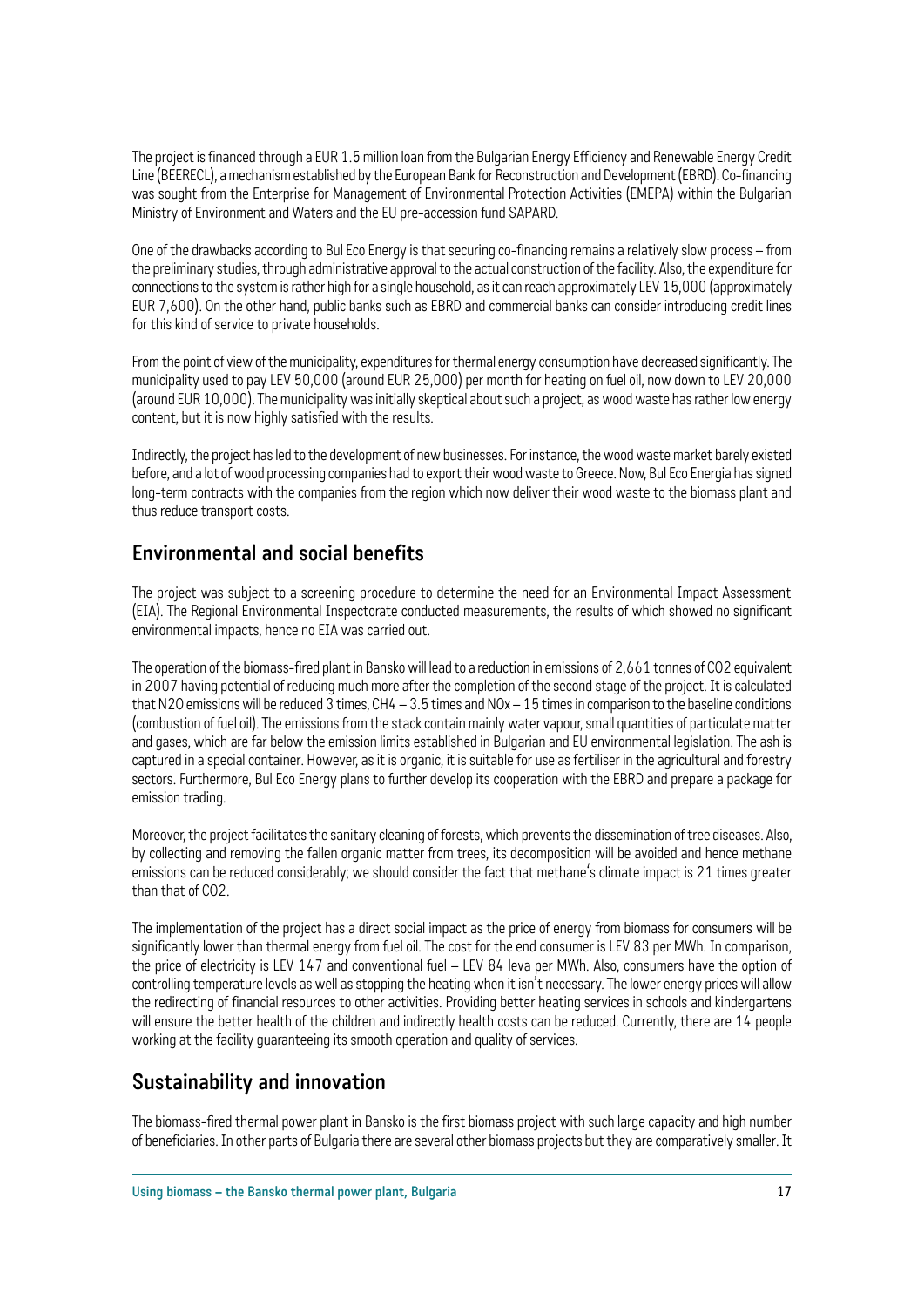is the first municipal project which includes the rehabilitation and utilisation of existing pipes but also network extension. The plant has inspired similar projects in the region, in the towns of Dobrinishte and Gotce Delchev.

The project received the award of best environmental project for 2006 from the Ministry of Economy and Energy Resources. The municipality, with its strong tourism orientation, considers the biomass thermal power plant as one of the sightseeing destinations in Bansko and decided to include it in the map of tourist spots with environmental significance.

#### **Conclusions**

The Bansko power plant is the first large capacity biomass project in Bulgaria. It can be seen to have significant economic benefits for the project promoter but also savings for the municipality. It has reduced the municipal energy costs by more than 50 percent, providing low cost green energy to the town of Bansko. It is also the first biomass project in Bulgaria to receive commercial funding from the EBRD, which shows the stability of the investment. It is clearly an innovative project with a replication potential in other towns in this region.

The plant's equipment is automatic, and it is designed to also use wet biomass. Switching from fossil fuel to biomass for energy production has several environmental benefits – significant green house gases emissions reduction, sanitary cleaning in forests and use of wood waste from wood processing companies. The cost of biomass energy is much lower for the end consumer, reflecting the social dimension of the project. Also, the power plant can trigger new entrepreneurship opportunities and it is considered a tourist attraction of the town.

#### **References**

Energy Center Sofia, http://www.biomasspartner.info/results/SEC2/D2.8-Biomass-Broch\_BG.pdf , consulted September 2007.

Black Sea Regional Energy Center. Condition and perspectives for the utilisation of biomass in Bulgaria. www.access-ret. net/info/access.htm , consulted September 2007.

Bansko municipality website, http://www.bansko.bg/events/2005/20050819\_toploigaz.html, consulted August 2007

BEERECL web site, http://www.beerecl.com/indexbg.htm , consulted September 2007.

Bul Eco Energy Company. Thermal power plant of Bansko town from a renewable energy source – biomass. Information leaflet.

Bul Eco Energy Company. Technical description of the project.

Bulgarian credit rating agency, http://bcra-bg.com/index.php?cat=5&scat=1&id=78

Dnevnik online, http://news.dnevnik.bg/?y=2006&m=2&d=21, consulted August 2007

Novinite.com, 21.12.2006, consulted August 2007

Politechnik Gmbh. website. http://www.polytechnik.com/index.php?module=ContentExpress&func=display&ceid=73& bid=29&btitle=Products&meid=31, consulted September 2007.

State Energy and Water Regulatory Commission. REPORT. Issuing a license for energy distribution by Bul Eco Energy Company.

#### **Interviews**

Krasimir Vluchkov, manager of the Bul Eco Energy Ltd. Galina Shterionova, BEERECL credit line, EBRD Lazar Zahov, Deputy Mayor of Bansko Mihail Veselinov, operator of the Biomass thermal power plant

#### **Email correspondence**

Stefania Racolta, Energy Efficiency unit, EBRD Plamen Soymenov, Kema International B.V. Jan Lefers, EBRD Rainer Bahnmueller, Energy Agency, Austria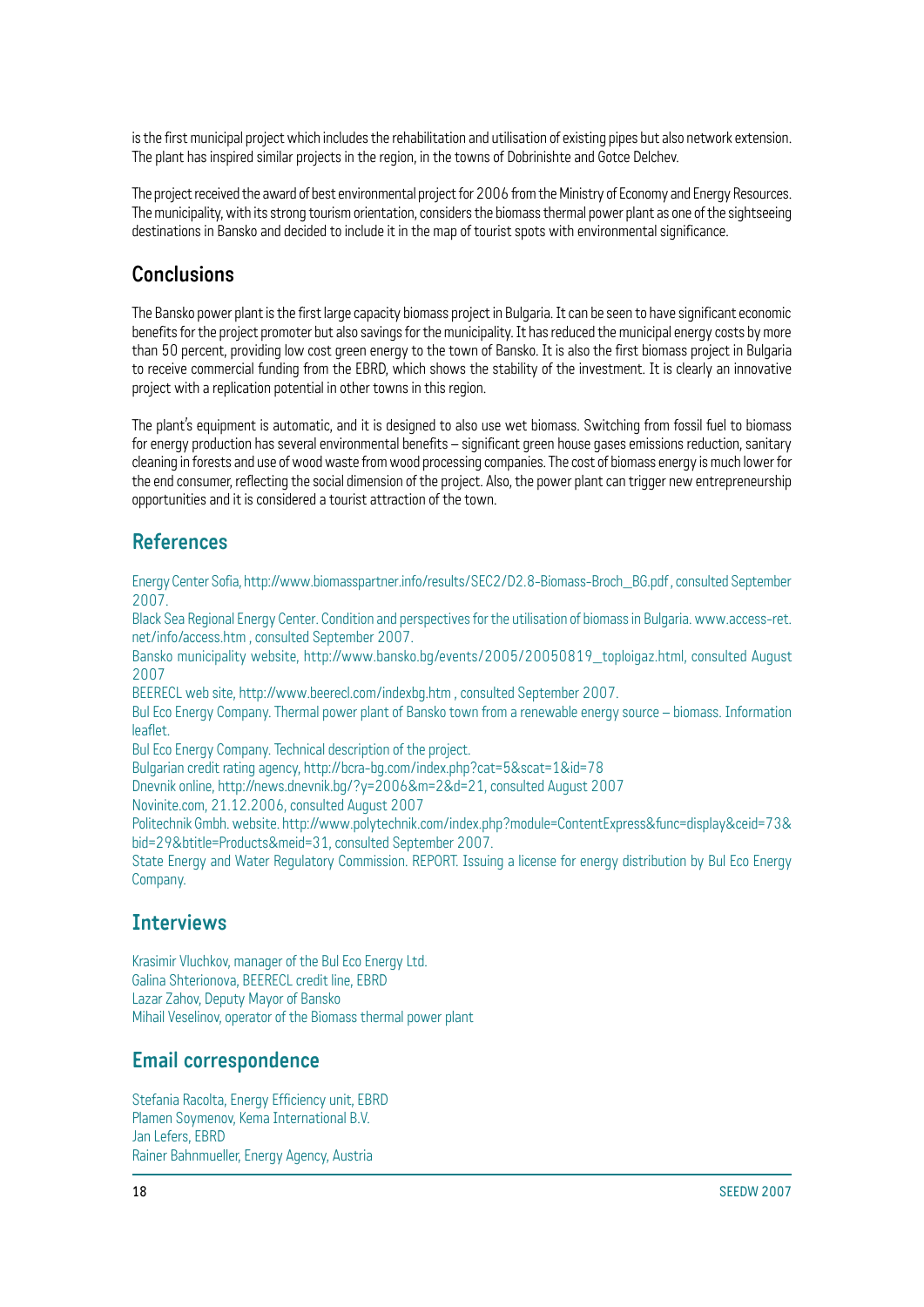# **Gheorgheni – district heating on biomass, Romania**

The aim of the project was to develop district heating systems in five cities (Vatra Dornei, Gheorgheni, Vlahita, Huedin and Intorsura Buzaului) based on the use of sawdust or other wood waste products. All five locations are situated in mountain areas and have a stable sawdust supply.

The Gheorgheni case is a fuel switch project addressing the Romanian district heating sector, whose aim is to substitute fossil fuels (oil and gas) with local wood residues such as sawdust, wood chips and bark from the wood processing industry (sawmills etc.) and forestry.

An important aspect of forest carbon management in Romania and other countries in the region is the way wood residues are used or disposed of by wood processing companies. In particular large stockpiles of wood residues have been accumulated in forest areas around Romania. The wood waste stockpiles cause water pollution and also generate large quantities of CH4 and N2O emission.

CH4 has a global warming potential 21 times greater than CO2, meaning that the greatest part of the GHG reduction generated by the implementation of this project will originate from a decrease in the quantity of wood residues dumped in nature and the corresponding reduction in CH4 emission.

The calculations made in the project baseline study show that up to 78 percent of the total GHG emission reduction from the project is caused by the decrease in volume of wood residues dumped in nature. Therefore the project can be categorised as a Methane Emission Reduction Project including also CO2 emission reduction by substituting fossil fuels with biomass. Possible N2O emission reductions have not been taken into account when estimating the total GHG emission reduction generated by the different emission baselines.

The technology generally used in the project is based on standardised western European district heating technology, with key components such as:

1) High efficiency automatically controlled biomass boiler systems with the most modern flue gas cleaning facilities;

2) Pre-insulated district heating piping components;

3) Consumer connection units with plate heat exchangers for decentralised production of domestic hot water and automatic controlled mixing loops for space heating supply;

4) Pre-insulated heating piping components in basements.

The expected lifetime for the equipment implemented under the project will be a minimum fifteen years for the biomass boiler systems if insufficient maintenance is conducted. For the pre-insulated piping components the lifetime is estimated at thirty to forty years.

A Memorandum of Understanding between Romania and Denmark was signed in 2003 according to the principles of the Kyoto Protocol. A project agreement was signed in 2003 by representatives of the Romanian Ministry of Waters and Environmental Protection and the Danish Ministry of Environment. The aim of the project agreement was to ensure that funds generated by CO2 trading between Romania and Denmark would be used to finance part of the project investment costs. The project agreement contains the host country's approval of the project as a Joint Implementation Project.

Project funding for the Gheorgheni component was EUR 2.2 million, coming from the Danish Environmental Protection Agency, the Phare programme, the Romanian Government (through the Romanian Agency for Energy Conservation) and the Gheorgheni Municipality.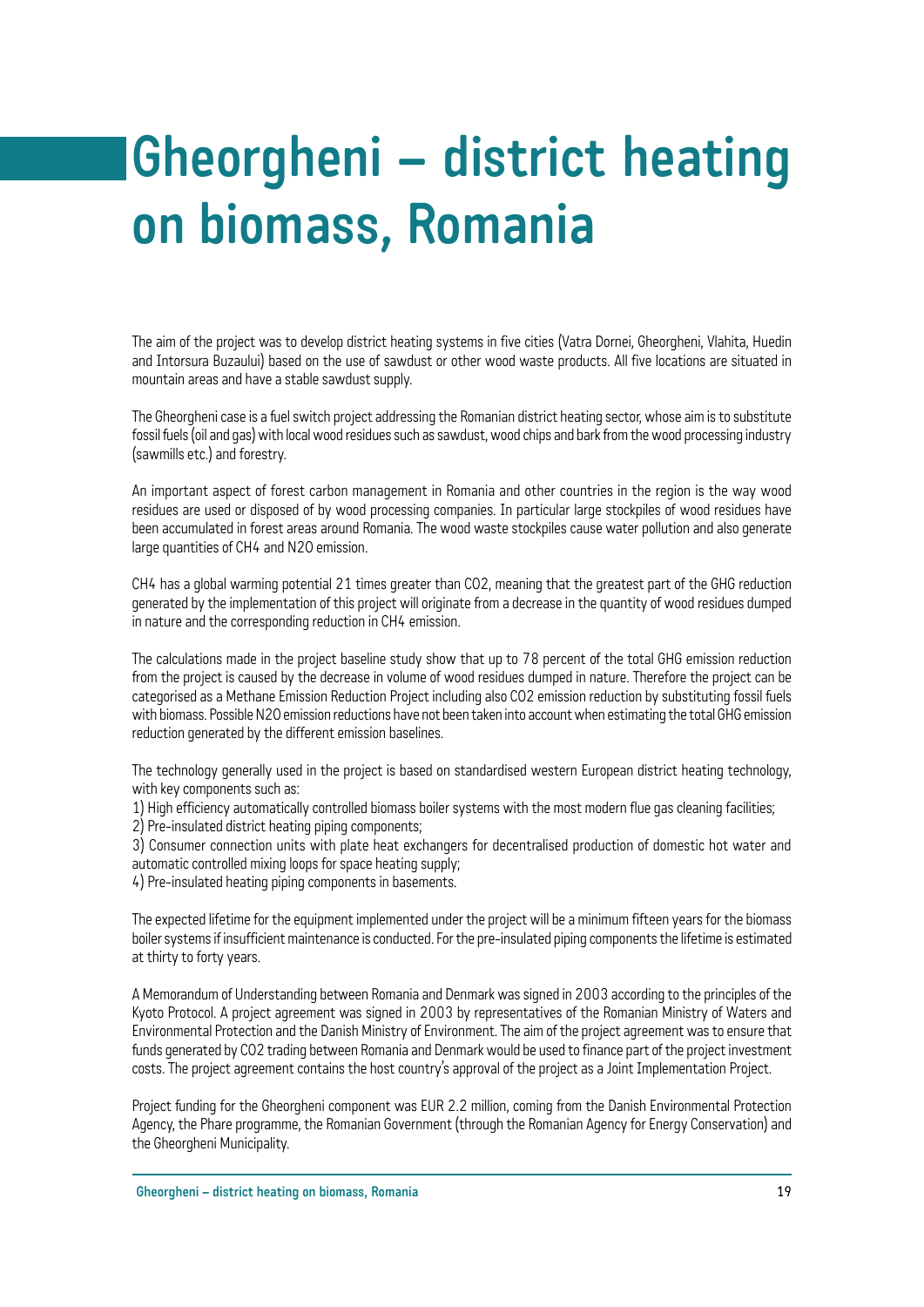![](_page_21_Picture_0.jpeg)

#### Biomass District Heating in Romania

#### **Boiler technology**

The project introduces boiler technology that makes it possible to use wet biomass as fuel. In this respect wet biomass such as sawdust, wood chips, bark etc. with water content of up to 55 percent is considered. According to representatives of the Gheorgheni district heating utility, sawdust water content was up to 80 percent at times, which had an impact on boiler efficiency but did not impact service quality significantly.

The biomass boiler technology selected for the project can be considered market standard in western European countries, including a combustion chamber lined with heat resistant brickwork and an inclined step grate that supplies the biomass fuel automatically. Water evaporates on the top of the step grate, then the gases in the wood waste are extracted and lastly the dry wood waste is burnt. The flue gas cleaning systems consist of multi-cyclones and bag filter units, and the flue gases are finally discharged through a self-supporting steel stack.

Ash from the combustion process is automatically transported into a closed ash container, and ash is either dumped at a landfill or spread as fertiliser in the forest.

The biomass boiler systems are automatically operated to secure optimal operation of the combustion processes. As biomass is not a homogeneous material, the primary and secondary combustion air supply needs to be continuously controlled in terms of O2 content in the flue gas. The combustion air control together with the automatic fuel supply from the fuel storage and differential pressure control installations can only be operated efficiently using modern control technology. The new boiler systems include technical systems for treatment of replenishment water and automatic fire fighting installations to be switched on in case of back burning in the stoker system. The new biomass boiler systems do not use fossil fuels during start-up.

#### **Modifications in the distribution network**

Hot water used to be distributed to consumers in a network built on the four-track principle, with one supply and one return pipe for space heating purposes, one supply pipe for hot water and one pipe re-circulating the hot water. Hot water was produced at the plant and the pipes were laid in concrete channels with very poor pipe insulation or in some places no insulation at all. The project replaced the four-track pipe system with a two-track pipe system, which is the normal standard technology applied in western Europe, and comfort levels improved, along with efficiency. All heating pipes under buildings were replaced in the project with new pre-insulated pipes.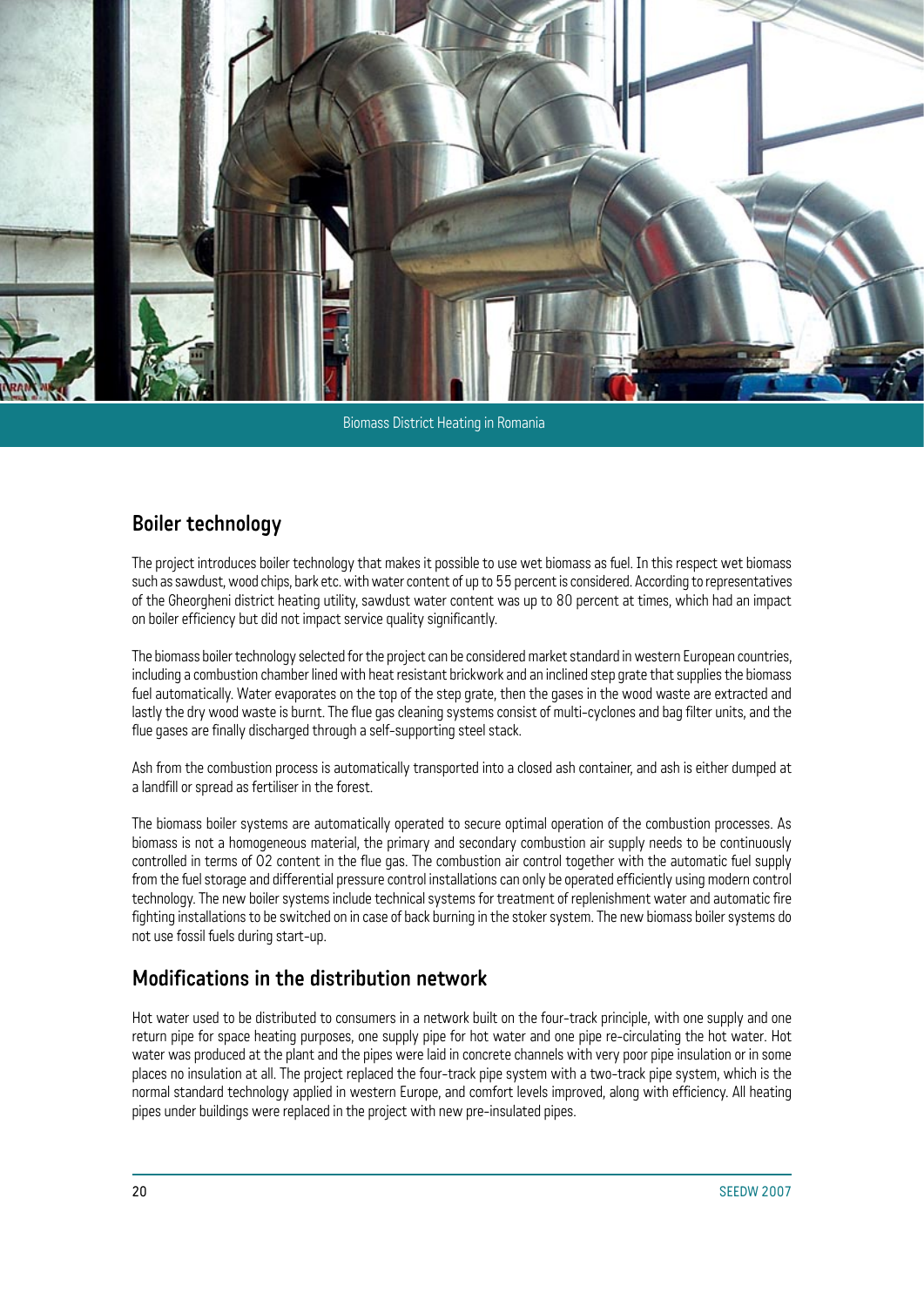## **Substitution of fossil fuels**

Fuel consumption at the Gheorgheni plant

| Oil Fuel    | 1997  | 1998  | 1999 | 2000 | 2001 |
|-------------|-------|-------|------|------|------|
| Tonnes/Year | 1,181 | 1,298 | 858  | 601  | 855  |

The decrease in fuel consumption over the years was not due to an increase in boiler efficiency, but to a lack of funds for fuel acquisition. This meant a decrease in quality of service, which was already at a low level. We need to mention that losses in the district heating system were up to 48 percent. Design biomass consumption at the Gheorgheni plant: 6965.2 tonnes per year. Resulting ash: 37-70 tonnes per year.

The project envisaged measuring sawdust quantities used at the plant, but in reality they are only calculated based on the amount of energy delivered to consumers. According to estimations, 5-6000 tonnes of sawdust were used at the Gheorgheni boiler in 2005, and energy production was 7,600 Gcal.

Research proved that ash contains on average approximately 800 PPM (parts per million) of zinc, 100 PPM of lead, 15 PPM of cobalt, and 8 PPM of cadmium. According to investigations, it is recommended to use ash from biomass-fired boiler plants as fertiliser in forestry to enure that heavy metals do not enter human food chains. According to comparisons of ash with commercial fertiliser, the content of minerals in one tonne of ash is equal to approximately 200 kg of commercial fertiliser.

#### **GHG emission reduction**

The crediting period for this Joint Implementation project is 14 years. Total emission reductions will be 715,000 tonnes of CO2 equivalent for all 5 project components in the period 2004-2017, and the Gheorgheni component covers 153,000 tonnes.

#### **Thermal energy selling price**

Current prices for thermal energy in Romania are regulated, and the national reference price is 107.5 RON/ Gcal (approximately EUR 30). The Gheorgheni sawdust boiler plant produces thermal energy at a cost of RON 101.2/ Gcal (approximately EUR 29) while most thermal power plants have production costs of RON 170-200/ Gcal (approximately EUR 48-57) and the difference with the national price is subsidized by the national and local budgets.

Data for five public institutions in Gheorgheni shows a RON 230,000 (approximately EUR 65,000) reduction in thermal energy expenditure for the 2004-2005 winter season.

#### **Social aspects**

The implementation of the project benefits a large number of the inhabitants in the five cities covered by the project. In all cities the existing district heating systems were in bad condition and some of the districts' heating systems were often out of service or their operation was unstable at best, causing serious problems and discomfort for the inhabitants.

After project implementation, one more district, a high school and a hospital started being supplied by the boiler plant that switched to biomass.

#### **New business areas**

The use of wood waste resources introduces new business opportunities in Romania. Wood waste is only utilised to a very limited extent and the potential to extend this business is very large.

Biomass and renewable energy sources represent an essential component in the official Danish energy statistics: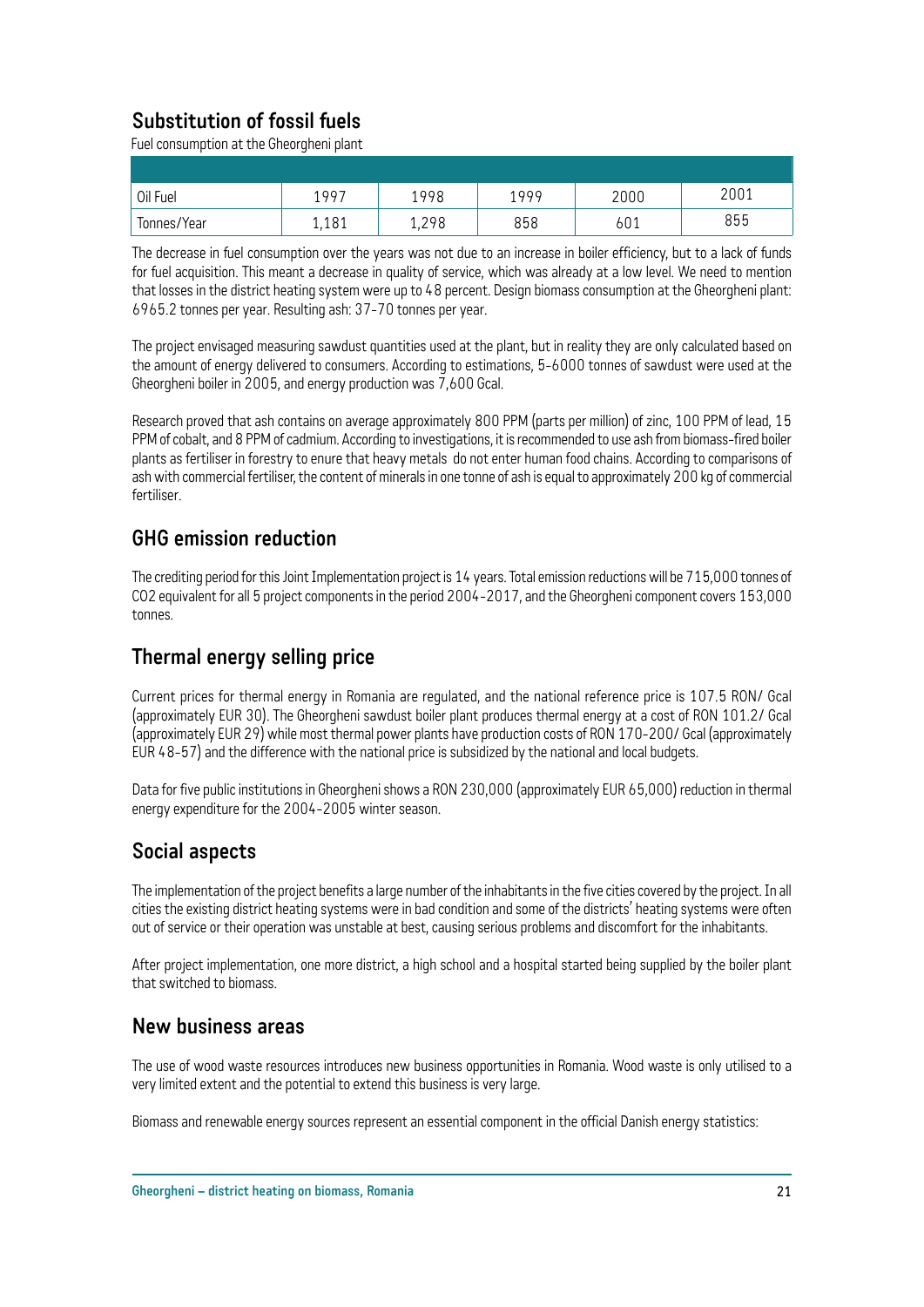- 36% of district heating production in Denmark is based on biomass and waste incineration;
- wood waste represents approximately 20,500 TJ/ 5,700 GWh of annual primary energy production.

This can be compared to an annual energy production of approximately 300 TJ in the Romanian sawdust project, equivalent to 1.5 percent of the Danish wood waste based energy production.

The forest area in Denmark is approximately 5,200 square km, while the forest area in Romania is approximately 64,000 square km - it is obvious that the potential for further development in Romania is very great. This potential business development does not only involve heat production but also processing of wood waste, handling and transportation of wood waste, which is a large business area in Denmark even though its wood waste production is far lower than in Romania.

#### **Monitoring**

The objective of the monitoring plan is to provide a practical framework for collection and management of performance data in order to monitor and verify the GHG emission reduction generated by the Joint Implementation project. The verification is defined as third party periodic auditing of the generated GHG reductions and compliance with the JI criteria.

No plan has been elaborated to monitor the social impact of the project but the heating and hot water services have improved and subsidies for thermal energy are no longer necessary, which means more public funds are available for other types of expenditure.

### **Public consultation and participation**

According to project documents, stakeholder consultation has been conducted through announcements in local Romanian newspapers for a period of a minimum two weeks in all cities covered by the project. Local stakeholders have not submitted any comments or objections against the implementation of the project. No comments have been received from local stakeholders such as NGOs, local environmental authorities, forestry institutions or the wood processing industry.

#### **Conclusions**

The project has led to significant environmental improvements, as well as to an increase in life standard. There are no major problems with the Gheorgheni biomass project. There is enough sawdust to supply the plant, and the entire thermal energy demand in Gheorgheni could probably be covered by biomass plants. Current municipality plans include a 30 MW sawdust cogeneration unit (thermal energy and electricity production), a project to be implemented in partnership with a Hungarian company.

The utility reported problems related to sawdust supply, regarding the wood chips, stones and sand content, which means more maintenance is necessary. There are 110 contracts with sawdust suppliers, but the utility now has to transport the sawdust by its own means. This is mainly due to the establishment of companies exporting sawdust pellets, which means competition for boiler supply. The utility does not pay for the sawdust at the moment, but the situation may change in the near future.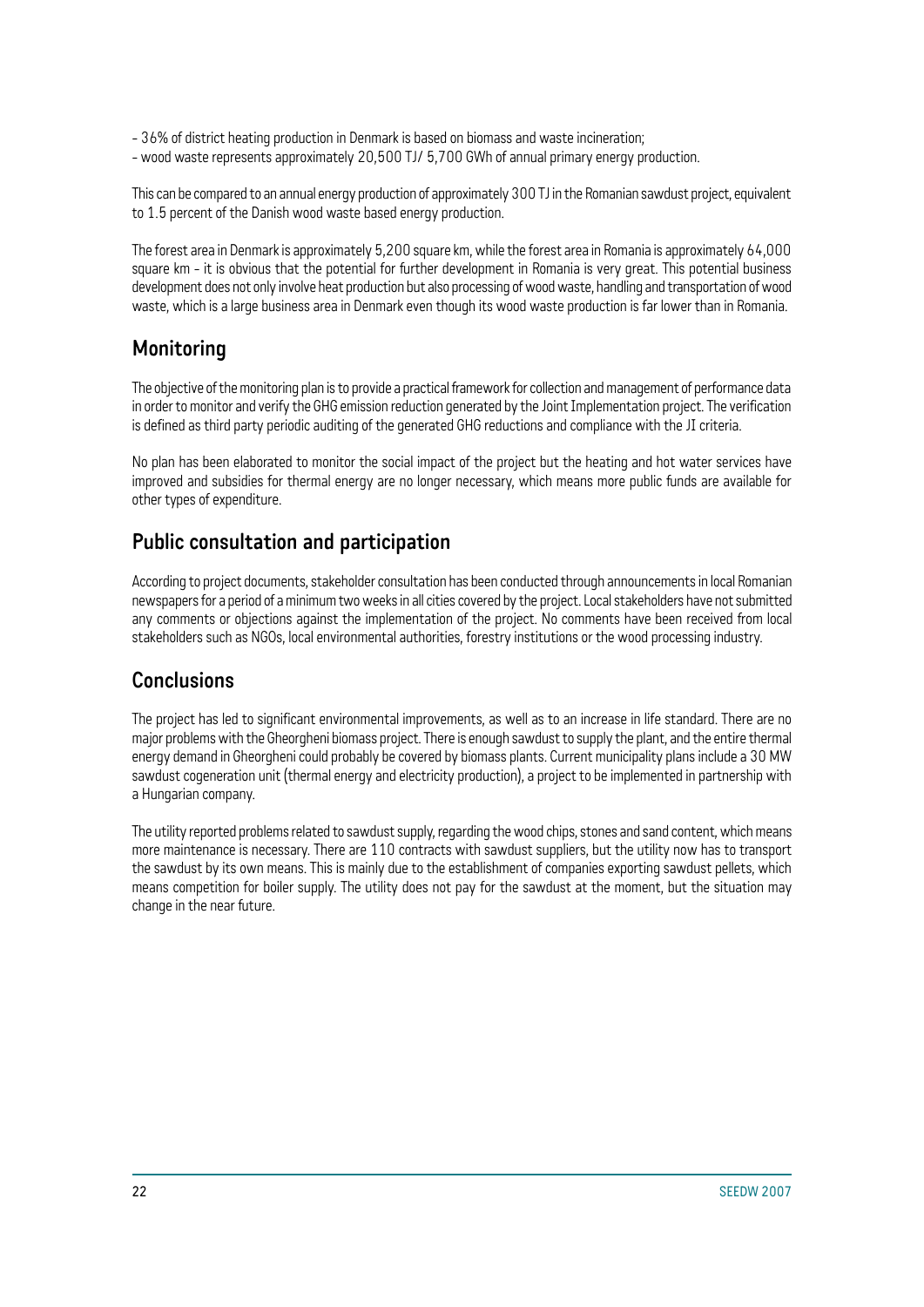# **The Trtar-Krtolin windfarm, Croatia**

Trtar-Krtolin windfarm near Sibenik, with 14 turbines, is the second wind farm project in Croatia, after the 7-turbine facility on the Island of Pag. It began operation in July 2006, after a preparation period of several years. It was initiated by EnerSys, a German company primarily oriented towards wind energy and also solar, which is now a subsidiary of German renewables company WPD. Trtar-Krtolin was EnerSys's first wind power project in Croatia.

The project was started as a kind of pilot project for EnerSys's involvement in developing wind power in Croatia. Wind power on a larger scale was chosen because it offers the best return on investment due to the high wind availability in this area of Croatia and the rapid improvements that have taken place in the efficiency of wind turbines in recent years. A fairly large-scale project was needed because of the preparation costs and time required for the legal procedures. Wind power was also chosen because it needs less land than a solar photovoltaic installation of the same capacity, although sun is also abundant in this area of Croatia.

## **Description of the project**

The site is on a hill near the city of Sibenik in a sparsely settled rocky karst area. The windfarm consists of 14 Enercon E-48 turbines with a total installed capacity of 11 200 kW . These are 3-blade gearless turbines with a hub height of 50-76 metres and rotor diameter of 48 metres. Each turbine's rated power is 800 kW.

Total estimated production is around 30 GWh per year - approximately enough electricity for 10,000 households. The electricity is fed into the distribution grid of the state energy supplier, HEP, with whom EnerSys has a contract to supply electricity. The sale of electricity produced by this plant was initially contracted with HEP for a period of 15 years, while the sale price of electricity was set at 90 percent of HEP's average sale price. This was done before regulations were in place to govern the grid connection of renewable energy projects, but the regulations are now in place and Enersys now has a contract for 12 years at a slightly more favourable rate. The current feed-in tariff for wind power facilities of more than 1 MW is 0.65 kn/kWh or around 8 euro cents.

The project was designed by TehnoIng from Zagreb; the turbines were made by Enercon of Germany; the electronics were made by Elis from Rijeka, and the remaining work was carried out by Enersys.

#### **Costs and financing**

The total cost of the project was around EUR 13 million, of which around EUR 8.5 million was for the turbine generators, around EUR 3 million for construction equipment and works and the rest for the documentation, planning, and additional electric parts.

According to Enersys, the EBRD was approached to support the project, but declined as the necessary paperwork for the project in Croatia was considered to negatively affect the economic viability of the project. The EBRD also set out a higher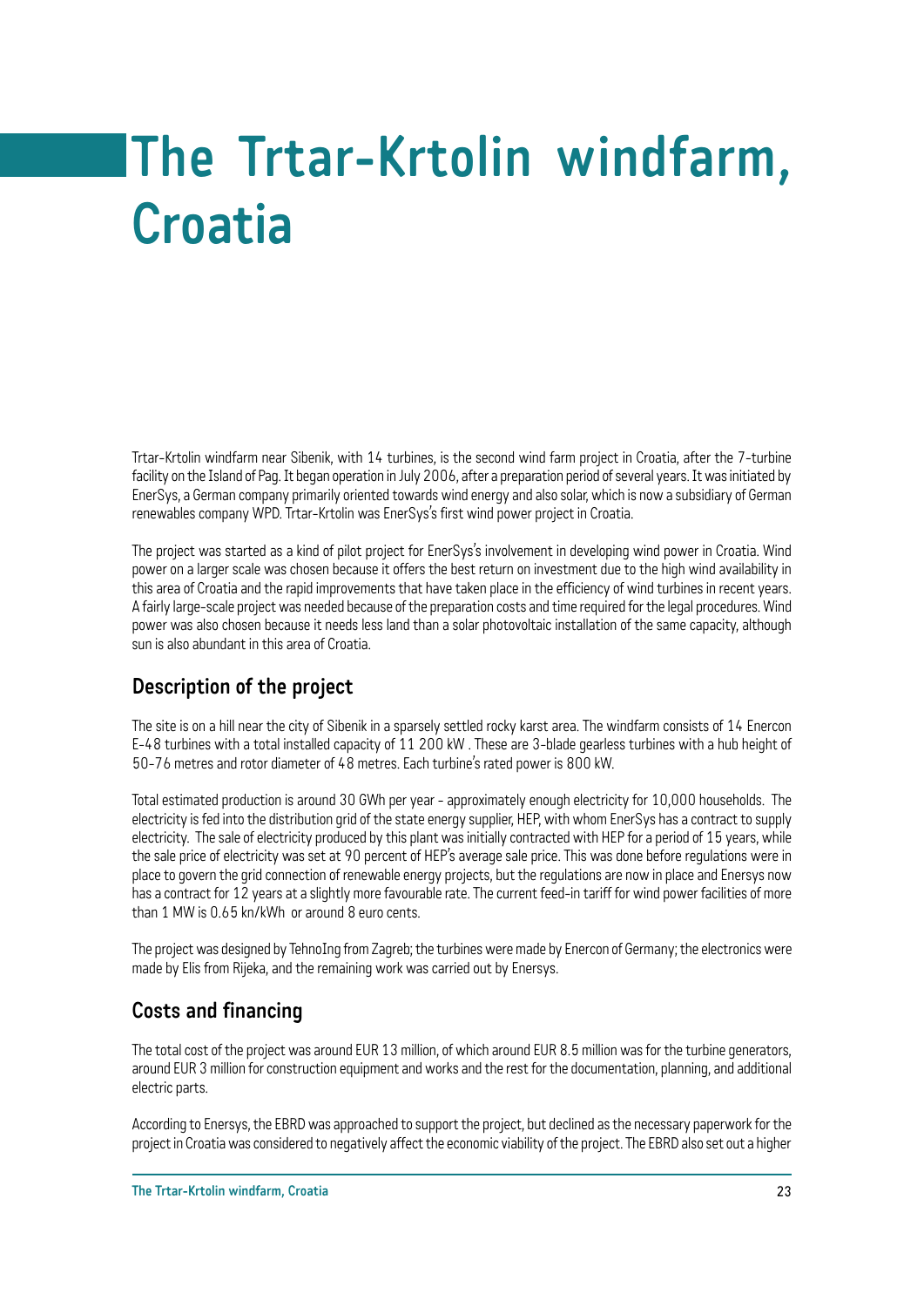![](_page_25_Picture_0.jpeg)

Windfarm in Croatia

interest rate and less favourable terms than the private Croatian bank Zagrebacka Banka and Bank Austria Creditanstalt, which in the end provided loans for the project with a repayment time of 14 years.

In order to be financially viable for EnerSys the project should recover 270 percent of its original costs, including all loan repayments and a basic level of profit for the company, which is expected to take 20 years.

#### **Challenges**

The administrative procedures for the project were long and complicated, and the same procedure has to be followed for all commercial energy production projects, whether large or small, making it hard to invest in very small-scale commercial energy production projects at the moment.

For example, gaining a location permit takes a minimum of one year, and the EIA process for a relatively low-impact windfarm is just as long as for a larger, more polluting project. Although it is legally possible for the Ministry of Environmental Protection, Spatial Planning and Construction to request a shorter study than usual, with targeted contents, this makes little difference to the overall timeline of the process.

A Sanitation Permit also had to be obtained because a wind farm comes into the turbine category, and these are considered potential sources of oil pollution. The fact that these turbines have electronics rather than a gearbox containing oil has not been considered in the legislation as it is a relatively recent development. This was made particularly difficult considering that according to Enersys there is only one person for the whole of Croatia who can issue Sanitation Permits, and this person was on sick leave for three months with no-one else appointed to deal with the case.

A second problem area is legal ownership of land, which is unresolved due to the fact that it is still not known for all of Croatia who owns the land due to nationalisation and loss of records. Now the state does not own it but nor does anyone know who does. Sometimes where the owner is known, it is impossible to contact them because they have either emigrated or died and the inheritance rights have not been fully settled, or the land is jointly owned by several members of the family who cannot agree on whether to sell it or not. Efforts at rectifying this situation are being carried out but it is likely to take many years.

The third problem is the timeline for financing by commercial banks because the process of negotiating and obtaining a loan takes 3-4 years. This could be prohibitive for smaller companies trying to make smaller investments. In general balancing of the financing and realisation of the project needs to be carried out carefully as the wind turbines are made to specifications, and therefore they have to be paid for a year before they become available to enter service.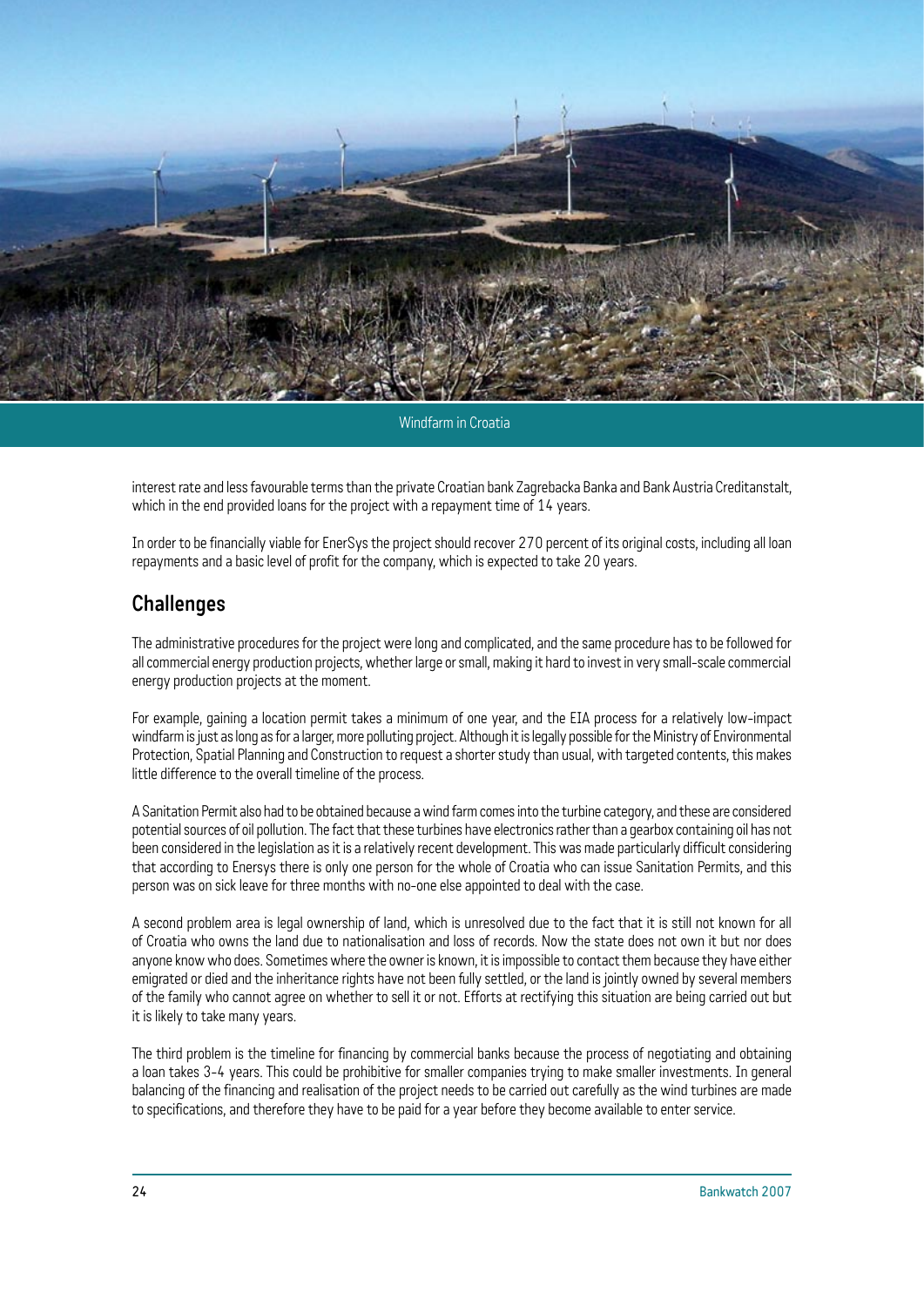### **Social and environmental benefits**

The primary benefit of the project has so far been ecological because when the project began, wind power in Croatia was not commercially viable, although this is now changing.

According to Enersys, the annual operation of the windfarm potentially saves:

- 36.6 thousand tonnes of lignite
- 9.15 thousand tonnes of black coal
- 6.7 thousand tonnes of natural gas
- or 137 kg of enriched uranium.

Wind generation has low emissions during its life cycle. Enersys estimates that the following emissions are potentially avoided by the annual operations of the windfarm:

- 45.1 tonnes of SO2
- 22.3 tonnes of NO2
- 1.2 tonnes of dust or particulate matter
- 29 585 tonnes of CO2

The average Croatian CO2 emissions for energy production are lower than the potential CO2 emissions due to the high use of hydropower - according to the national electricity company HEP's annual report its electricity production emits around 328.09 g of CO2 per KWh, so compared with current average production the windfarm's generation of 30 GWh per year prevents emissions of around 9 842.7 tonnes of CO2 per year.

Wind power can have certain negative effects if projects are not sited appropriately; however the site of Trtar-Krtolin was chosen to avoid negative impacts as much as possible. It is situated near, but out of sight of, the Krka National Park, and was subject to an environmental impact assessment to ensure that it would not disturb bird migration routes. The site was chosen to be as far from settlements as possible whilst still being accessible, and the rocky and arid nature of the terrain means that it is of little use for other purposes and that the turbines do not appear particularly unsightly against the backdrop.

State of the art equipment has been used, which reduces noise from the turbines. Primarily for economic reasons blades were chosen with an absolute minimum of noise and therefore maximum efficiency, and the turbines have electronics rather than gearboxes, so there is no gear noise. Since the commencement of generation there has only been one complaint about the sound of the turbines during the night which can be heard from the area on the opposite side of the windfarm from the main road. On further discussion this turned out to be a low level of noise which cannot be heard during the day because of the sound of the crickets, and the company has assessed that it cannot do any more to reduce the noise than was already done in the project planning stage.

General monitoring of the construction was carried out as stipulated in Croatian law, however there is no requirement for monitoring of the real-life impacts of the windfarm on birds and bats, which could be useful when planning future projects.

#### **Sustainability of the project**

When the project first started, wind offered ecological advantages but was not economically viable in Croatia. However, this is changing and the Trtar-Krtolin wind farm is now reaching the stage of breaking even. This is a result of both rising fossil fuel prices and the fact that globally there has been a huge technological leap (by a factor of 10) in the last two years and each turbine can now provide much more energy than before. Within the next few years, according to Enersys, it is expected that the price of wind power in Croatia will be on a par with fossil fuels.

Although the project has been led by a German company, as shown above there have also been some business opportunities for small and medium Croatian companies in subcontracting. According to Enersys, these companies have proved more adaptable than larger companies in reacting to the rapid changes in the market.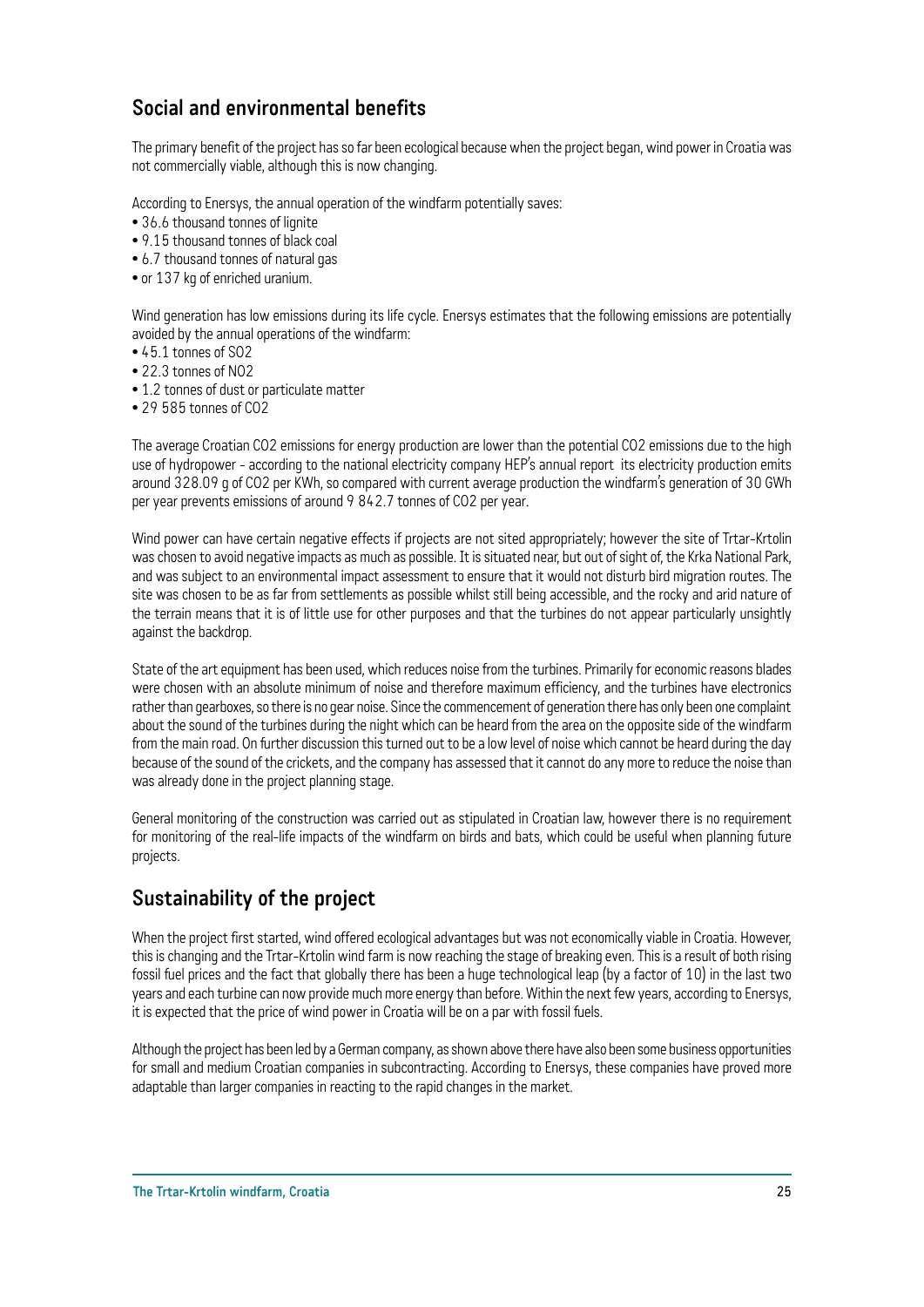### **Conclusion**

Although it was necessary to remain calm, be persistent and extremely patient during the project development phase, so far Enersys concludes that the project has more positive than negative aspects, and is working on another wind farm project in Croatia.

Paradoxically, the second project that Enersys is now working on is proving harder to obtain the necessary paperwork, due to the fact that 18 approvals are needed for the location permit, as opposed to 12, two years ago. Clearly the legal procedures in Croatia need to be changed and simplified to allow for smaller and less polluting energy projects to gain the necessary permits more quickly or to reduce the number of permits needed. Due to the current legal problems Enersys estimates that it is highly probable that only 2 percent rather than the planned 5.8 percent of energy generated from renewables in Croatia by 2010 will be realised.

However, even with the current barriers wind is showing itself to be increasingly viable in Croatia, and well-situated wind turbines should have an important part to play in the country's energy future. Since the new regulations on feed-in tariffs for renewable energy came into force in July 2007, those considering wind power projects can be relatively certain that they will receive a fixed feed-in tariff for a period of 12 years. This should increase wind power's attractiveness to commercial banks, but in the meantime support from public funders will be crucial.

All information not referenced above comes from Interviews with: Zeljko Samardzic, Enersys Tonci Panza, Croatian Chamber of Commerce

Photo: Enersys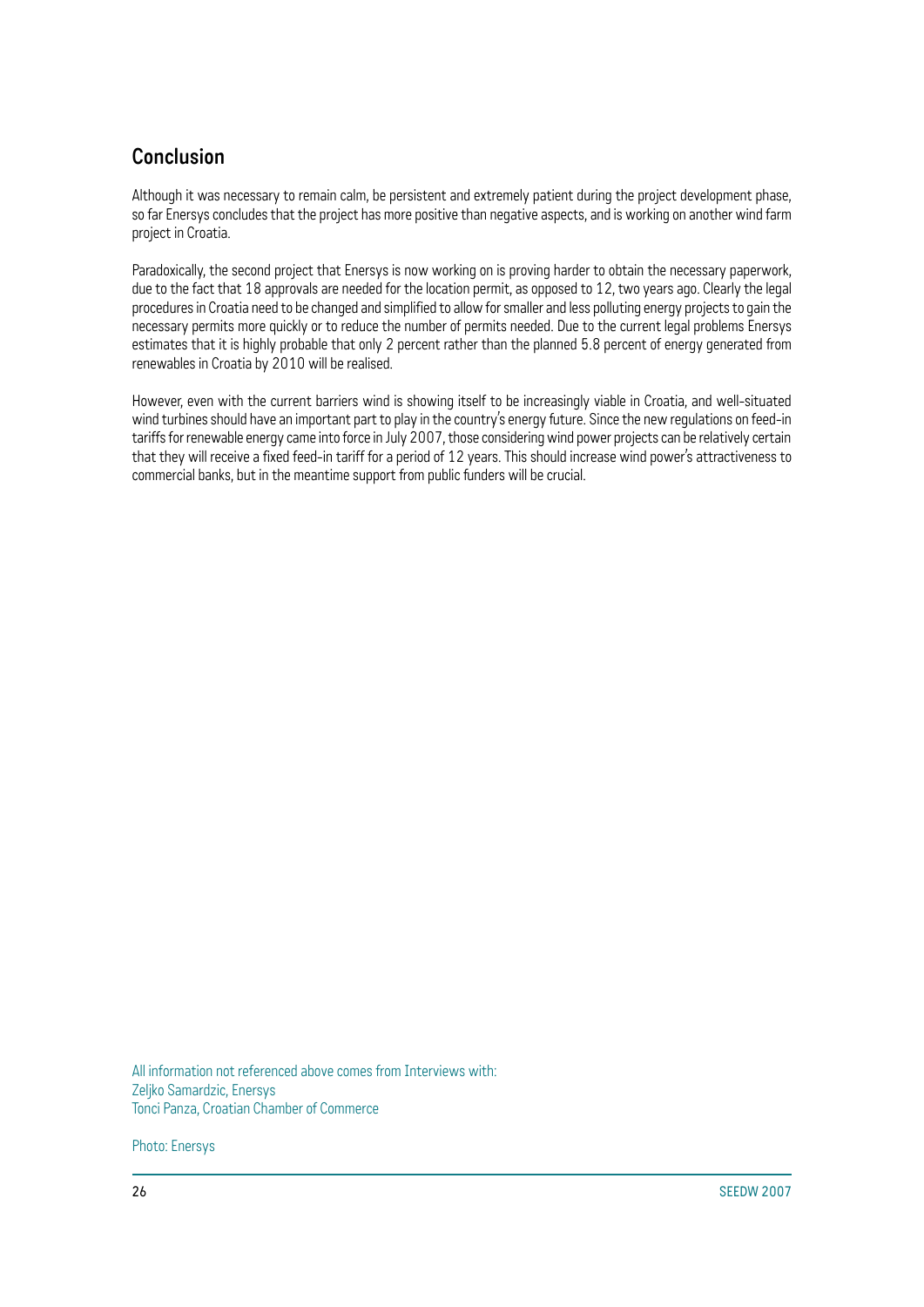# **Small hydro Gradiste, Serbia**

The small hydro plant in Gradište is owned by Brane Veljković, a 50-year old mechanical worker from Knjaževac, eastern Serbia, who built it by himself in 1992-1994 on the family property. The small hydro was built out of sheer enthusiasm. The facility is situated 12 kilometres from Knjaževac, in the Gradište village, within the Nature Park Stara Planina. It was built on the Aldinačka river, a tributary of river Trgoviški Timok in its middle flow, in the most narrow part of a gorge. One hundred metres downstream there is a deserted water mill, evidence of good natural conditions for small hydro plants. Engineering works and administrative procedures started in 1992 and were completed in autumn 1994, when the unit was connected to the grid.

#### **Technology**

Unlike impulse hydro plants, which use a large head of water and where only the built-in pipe is prerequisite for production, the works on the small hydro unit in Gradište included building a dam and a reservoir. The construction works were done manually, with small quantities of explosive. The reservoir lake is 1 ha, and its average depth is five metres. The unit's installed capacity is 42 kW and uses a 7.3 metre water fall from a dam.

The reservoir is situated on empty limestone, and serves as a watering pond for wild animals such as deer and ducks, which were not present before. A local fish species in the Aldinačka river called 'prekuša', similar to trout, has found good conditions in the reservoir, and since the lake was formed its population has increased in size and number. The dam allows for a permanent discharge of 50-60 l/s into the river the entire year. About 50 metres from the dam, water returns to the river bed. Erosion processes develop in the upper watershed area, of the torrent flow of Aldinacka river, and the dam also functions as a deposition area for sediments and slows down torrents, thus protecting downstream areas. When the Gradište was constructed, the EIA laws were not in place. However, an impact assessment for the dam was performed as a part of the licence for a hydraulic engineering project.

The plant has two turbines. One of them is a 50-year old Czech turbine, with old automatic equipment regulating all levels of discharge. Its capacity is 14 kW on a maximum discharge of 200 l/sec. The second turbine is a self-manufactured "pipe-with propeller turbine" with installed capacity of 28 kW that uses a fixed discharge volume of 600 l/s.

Small hydro plants in Serbia can operate from October to June, with low water debit the rest of the year. At good hydrological conditions the unit can produce 100 MWh per year. In 2006, the Gradište hydro unit produced about 75.5 MWh, as a result of drought conditions.

When the turbine units started delivering electricity, problems of private property in electricity production emerged. In the first years of operation, there was no compensation or payments for the energy that was delivered to the network, only owner's household payment relief. The situation changed in 1998 after a joint action by a group of small hydro owners. Currently, the price for the electricity sold by small hydro units is 2.83 dinars (around EUR 0.036) per kWh (average electricity selling price in Serbia, in 2006, was EUR 0.038). This price does not stimulate investments, as it does not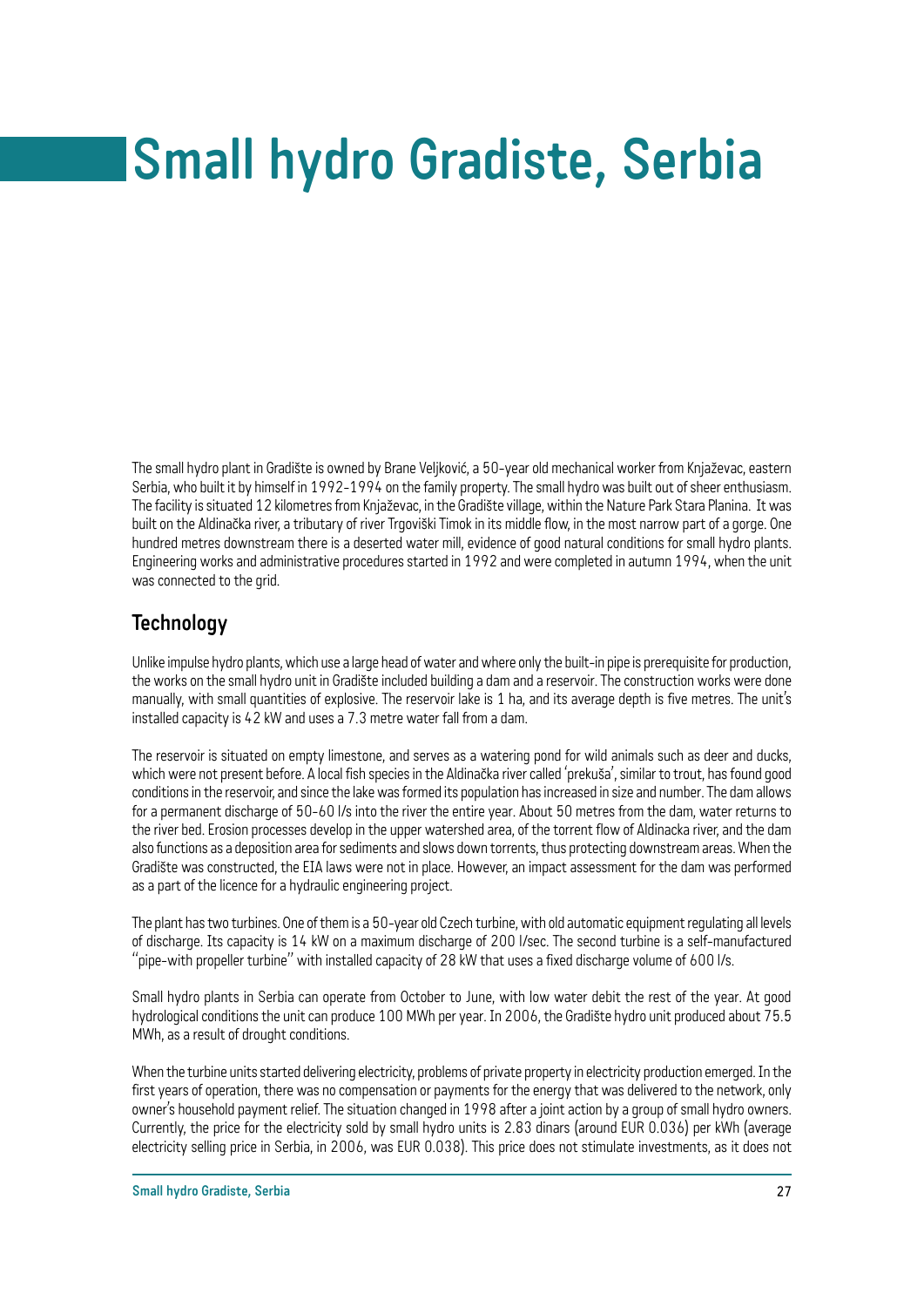![](_page_29_Picture_0.jpeg)

Small Hydro in Serbia

secure a reasonable pay back period, even without calculating exploitation and maintenance costs. The maintenance costs are low, related to cleaning the water and the bottom of the lake. The main disturbance in production is due to the instability of the electricity network in the village, with occasional cutoffs. This problem is solved by using simple accumulators and small electric motors.

#### **Detailed costs**

The detailed building costs are difficult to estimate. As this wasn't a strictly commercial project, and bearing in mind the time of construction - UN economic sanctions, hyper-inflation, no bank support etc., the estimated costs of the construction works were roughly EUR 10,000. These costs covered manual masonry works and mining works on the surrounding rocky area. The turbines cost USD 1,000 per kW of installed capacity.

#### **Challenges**

The administrative and paperwork for the construction of the Gradište hydro unit was significant. It was necessary to get 40 different permits, approvals, signatures etc. A large number of these permits are in the hands of various administrative bodies in Belgrade. On the local level, the situation is the same - the owner waited for three years for the local construction permit. Another problem was the buying of nearby land to follow the stream on both river banks. Private owners exchanged and sold the land easily, despite the expectations of tradition. The 'state-owned' land was more problematic. With regard to the forest land, governed by the public company 'Srbijašume', the owner had to make an 'exchange': first it was one ha private land for one ha of forest land, and later for other cases it was raised to a factor of eight. In the case of the Gradište hydro unit, the process of exchange took nearly a year, and it was only completed after a personal meeting with Srbijašume's director. Another public company, 'Srbijavode', which manages water flows, riverbeds and river banks; issues certain permits with long and unclear administrative procedures. They also collect royalties for the use of water; the calculation base for these royalties is not the quantity of water that is being 'used', but the amount of electricity that is being produced. The payment of royalty can be avoided if the plant has no utilisation permit. This is the reason why no existing hydro power plant has a utilisation permit, even the largest hydro in the Balkans, the Đerdap hydro plant.

Beginning in autumn this year, 13 owners of small hydros in the Knjaževac municipality will be required to legally establish electricity production companies. In the existing legal and business environment this will bring additional obstacles to building small hydro units.

#### **Environmental and social benefits**

The project's environmental benefits are primarily related to the production of clean energy, replacing fossil fuels.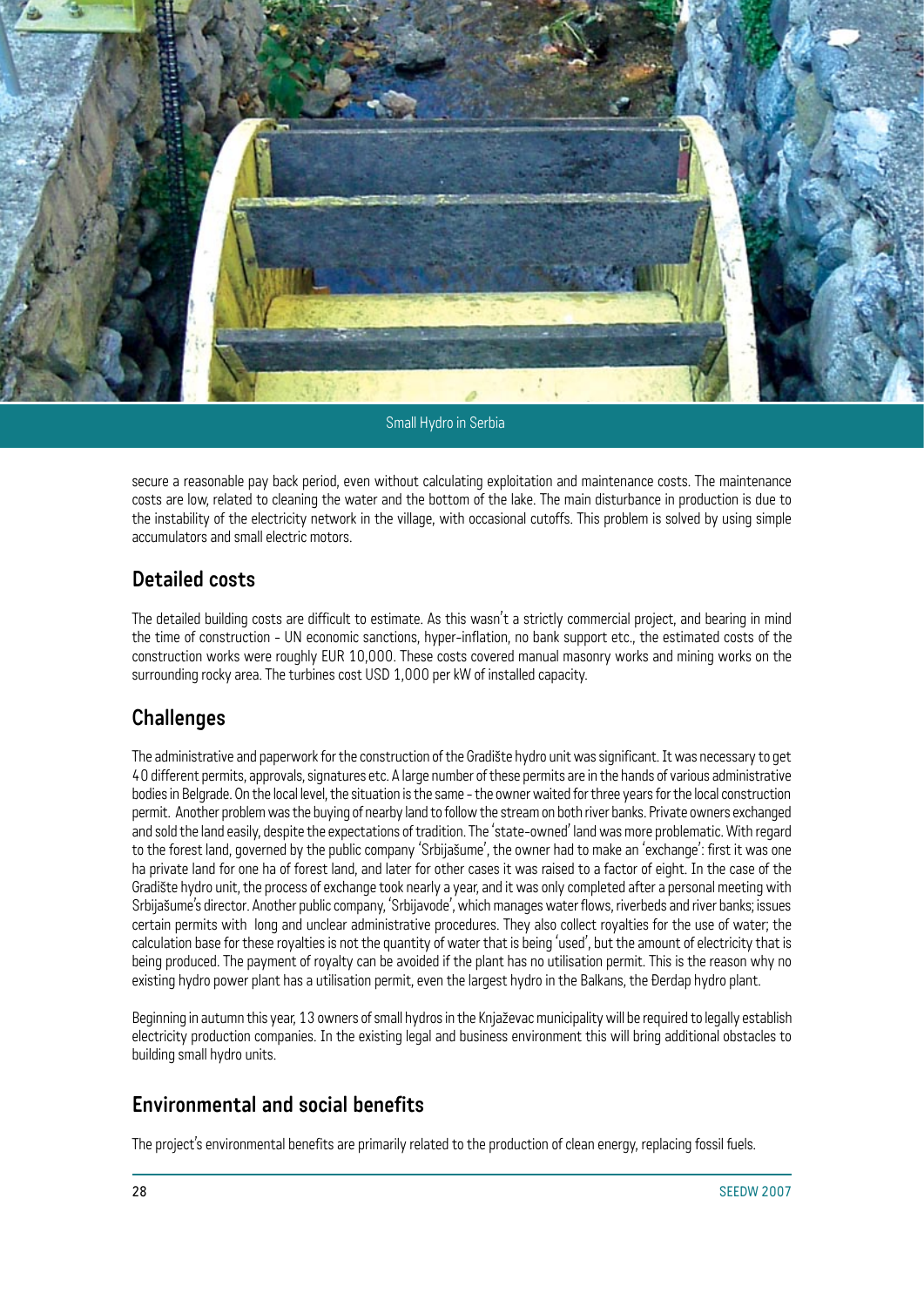The costs of the project are minor in comparison to the social benefits. The Serbian tourist organization has helped make the site into a tourist attraction, and many foreign and domestic visitors have come since August 2006 for peace and tranquility in the beautiful wild countryside. There are also other places downstream for developing tourism, such as a watermill, cliffs and rocks for climbing, etc. Since the Aldinačka river has drinkable water it is suitable for fish cultivation. In a small fish pond of 30 m<sup>3</sup> nearby the central building the production of one tonne of trout fish is possible.

#### **Conclusion**

There are still no incentive mechanisms and implementing regulations in Serbia to develop renewable energy, including small hydro. The revaluation of Serbia's hydro potential is one of the priorities in the Energy Sector Development Strategy by 2015, but still only on paper. The Act on conditions for gaining the status of privileged power producer (renewable energy producers) hasn't been adopted yet, despite the fact that the deadline was August 1, 2005. Those who still decide to invest in small hydro projects face bureaucracy, unclear and long procedures. It is up to the government to change the situation, to adopt and implement relevant laws and acts, to simplify the administrative procedure, and to establish credit mechanisms for renewable energy projects. It is unclear why we are waiting, bearing in mind that Serbia has the potential to build approximately 900 small-size hydro-power plants with total capacity of 500 MW.

From interviews with: The owner of HE Gradište Brane Veljković, Knjaževac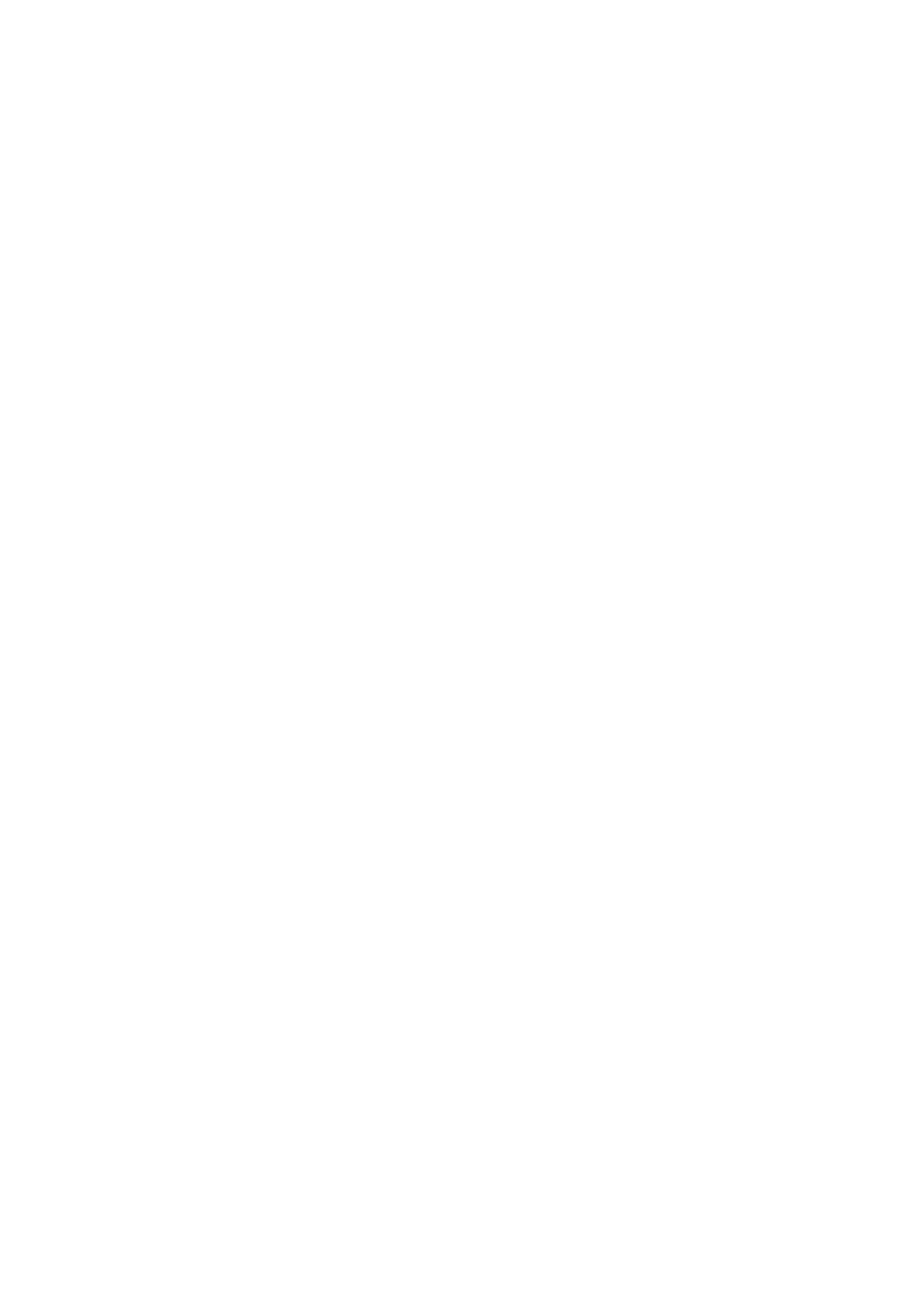# **Geothermal water use – Banja Junakovic, Serbia**

The most important and the largest users of geothermal energy in Serbia are spas. The use of geothermal waters is mainly for balneological purposes, with some 60 spas using geothermal waters for balneology, sports and recreational purposes. Geothermal energy is not used for power generation. Exploration has shown that geothermal energy use in Serbia for power generation could represent a significant component of the national energy balance. The prospective geothermal reserves amount to 400 x 106 tonnes of oil equivalent.

Research and production of geothermal energy in Serbia is strictly carried out within the public enterprise NIS - Naftagas (The Oil Industry of Serbia), which owns the drills and determines prices. Currently 24 wells are being used, out of which 11 are for district heating and the rest for balneology and recreation. Total installed capacity is 23 MW, which only represents 9 percent of the geothermal potential.

Geothermal water prices in Vojvodina depend on water temperature and they range between EUR 0.1 and EUR 0.24 per cubic metre while for example prices for district heating in Serbia range from EUR 0.37 to EUR 0.74 per square metre (depending on the town).

#### **Location**

Banja Junaković is situated in north-western Serbia, in Prigrevica, Vojvodina region, four kilometres from Apatin and the Danube. It is close to the Special Nature Reserve Gornje Podunavlje, one of the largest protected marshlands in the Panon Basin and in Europe.

As well as the tourist capacities and health rehabilitation facilities there are recreation facilities for a wider range of visitors: open swimming pools, tennis courts etc.

#### **Basic resource and technology**

Banja Junaković uses natural springs of underground water for balneology and recreation as well as heating purposes. Four springs of medicinal water have been identified so far, out of which one spring, with the best intensity, is being used. The well is 650 metres in depth, and contains water with a temperature of 51.8°C. Optimal yield is 11.8 l/s, while the possible substitution of fuel oil is 1228 tonnes per year.

The water of Banja Junaković has features which place it in same category as Karlovy Vary in The Czech Republic, Harkanj in Hungary and Lipik in Croatia. According to the assesment of the underground water owner, NIS – Naftagas, the medicinal water reserves are, highly rich, and suitable for permanent uses at the current rate and for new investments.

According to the Report of the Belgrade Institute for Rehabilitation, an institution licenced to analyse water's therapeutic characteristics, the water from Banja Junaković falls into "richly mineralised waters with high quantity of "Sodium, Chloride, Iodine, Hydricarbonate and Hydrogen Sulphide" and "can be used for balneotherapeutic therapy as an accompanying medical treatment bath, when cooling to relevant temperatures, in illness of the locomotor apparatus (rheumatism,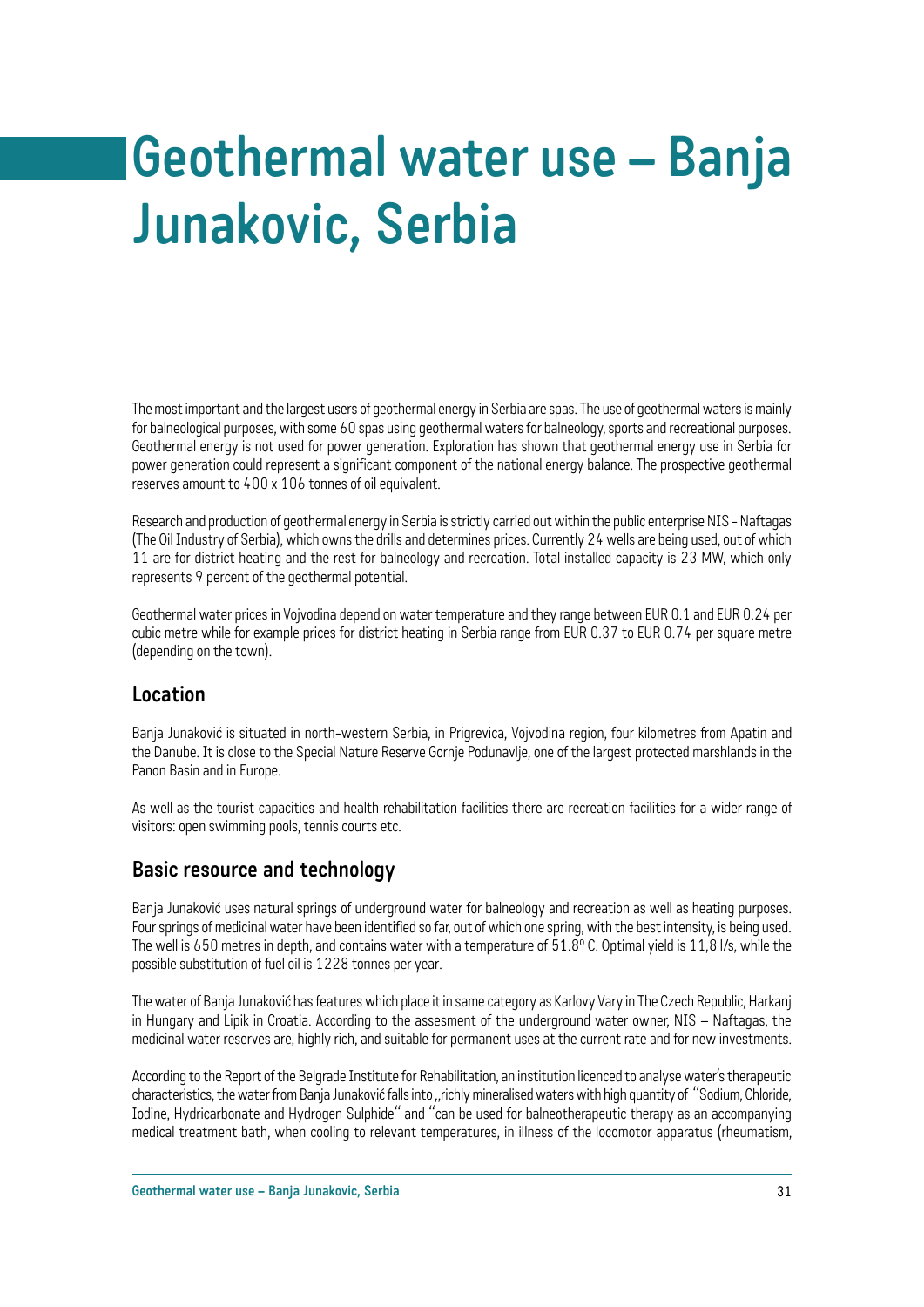![](_page_33_Picture_0.jpeg)

Geothermal Water Use

traumatic consequences, conditions after breaking of bones and operations on bone structure), gynecological illnesses, neurological illnesses (neuralgia, polineuritis) and inhalation therapy in chronic obstructive lung diseases".

#### **Technical characteristics**

Thermal water emerges at the surface by itself, which enables simple and cheap production. Methane and other dangerous gases are eliminated from the water, which is then directed to the primary plant, for three type of usage: medical rehabilitation, heating and bathing for visitors and employees. For all purposes, the thermal water is being used without any chemical or mechanical treatment. For heating purposes, the thermal water goes through a heat exchanger. During cold weather, with outside temperature below 2°C, gas-fired boilers are used to bring water temperature to standard. The area covered by the central heating system is 12.000 m².

Within the system for hot water usage for baths, the thermal water is particularly aggressive. This is the reason for the current rehabilitation of the distribution network (metal eroded pipes are being replaced with plastic ones).

#### **Challenges**

The special problem of geothermal water use is its release to a recipient. After being used, the thermal water is channeled to the Danube river, where water temperature is below  $30^{\circ}$  C. The well owner should consider investing in an injection well, to return the water back to the deposit.

Another important problem at the Junaković spa is access to thermal water information and the non availability of full inventory data. The public enterprise NIS - Naftagas delivers 22,000 m<sup>3</sup> of thermal water per month and determines the price per cubic metre. Full and detailed information on the thermal water resource and its conditions is in the hands of the state. The future owner of the Junakovic spa would have to create close cooperation with all public institutions involved, from republic to local level. A good opportunity for improvement is the existing windmill for electricity production at the entrance of the Junakovic spa complex. This 70 kW wind turbine has not been put back to operation since the war in ex-Yugoslavia, when it was damaged; the turbine used to produce enough energy for external lighting in the entire spa complex.

From Interviews with: Dragan Ignjatov, Banja Junaković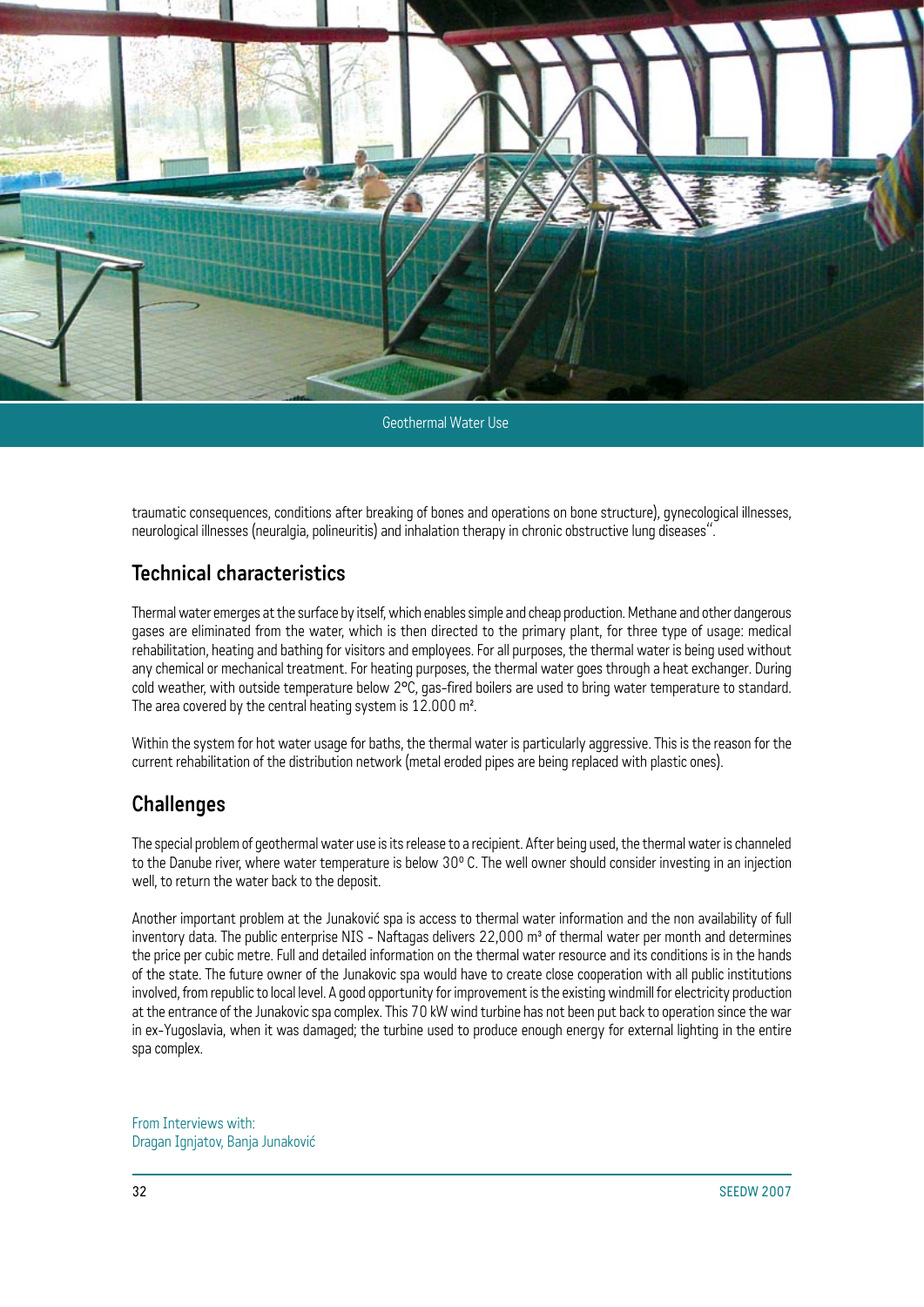# **Geothermal energy in Oradea, Romania**

Oradea is one of the Romanian cities where a renewable energy source is used to produce thermal energy for household consumers, private companies and public institutions. Transgex Oradea supplies heating and hot water using geothermal wells. The price that Oradea and Beius pay for thermal energy is much lower than the price of energy produced in common district heating plants. A major advantage of this renewable energy source is that there are no direct greenhouse gas emissions; there are emissions during production of the equipment, as well as from the use of gas-fired boilers to increase water temperature, in some cases. The potential of the geothermal source in Oradea is 250,000 – 300,000 Gcal/ year, while total consumption was 900,000 Gcal in 2005, so that a third of thermal energy demand in Oradea can be covered by the geothermal source. Once the entire geothermal capacity is used, a significant quantity of conventional fuel will be replaced; moreover a large volume of greenhouse gases will not reach the atmosphere. Transgex Oradea has an exploitation licence for 200,000 Gcal from geothermal sources; if this entire quantity is exploited, carbon dioxide emissions will be reduced by approximately 14,300 tonnes per year [1]. The entire geothermal system in Oradea is designed so that it does not have a negative environmental impact.

The technological process includes intake, distribution and injection back to the deposit or release into the Petea stream:

- production well extracting water from a depth of 3,200 metres, where water temperature ranges between 72 and 105 degrees Celsius;

- Transgex's primary distribution network and the secondary distribution network, owned by the Oradea City Hall, are very new (2004), they have pre-insulated pipes, and losses are below 10%;

- Injection well, which reintroduces the water in the deposit;

- Release to the Petea stream, where water temperature is already 30 degrees Celsius, as it comes from a geothermal source.

Transgex owns 48 wells in the Bihor and Satu Mare counties. In Oradea, Transgex operates 11 production wells and 1 injection well. During peak load (maximum consumption), 20-25 days per year, gas-fired boilers are used to bring water temperature up to standard. Transgex's investment plans include building injection wells for the entire volume of water it uses, as residual water release taxes represent 20% of thermal energy production costs in Beius, for example.

#### **Key features**

- the use of a renewable energy source; the use of a neutral energy source in terms of carbon dioxide emissions;

- the use of local energy resources; reduction in environmental impact of fossil fuel use for thermal energy production, including a significant reduction in pollutant emissions (SO2, NOx, CO2, CO and particulate matter);

- stable consumer prices (decoupling from oil prices); elimination of subsidies for district heating from the national and local budgets;

- much lower thermal energy prices compared to production at the Electrocentrale Oradea;

- rehabilitation of the transport and distribution networks: the pipes were replaced and energy losses were reduced.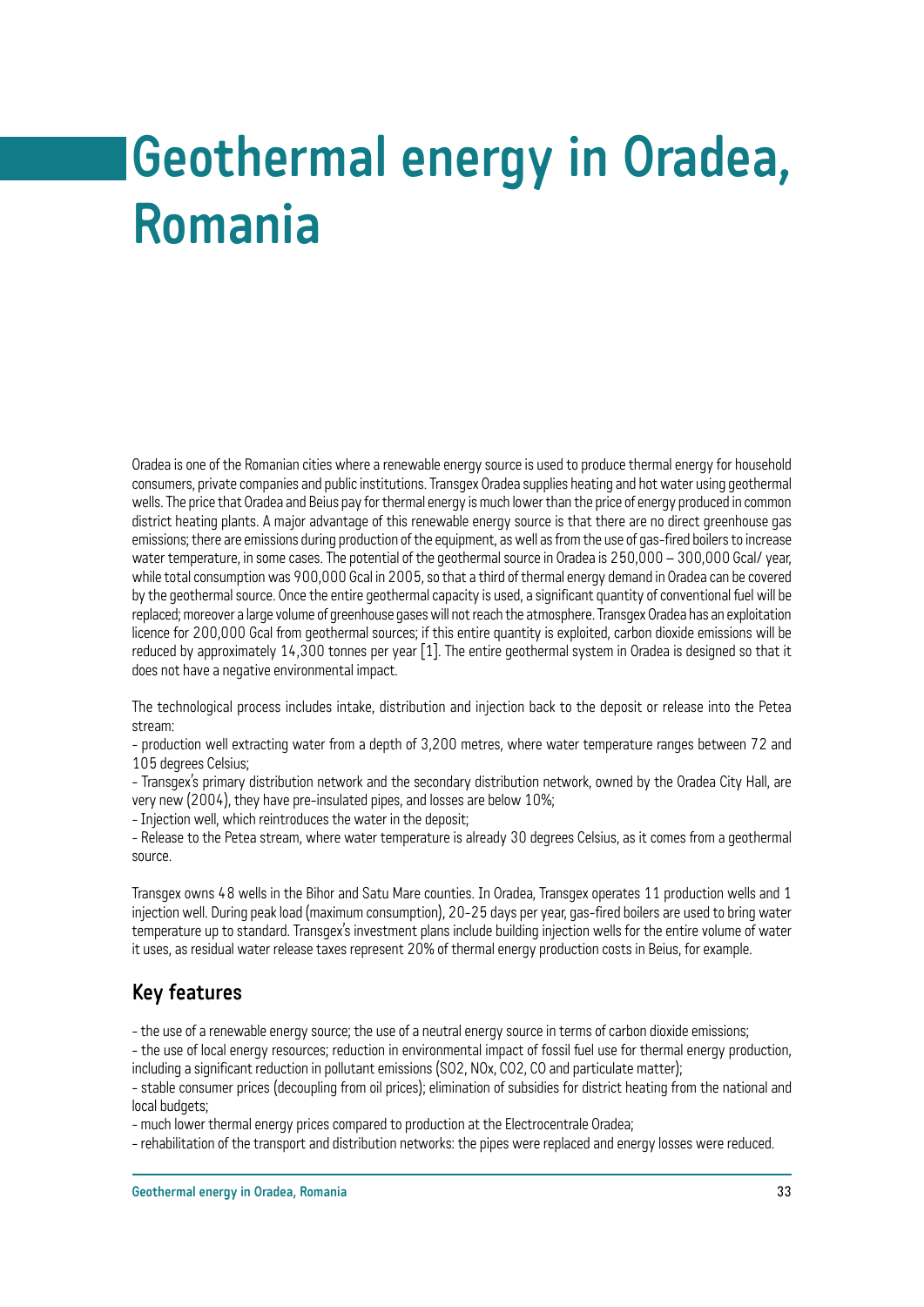#### **Reduction in greenhouse gas emissions**

The potential of the geothermal source in Oradea is around 250,000 Gcal. Transgex's latest investment was a Joint Implementation project implemented together with the Danish Environmental Protection Agency, to exploit 20,000 Gcal. Project cost [2] was USD 1.17 million [3] and a part of the investment was represented by trading greenhouse gas emission certificates (the project brings an emission reduction of approximately 14,000 tonnes CO2 equivalent for 10 years). The reimbursement period at the Romanian Energy Efficiency Fund is 3 years, and the return of investment is 2.5 years.

Transgex Oradea supplies heating and hot water in Beius even though the district heating services have officially been suspended there [4]. The company exploits two geothermal wells in Beius [5]. Greenhouse gas emission reductions in Beius are 9,738 tonnes of CO2 per year. Along the 10 year crediting period, CO2 emissions will be reduced significantly (approximately 240,000 tonnes) by using geothermal energy in the two cities.

#### **Thermal energy selling price**

Thermal energy consumption in Oradea was 900,000 Gcal in 2005; Transgex's share was 70,000 Gcal. The price of 1 Gcal from geothermal sources was RON 85 (including VAT), as against a national reference price [6] of RON 107.5. The other thermal energy supplier in the city, Electrocentrale Oradea, had a price of RON 140, and received state subsidies.

## **Replacement of the distribution network**

Transgex Oradea also invested in the refurbishment of the system of pipes taking the thermal energy to the consumer. Thus, the primary distribution network (owned by Transgex) and the secondary distribution network (owned by the City Hall) are in very good condition, as they were commissioned in 2004. Pre-insulated pipes were installed, with very low losses, below 10 percent.

### **Substituting fossil fuels and financial savings**

The implementation of the latest Transgex project (exploiting 20,000 Gcal) involves the following savings in primary energy resources:

- by using a renewable energy source, the project brings a reduction in fossil fuel consumption at the Electrocentrale Oradea [7]; the reduction is 9,000 tonnes of oil equivalent;

- maintenance and other costs are very low; unlike the cogeneration plant and the old equipment, the capacities are more efficient and completely automated, bringing significant financial savings by reducing maintenance and operation costs. The use of plate heat exchangers leads to much lower energy losses;

- emission reduction: USD 1 investment brings a reduction of CO2 emissions by 12 kg per year, or USD 1 investment brings USD 0.06 annually from the sale of CO2 emission reduction certificates (at a quotation of EUR 4 per tonne of CO<sub>2</sub> equivalent).

#### **Social aspects**

The use of geothermal energy in Oradea and Beius brings both financial benefits for the consumers (lower price) and comfort (quality service with low levels of losses in the network). This ecological solution is the only available one in Beius, as the Emergency Ordinance 48/ 2004 took the city off the list of cities with a district heating service.

Beius has 12,000 inhabitants and 1,400 apartments, 900 of which are currently connected to Transgex's district heating network. The entire consumption is covered by the geothermal sources (3 thermal units using liquid fossil fuel were replaced). Geothermal production was 14,000 Gcal in 2005. An increase in production to 22,000 Gcal is estimated for 2007. The geothermal projects in Beius are co-financed by the Danish Environmental Protection Agency.

A 30% reduction in state subsidies [8] to the cogeneration plant motivated the Oradea municipality to increase the share of geothermal energy in total thermal energy production. Thus, Transgex S.A. and the Local Council formed a public-private partnership [9]. By 2007, state subsidies for thermal energy producers had to be eliminated, so that the contract between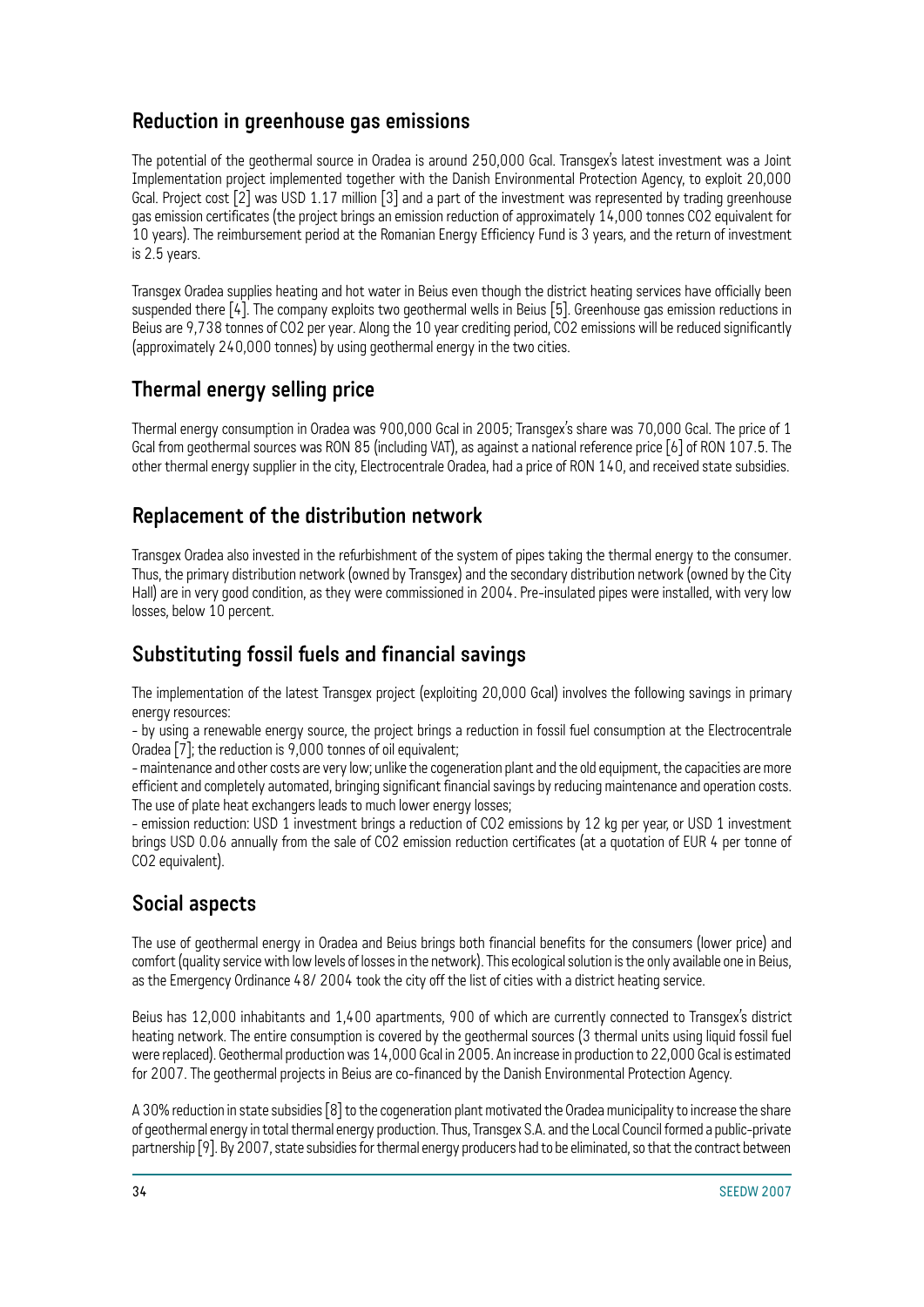Transgex S.A. and the Local Council planned for an extension in the use of geothermal energy and the modernisation of the thermal units and the distribution networks. Transgex currently supplies heating and hot water to 3,200 apartments (through 43 owners' associations) and hot water alone to 3,500 apartments [10].

## **Plans for the future**

Transgex's short term objective (2 years) is to increase production to 150,000 Gcal. One of the projects in the company's investment plans is a mixed project to supply 86,000 Gcal in the Nufarul district. This is a mixed project, using a geothermal source and natural gas (36,000 Gcal based on gas and 50,000 Gcal from the geothermal source), as water temperature is 72 degrees Celsius at the source (minimum 100 degrees Celsius is required). The plans include a production well and an injection well. Project cost is EUR 6.2 million, and the company plans to obtain co-financing from the Environmental Fund.

## **Conclusions**

The use of geothermal sources in Beius and Oradea significantly improved environmental and living conditions. The geothermal potential is considerable, so that if maximum exploitation and revaluation is reached Transgex S.A. will be covering approximately 30% of thermal energy demand in Oradea and 100 percent of thermal energy demand in Beius. Modernising the Oradea district heating system is part of Transgex's investment programme. The company owns drilling licences for deposits in the north-western part of the country that represent 50% of Romania's geothermal potential.

[1] Source: the Romanian Energy Efficiency Fund

[2] The investment consists of connecting 5 thermal units (the Iotia Nord district) to well no. 4767 Oradea.

[3] 36 percent the Romanian Energy Efficiency Fund, 8 percent Transgex S.A. Oradea, 56 percent emission trading – Danish Environmental Protection Agency.

[4] Governmental Ordinance no. 48/ 2004, Official Gazette no. 563/ 24.04.2004, Part I.

[5] Sources 3001 and 3003, with a debit of 120 litres/ second and water temperature of 120 degrees Celsius.

[6] Governmental Decision no. 1254/ 2005, published in the Official Gazette no. 938/ 20.10.2005.

[7] Electrocentrale Oradea has two large combustion installations: three boilers on natural gas and fuel oil and three boilers on lignite.

[8] Emergency Ordinance adopting measures regarding thermal energy supply for the population, for heating and hot water through public district heating systems, Official Gazette, Part I, no. 563/ 24.06.2004.

[9] Geoterm was established, where Transgex has 88.5 percent of shares and the Oradea Local Council has 11.5 percent of shares.

[10] Source: Transgex.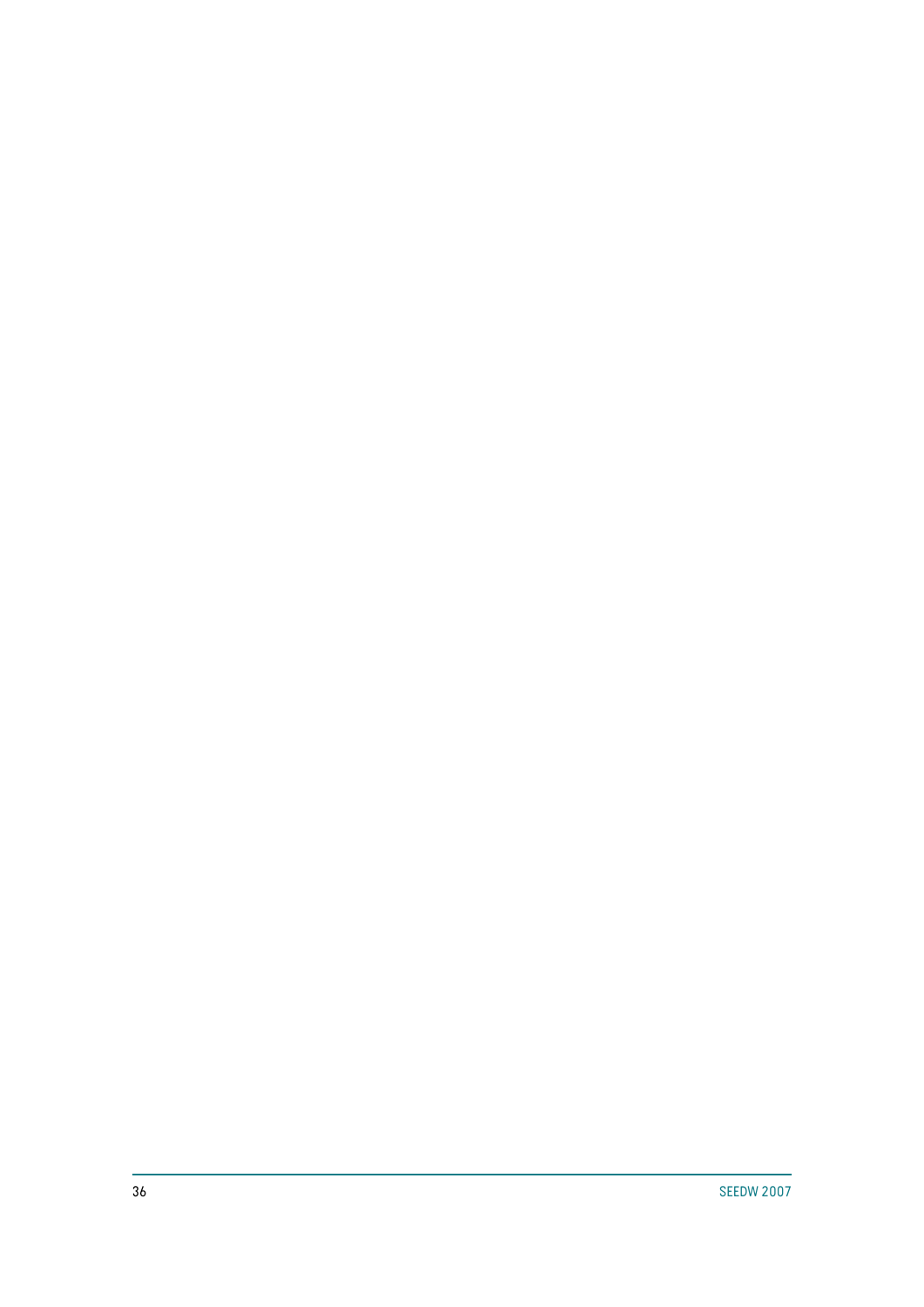# **Renewable and energy efficient house in Kadino, Macedonia**

The pilot idea to carry out such a project was to use renewable energy sources (wind, solar) in order to produce electricity and hot water for a small weekend house in the village of Kadino, the Skopje Municipality. The house was 50 m2. Sieto, a private company, installed a 400 W wind turbine, a 50 W photovoltaic solar panel and two 100 Ah rechargeable batteries 7 years ago. This equipment produced enough electricity for lighting as well as to power a TV set and radio. The pilot house was also equipped with a computerised monitoring system that regularly analyses and archives data regarding electricity production and consumption. The incoming data was so encouraging that Sieto decided to turn the small weekend house into a house for permanent residence where electricity and hot water demand would be covered 100 percent from solar and wind equipment for 8-9 months per year (except during winter). For this purpose, Sieto expanded the existing house by new construction, for which special measures for heat insulation were used

#### **Description of the project**

The total area of the new house is 192 m2, 111 m2 of which is residential area and the rest of which is basement and additional (storage) space. Currently, a family of four lives in the house except during extreme weather conditions. The following three systems, using wind and solar power were installed:

• One wind generator W-200 type with nominal power of 1 KW and fan diameter of three metres, expected to produce 250-300 kWh each month (considering wind measurements in this region).

• Ten photovoltaic solar panels type PW1000 with total installed capacity of 1000 W which would enable average monthly electricity production of 250-300 KWh in summer. The energy is stored in eight 100 Ah, 24 V rechargeable batteries (total capacity of 800 Ah).

• For hot water production, a solar collector system (closed type) consisting of five solar collectors and a 300 litres insulated tank (with two pumps and electric heater) was installed. The hot water is used both for the heating purposes of the house and as sanitary hot water for the washing and dishwashing machines and for showering in two kitchens and two bathrooms.

Currently in Macedonia there is no legislation to enable the purchase of electricity produced outside of the electricity company, which would enable Sieto to sell the extra produced and stored electricity and therefore, using the electricity produced on the spot is the most practical solution for this project. Also, in order to achieve the maximum efficiency of the whole system, the most viable option in economic terms is to use the energy at the time it is produced, and store a small portion for when production decreases. To achieve this, and to enable energy storage with minimal losses, the following method is used: the energy produced by the wind turbine is not only stored in the batteries (considered as a conventional method), but the energy is also used to heat the water in the central reservoir. This method enables maximum use of the wind power. This way, the energy produced can be used where needed mostly, for an electrical appliance, and if the wind is strong, the surplus of energy is directly used for water heating.

In order to prevent energy losses, the house has thermal insulation. The old part of the house has a facade insulation consisting of: 5 cm pressed Styrofoam, followed by 2 cm air filled space and then bricks. The new part of the house has a "sandwich" system consisting of: outer facade Styrofoam, bricks, air filled space, Styrofoam, mineral padding (fire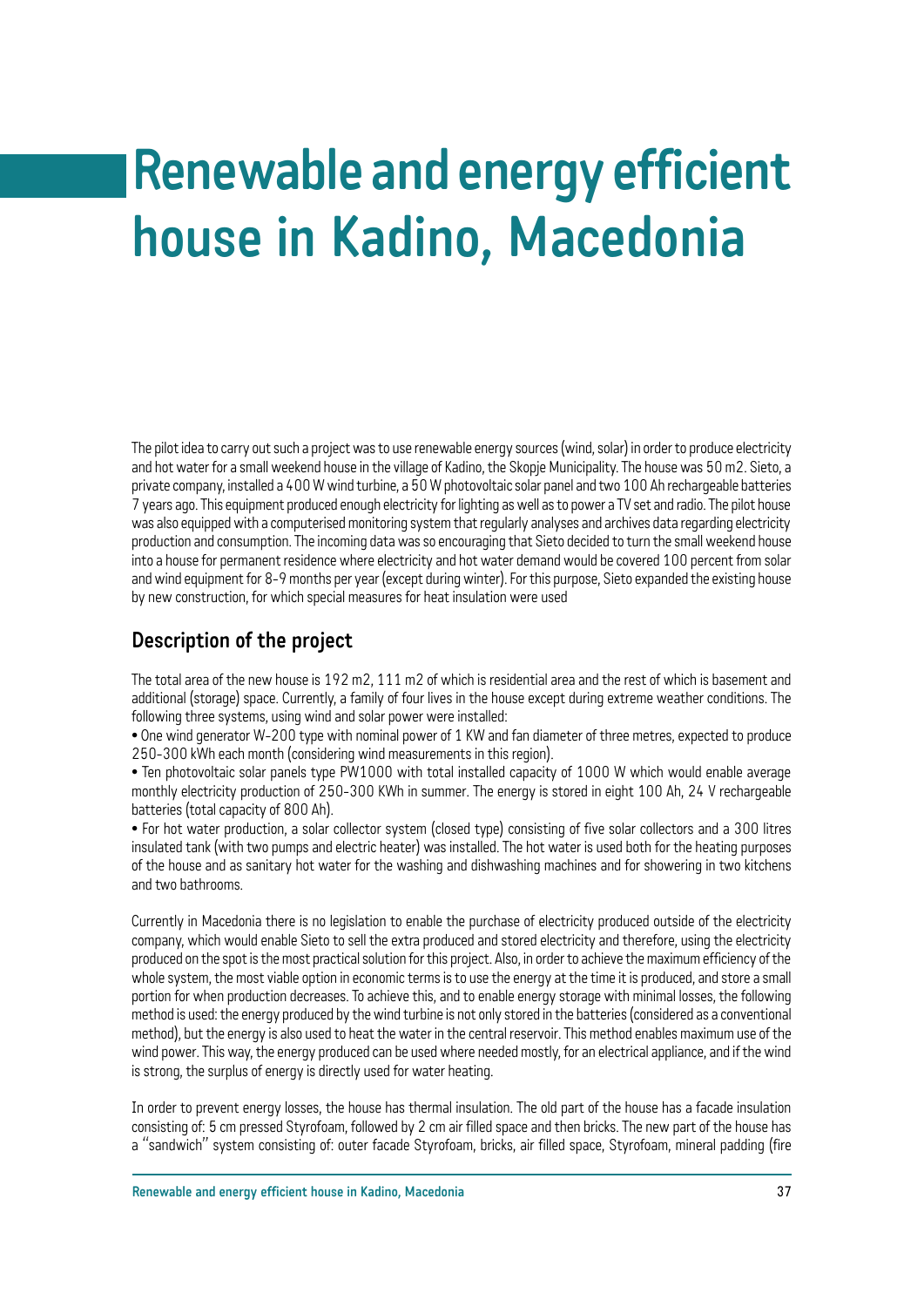![](_page_39_Picture_0.jpeg)

Energy Efficiency and Renewable Energy in Macedonian House

insulation boards) and bricks. In order to prevent heat transfer, Sieto did not construct a normal concrete brace connection wall, but used metal rods instead. Heat sensors have been inserted on three locations (facade, in the middle of the walls and inside the house) to provide information on heat loss. For experimental reasons Sieto installed both wooden and PVC thermal insulation windows in different parts of the house. The window size has been calculated to prevent heat loss, while ensuring there is enough light in the rooms. It has been shown with time that in spite of their age (20 years old), wooden windows provide much better insulation than the brand new PVC ones.

The house is equipped with class "A" energy efficiency appliances. The lighting in the house consists of high efficiency light bulbs (developed by Sieto, up to seven times more energy saving than normal energy saving bulbs). The lighting outside the house (in the yard) are also produced by Sieto and are special energy saving spot lights with diodes. Living in such a house requires certain adaptation processes. Using high consumption appliances should take place at peak energy production, between 11 am and 3 pm. Cooking should be done on gas appliances in order to save energy. But most importantly, heating should not be done using thermoelectric heaters. The house has a specially designed central heating system (a combination of low temperature floor heating and central radiator heating). Total costs for the energy equipment at the house, including all accessories, were around EUR 20 000.

In developing the complete system to satisfy the needs of a household, the investor paid special attention to the following:

- Producing electricity to power electrical appliances
- Producing hot water
- Producing electricity and hot water for heating.

#### **Electricity production**

The house is connected to the electricity grid, but this does not mean that the system can transfer excess electricity to the grid. In order to make possible the accumulation of energy, the battery system needs to be over-sized, which significantly increases the price of such a system. Therefore, the alternative system for electricity production in the house was designed in a way to fully cover the consumption of all electrical appliances 9 months per year; during winter, the system only covers lighting, refrigerator, TV and radio.

The system consists of: wind turbine, solar photovoltaic panels, system for accumulation of excess energy and computer equipment controlling the system (production and consumption).

The wind turbine and solar panels produce 24V DC (direct current) electricity.

This electricity is turned into 220 V/ 50 Hz AC electricity by means of DC/AC inverters, and then taken to appliances. The so called heavy duty inverters were produced by Sieto and they can operate 24 hours a day, 365 days a year.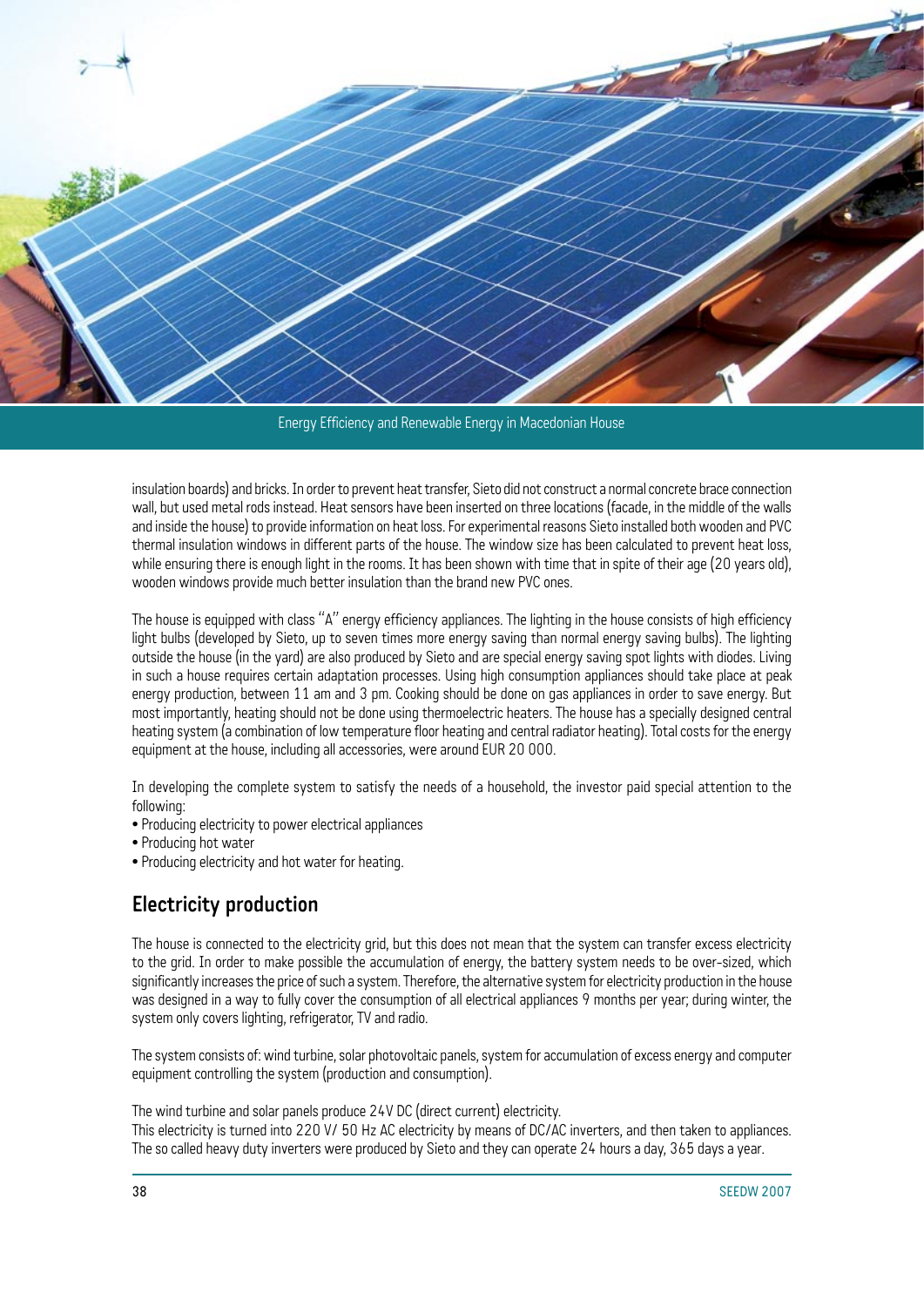The computer system, also specially designed by Sieto, does regular archiving of data regarding electricity production and consumption, keeps a record of peaks and helps reduce supply problems. The system can identify where electricity is most needed and direct it there; in absence of stored energy, the system supplies the house with electricity from the grid. The battery system is designed to always keep 30% for emergency, and it enables autonomy from the grid for 48 hours without charging.

#### **Producing hot water**

Hot water production is done in five solar collectors with a total active area of 10 m2, connected to a 300 litre tank. A mixture of non-toxic antifreeze and water is circulated in the collectors. The liquid heats up, an electric pump circulates it and a heat exchanger transfers the thermal energy to the water in the tank. In summer, the hot water is used in the kitchen, bathroom and for heating the pool water. In winter, the water is pre-heated in the solar collectors, then water in the tank is also heated by the wind turbine and the exchanger in the fireplace in order to bring the water temperature to standard.

## **Producing energy for heating**

In winter, the main energy consumption is heating. The central heating system in this house consists of low temperature floor heating and radiators. It is connected to the other two systems (for production of electricity and production of hot water) by two exchangers, which enables maximum efficiency in the entire process.

The hot water tank (used for sanitary water storage) is connected to the central heating system. The water in the tank is first pre-heated in the solar collectors and by the electrical heater powered by the wind turbine. In combination with the exchanger in the fireplace (in case of days with no energy production), the system ensures circulation of hot water to heat the house.

#### **Environmental benefits**

The system installed in the house produces on average 500-550 KWh of electricity each month. Compared to fossil fuel systems, this amount of electricity determines CO2 emission savings of 290 kg per month. The system for hot water production will produce around 5000 KWh per year. By heating water using solar energy, CO2 emissions are reduced by 175 kg per month.

Thus, apart from obvious energy saving (the energy would otherwise come from a thermal power plant), the system helps reduce negative climate impacts (CO2 emission reduction), as well as local negative impacts on the environment and human health generated by fossil fuel combustion.

#### **Conclusions**

This house is a perfect example of the possibilities for energy efficiency and the use of renewable energy sources on a household level. In a country like Macedonia, where renewable energy sources are not massively used, and to some extent not familiar to the wider public, this project shows that renewables can be used not only to produce energy at competitive prices, but also to protect the environment and to decrease greenhouse gas emissions.

A positive initiative in Macedonia has been the recent decision by the Government to subsidise households that install solar collectors, by participating with up to EUR 300 for each collector installed. Still, more needs to be done in order to illustrate the possibilities of renewable energy sources and energy efficiency.

Current energy legislation in Macedonia does not allow the connection of renewable energy sources to the grid and thus it does not enable the distribution of energy produced in an "environmentally friendly way". The laws also do not impose certain restrictions and regulations regarding construction of new buildings and insulation materials to be used, so it is to some extent questionable whether buildings and houses in the country are really "tucked in" and saving energy.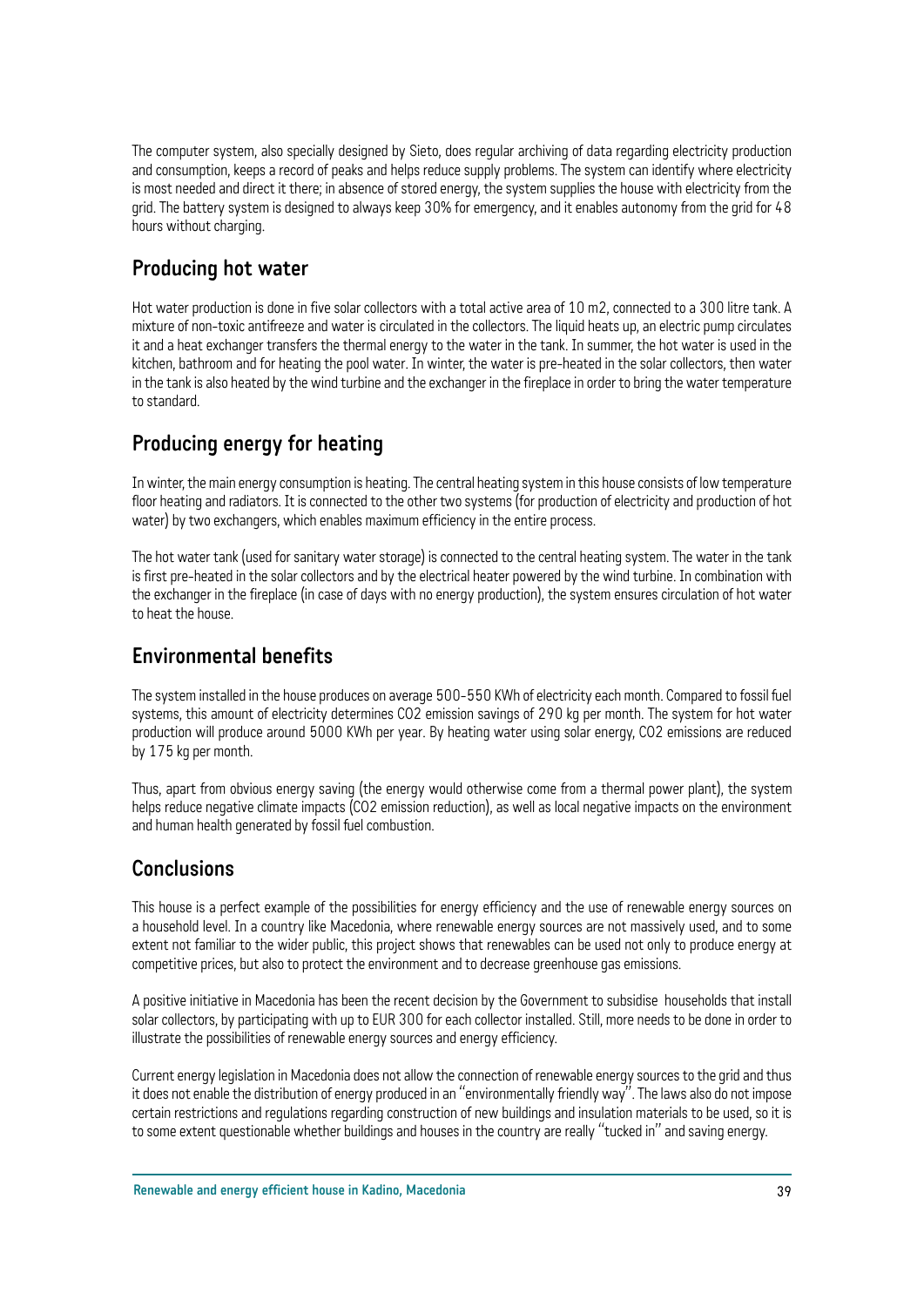Still, it's clear that positive initiatives such as this house need to be multiplied. People are not convinced it works until they see it next door. This is exactly what the Government should start in line with existing subsidies - it should financially support renewable energy projects and initiatives in order to trigger similar projects all over the country. Moreover, the Government of Macedonia should start promoting energy saving home appliances (class "A") and introduce financial incentives for purchasing energy efficient appliances in order to help households save energy and contribute to overall energy savings in the country.

References:

• http://www.sieto.com.mk/proektivotek.htm

• Interview with Zvonko Markovski, owner of the renewable and energy efficiency house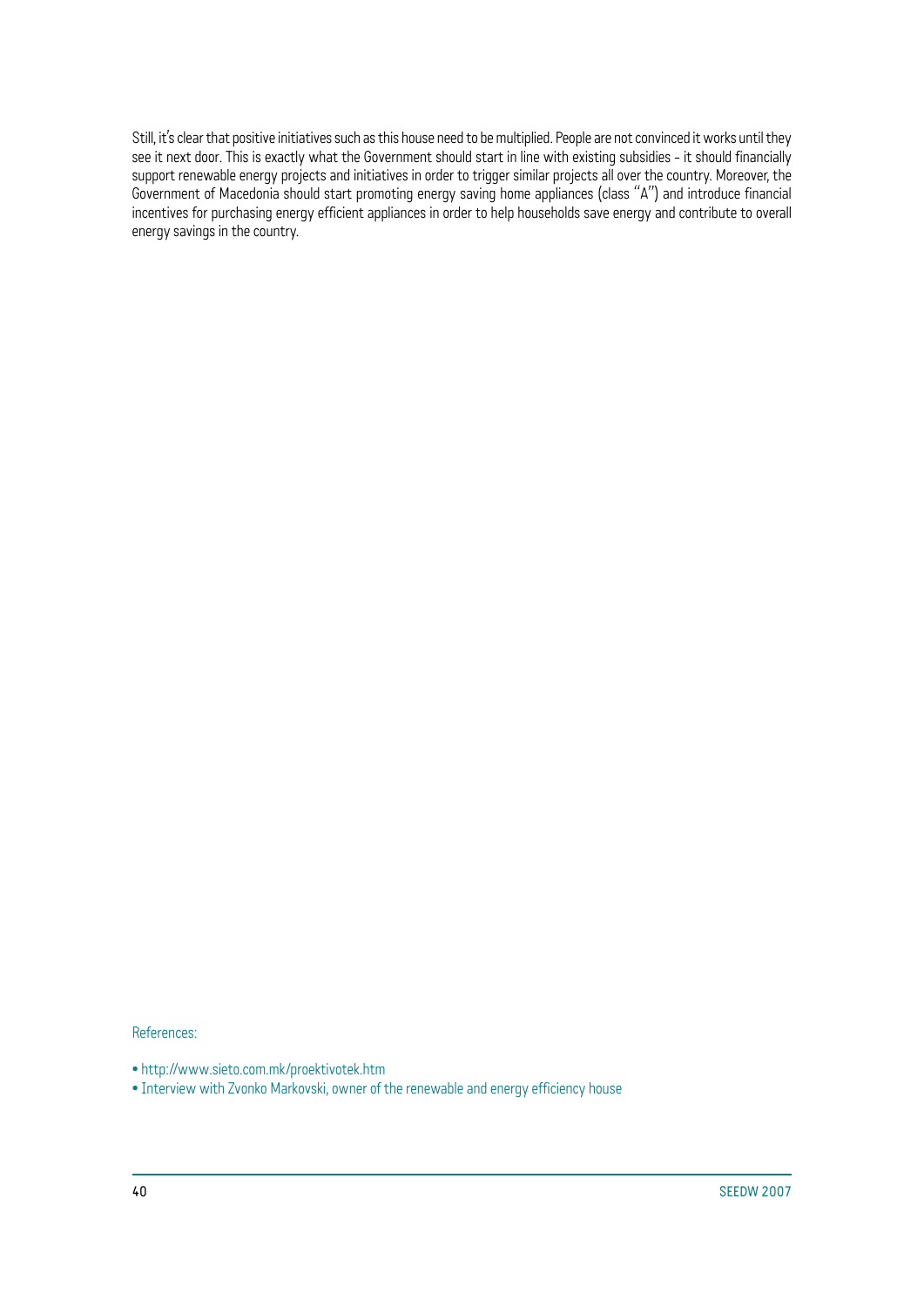# **Energy-independent house in Mereni, Romania**

The village of Mereni in Constanta County has one of the few energy-independent houses in Romania. The household is at the periphery of the settlement and covers its energy needs with four PV panels, two solar collectors and a small wind turbine. The owner of this ecological residence decided to invest approximately EUR 12,000 in these energy production systems because he had had access to information regarding the use of renewable energy sources, and the grid connection alternative was expensive (and he would have had to pay for the electricity, of course). The system operates in optimum conditions and there has been no occasion when the house didn't have energy. The house has three rooms, a kitchen and bathroom. It has all the necessary household electrical equipment, and two people live there on a permanent basis. Renewable energy sources can supply thermal energy and electricity for a house so that it can be energy independent (not connected to distribution networks). Thus, depending on the systems that are used to exploit renewable energy sources, houses can have various types of equipment, such as:

a) PV panel – wind turbine – solar collector;

b) PV panel – wind turbine – micro-hydro;

c) PV panel – wind turbine – micro-hydro – solar collector;

d) PV panel – wind turbine – micro-hydro – biomass.

Systems at points a) and b) generally add a unit fired by fossil fuel to ensure security of supply for all periods when due to natural causes the renewable energy sources cannot be exploited. The last of these systems, "PV panel – wind turbine – micro-hydro – biomass", is a complete system that can ensure energy independence in any season and weather.

A hybrid system was installed in Mereni, a combination of solar (thermal and electric), wind and a solid fuel unit (wood and/ or coal) which adds to the solar collectors in winter.

#### **Equipment**

a) Electricity is supplied by

- a hybrid electricity production system made of a 1,000 W – 24 V Bergey wind turbine [1], type BWC XL1, 4 PV panels [2] 120 W – 24 V each, 3,000 VA – 24 V – 220 V RipEnergy sinewave inverter, 12 Topin gel batteries [3]; for exceptional cases, when the batteries are almost empty, a gasoline-fired generator can enter operation, charge them and cover consumption (not the case so far).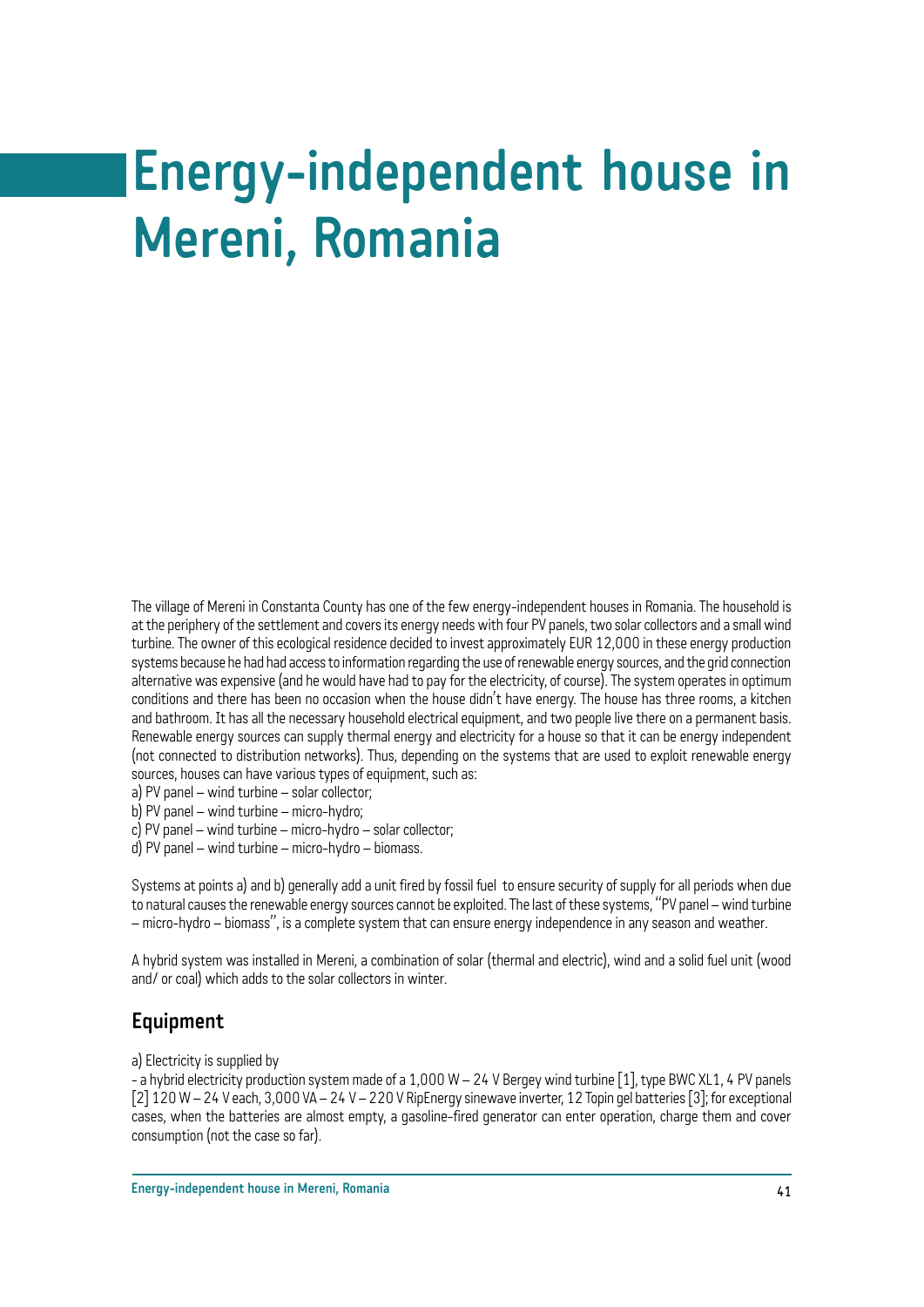![](_page_43_Picture_0.jpeg)

Energy Independent House in Romania

b) Thermal energy is supplied by:

- solar collectors in combination with a wood-fired Viadrus thermal unit; the system is made of two plane solar collectors, 200 litres double spiral boiler, solar controller, circulation pump and accessories.

The batteries, wind turbine and PV panels are connected to a computerised control panel, so that supply is automatically interrupted when the batteries are fully charged. If it isn't supplied, the set of batteries can cover consumption for 48 hours. The system only requires the owner's intervention in winter, to supplement thermal energy supply – water is preheated in the solar collectors, then its temperature is increased in the wood-fired boiler.

Total cost of the hybrid system in Mereni was approximately EUR 12,000. The owner considers it to have been a very good investment and is very happy about his choice. The house in Mereni is a success story in the efficient use of renewable energy sources in Romania.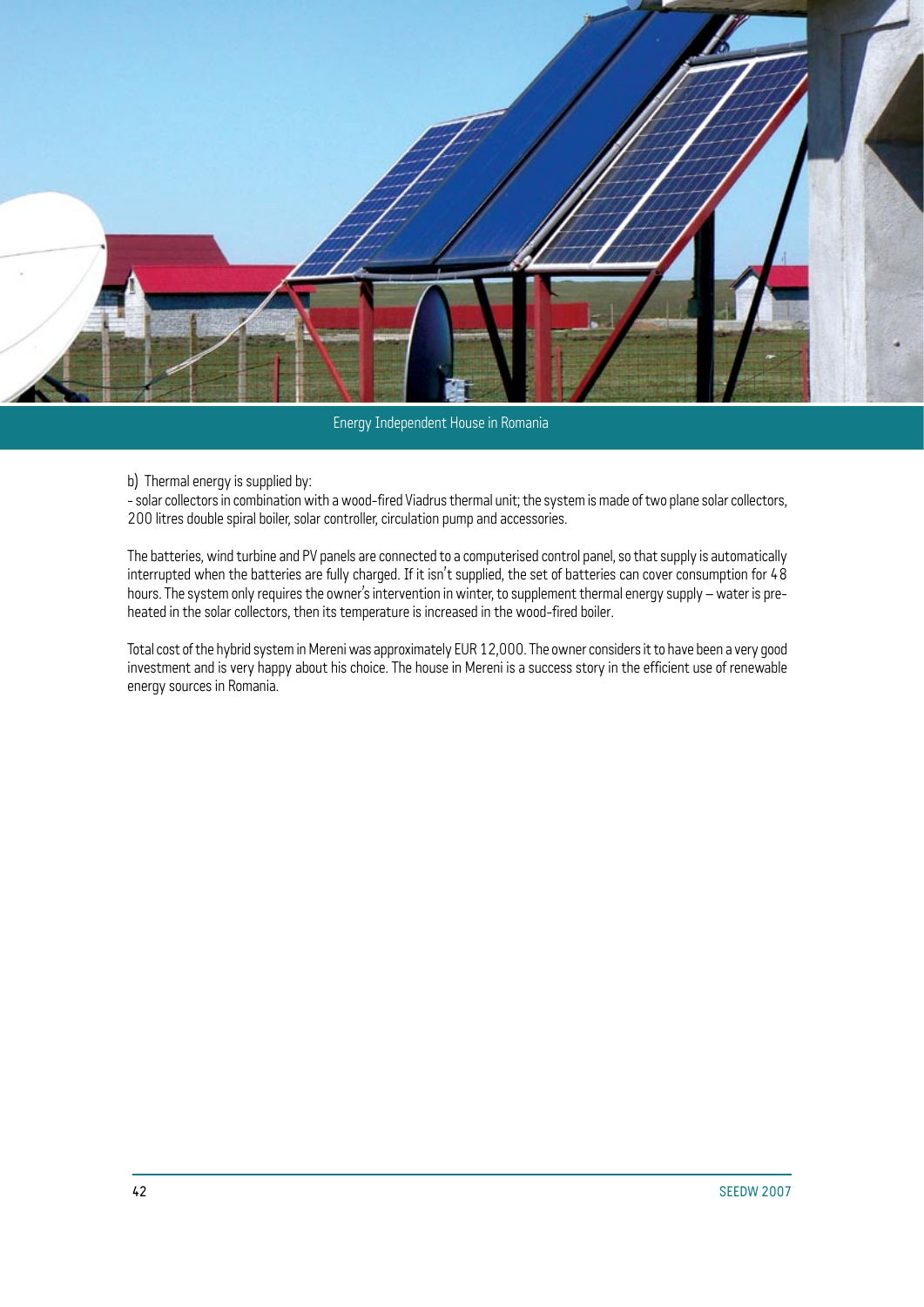![](_page_44_Picture_0.jpeg)